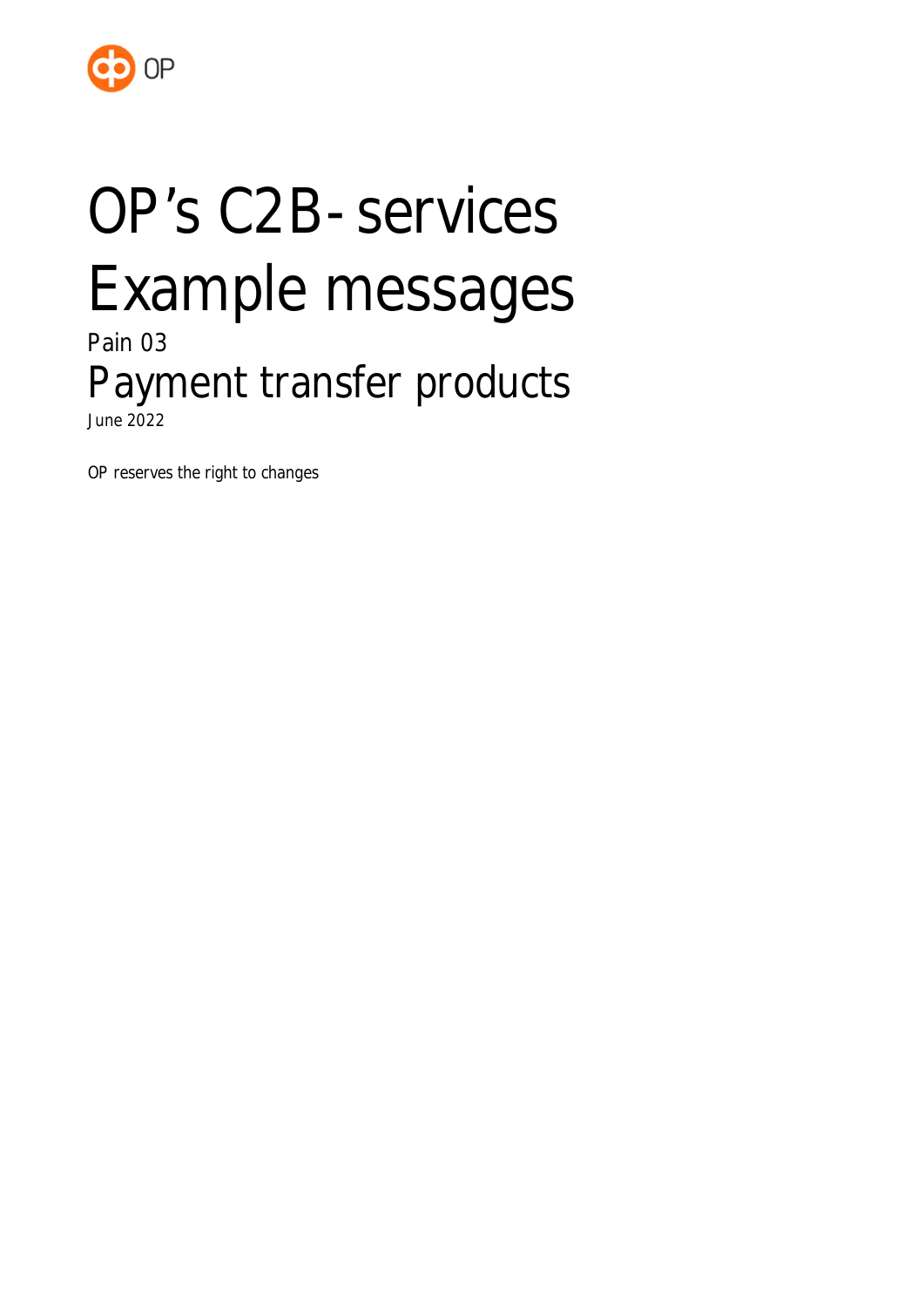

### Contents

| 1 |      |                                                                                                               |  |
|---|------|---------------------------------------------------------------------------------------------------------------|--|
|   | 1.1  |                                                                                                               |  |
|   | 1.2  |                                                                                                               |  |
|   | 1.3  |                                                                                                               |  |
|   | 1.4  |                                                                                                               |  |
|   | 1.5  |                                                                                                               |  |
|   |      | 1.5.1                                                                                                         |  |
|   |      | Individual salary as a SEPA instant payment, can be included in the same batch as a SEPA payment  10<br>1.5.2 |  |
|   |      | 1.5.3                                                                                                         |  |
|   |      | 1.5.4                                                                                                         |  |
|   | 1.6  |                                                                                                               |  |
|   | 1.7  |                                                                                                               |  |
|   | 1.8  |                                                                                                               |  |
|   | 1.9  |                                                                                                               |  |
|   | 1.10 |                                                                                                               |  |
|   | 1.11 |                                                                                                               |  |
|   | 1.12 |                                                                                                               |  |
|   | 1.13 |                                                                                                               |  |
|   | 1.14 |                                                                                                               |  |
|   | 1.15 |                                                                                                               |  |
|   | 1.16 |                                                                                                               |  |
|   | 1.17 |                                                                                                               |  |
| 2 |      |                                                                                                               |  |
|   | 2.1  |                                                                                                               |  |
|   |      | 2.1.1                                                                                                         |  |
|   |      | 2.1.2                                                                                                         |  |
|   | 2.2  |                                                                                                               |  |
|   |      | 2.2.1                                                                                                         |  |
|   |      | 2.2.2                                                                                                         |  |
|   | 2.3  |                                                                                                               |  |
|   |      | 2.3.1                                                                                                         |  |
|   |      | 2.3.2                                                                                                         |  |
|   |      | 2.3.3                                                                                                         |  |
|   |      | At the end of the day, an RJCT response, where the payments with insufficient funds are displayed as<br>2.3.4 |  |
|   |      | rejected 35                                                                                                   |  |
|   | 2.4  |                                                                                                               |  |
|   |      | Report on accepted real-time C2B SEPA instant payment debit and credit transactions 37<br>2.4.1               |  |
|   |      | 2.4.2<br>Report on failed real-time C2B SEPA instant payment debit and credit transactions 38                 |  |
|   |      | 2.4.3                                                                                                         |  |
|   | 2.5  |                                                                                                               |  |
|   |      | 2.5.1                                                                                                         |  |
|   |      | 2.5.2                                                                                                         |  |
|   |      | 2.5.3                                                                                                         |  |
|   |      | 2.5.4                                                                                                         |  |
|   |      |                                                                                                               |  |
|   | 2.6  |                                                                                                               |  |
| 3 |      |                                                                                                               |  |
|   | 3.1  |                                                                                                               |  |
|   |      | 3.1.1                                                                                                         |  |
|   | 3.2  |                                                                                                               |  |
|   |      | 3.2.1                                                                                                         |  |
|   |      | 3.2.2                                                                                                         |  |
|   |      | 3.2.3                                                                                                         |  |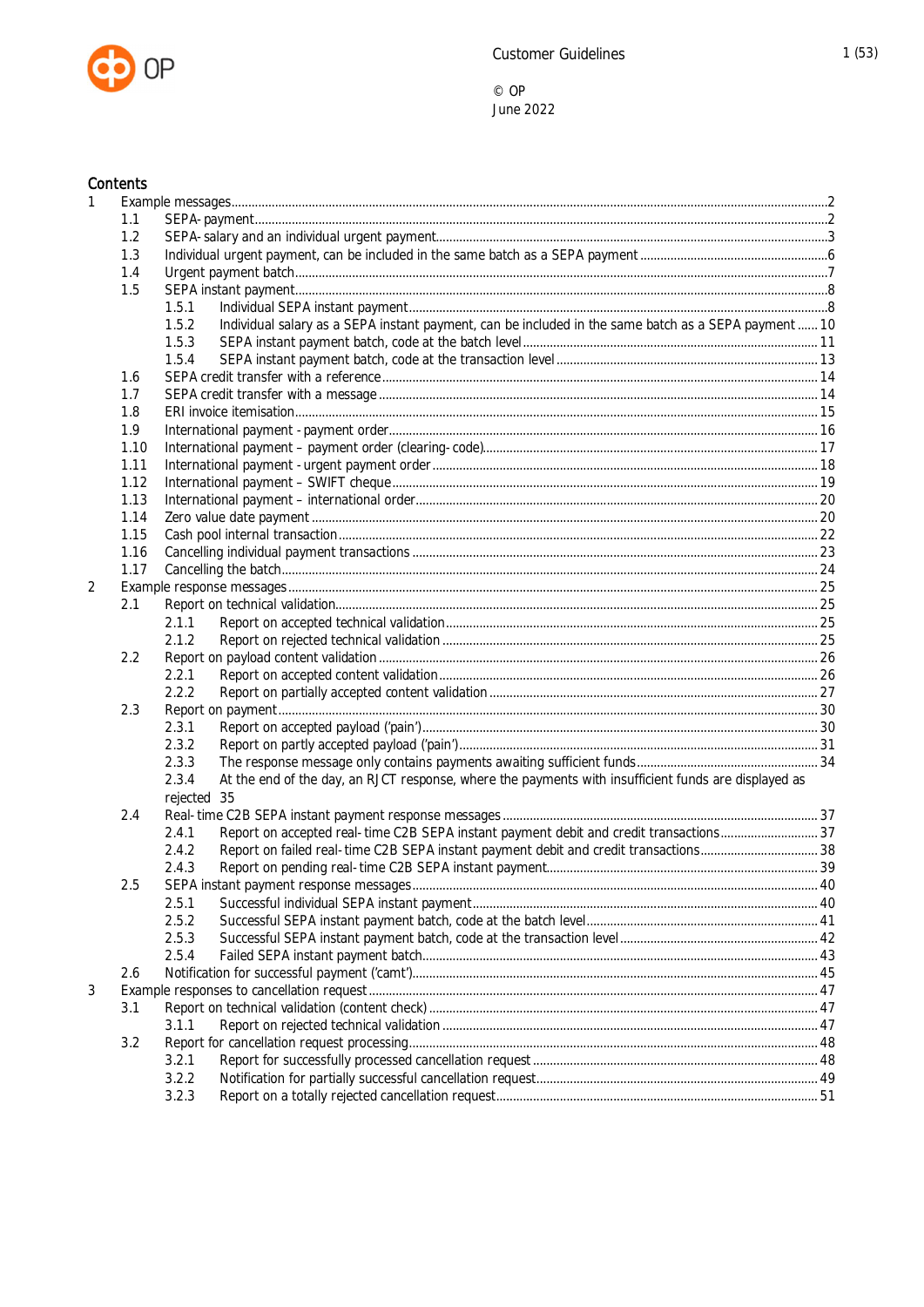

# <span id="page-2-0"></span>1 Example messages

```
 <CstmrCdtTrfInitn>
    <GrpHdr>
       <MsgId>20190102-0000001</MsgId>
       <CreDtTm>2019-01-12T09:00:01+02:00</CreDtTm>
       <NbOfTxs>6</NbOfTxs>
       <CtrlSum>20000.00</CtrlSum>
       <InitgPty>
          <Nm>Firma Oy</Nm>
          <PstlAdr>
              <Ctry>FI</Ctry>
              <AdrLine>Teollisuuskatu 1</AdrLine>
              <AdrLine>00550 Helsinki</AdrLine>
           </PstlAdr>
       </InitgPty>
    </GrpHdr>
```
## <span id="page-2-1"></span>1.1 SEPA-payment

```
 <PmtInf>
    <PmtInfId>20190102-123456-01</PmtInfId>
    <PmtMtd>TRF</PmtMtd>
    <PmtTpInf>
       <InstrPrty>NORM</InstrPrty>
       <SvcLvl>
          <Cd>SEPA</Cd>
       </SvcLvl>
    </PmtTpInf>
    <ReqdExctnDt>2019-05-10</ReqdExctnDt>
    <Dbtr>
       <Nm>Firma Oy</Nm>
      <Id> <OrgId>
              <Othr>
                 <Id>12345678900</Id>
                 <SchmeNm>
                    <Cd>BANK</Cd>
                 </SchmeNm>
              </Othr>
          </OrgId>
      </Id> </Dbtr>
    <DbtrAcct>
       <Id>
          <IBAN>FI2550001520322972</IBAN>
       </Id>
       <Ccy>EUR</Ccy>
```

| Author | Mailing address | Street address   | Telephone | Internet |
|--------|-----------------|------------------|-----------|----------|
| OP     | P.O. Box 909    | Gebhardinaukio 1 | 010252010 | op.fi    |
|        | 00013 OP        | HELSINKI         |           |          |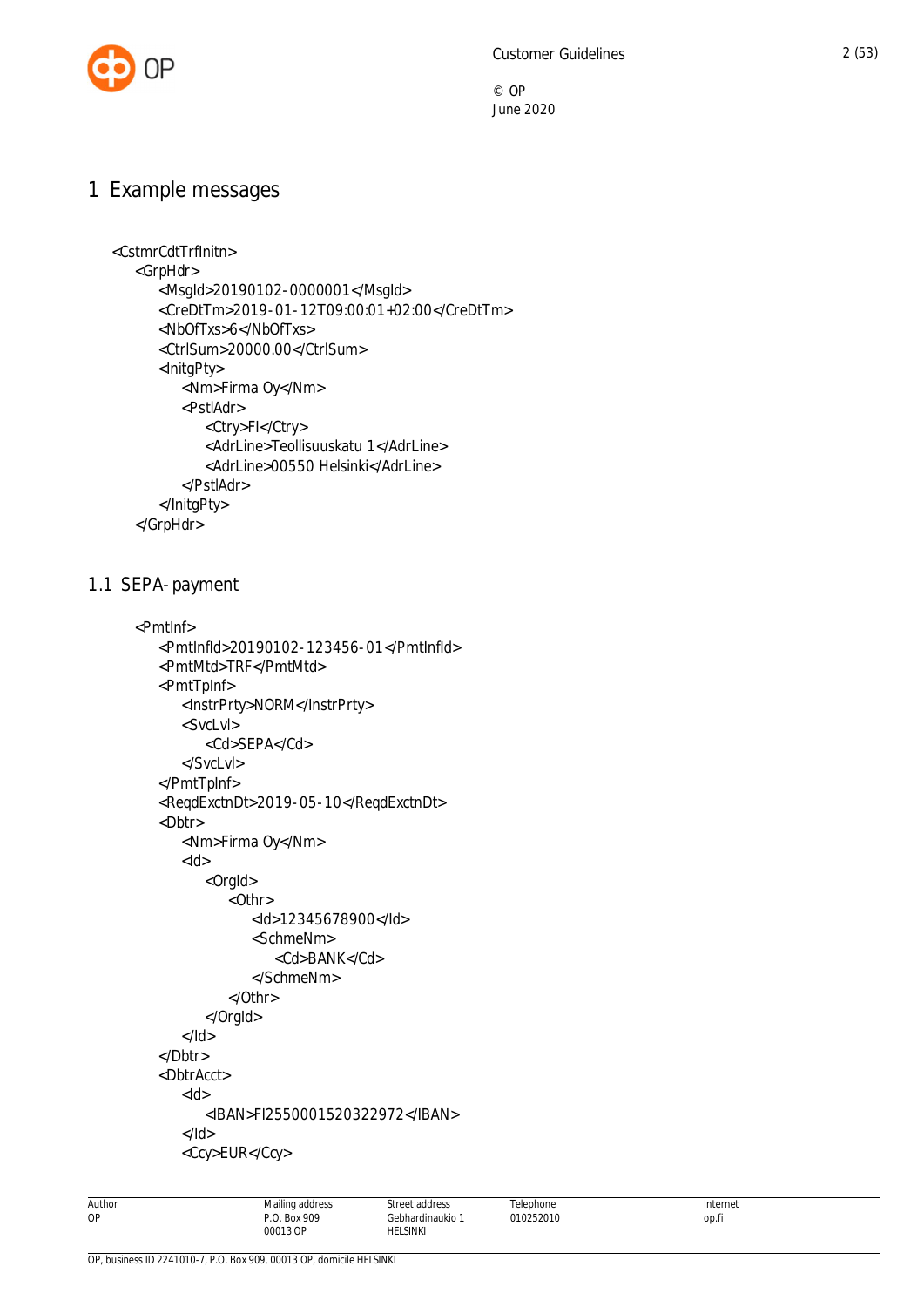

```
 </DbtrAcct>
    <DbtrAgt>
       <FinInstnId>
           <BIC>OKOYFIHH</BIC>
       </FinInstnId>
    </DbtrAgt>
    <ChrgBr>SLEV</ChrgBr>
    <CdtTrfTxInf>
       <PmtId>
           <EndToEndId>9834454645554699</EndToEndId>
       </PmtId>
       <Amt>
           <InstdAmt Ccy="EUR">150</InstdAmt>
       </Amt>
       <CdtrAgt>
           <FinInstnId>
              <BIC>GENODEFF</BIC>
           </FinInstnId>
       </CdtrAgt>
       <Cdtr>
           <Nm>Warenhaus Koln</Nm>
           <PstlAdr>
              <Ctry>DE</Ctry>
              <AdrLine>Kirchenstrasse 3</AdrLine>
              <AdrLine>DE-26458 Koln GERMANY</AdrLine>
           </PstlAdr>
       </Cdtr>
       <CdtrAcct>
          <Id> <IBAN>DE89370400440532013000</IBAN>
          </Id> </CdtrAcct>
       <RmtInf>
           <Ustrd>Invoice 123</Ustrd>
       </RmtInf>
    </CdtTrfTxInf>
 </PmtInf>
```
# <span id="page-3-0"></span>1.2 SEPA-salary and an individual urgent payment

```
 <PmtInf>
    <PmtInfId>20190814-123456-01</PmtInfId>
    <PmtMtd>TRF</PmtMtd>
    <PmtTpInf>
       <InstrPrty>NORM</InstrPrty>
       <SvcLvl>
          <Cd>SEPA</Cd>
       </SvcLvl>
       <CtgyPurp>
          <Cd>SALA</Cd>
```
OP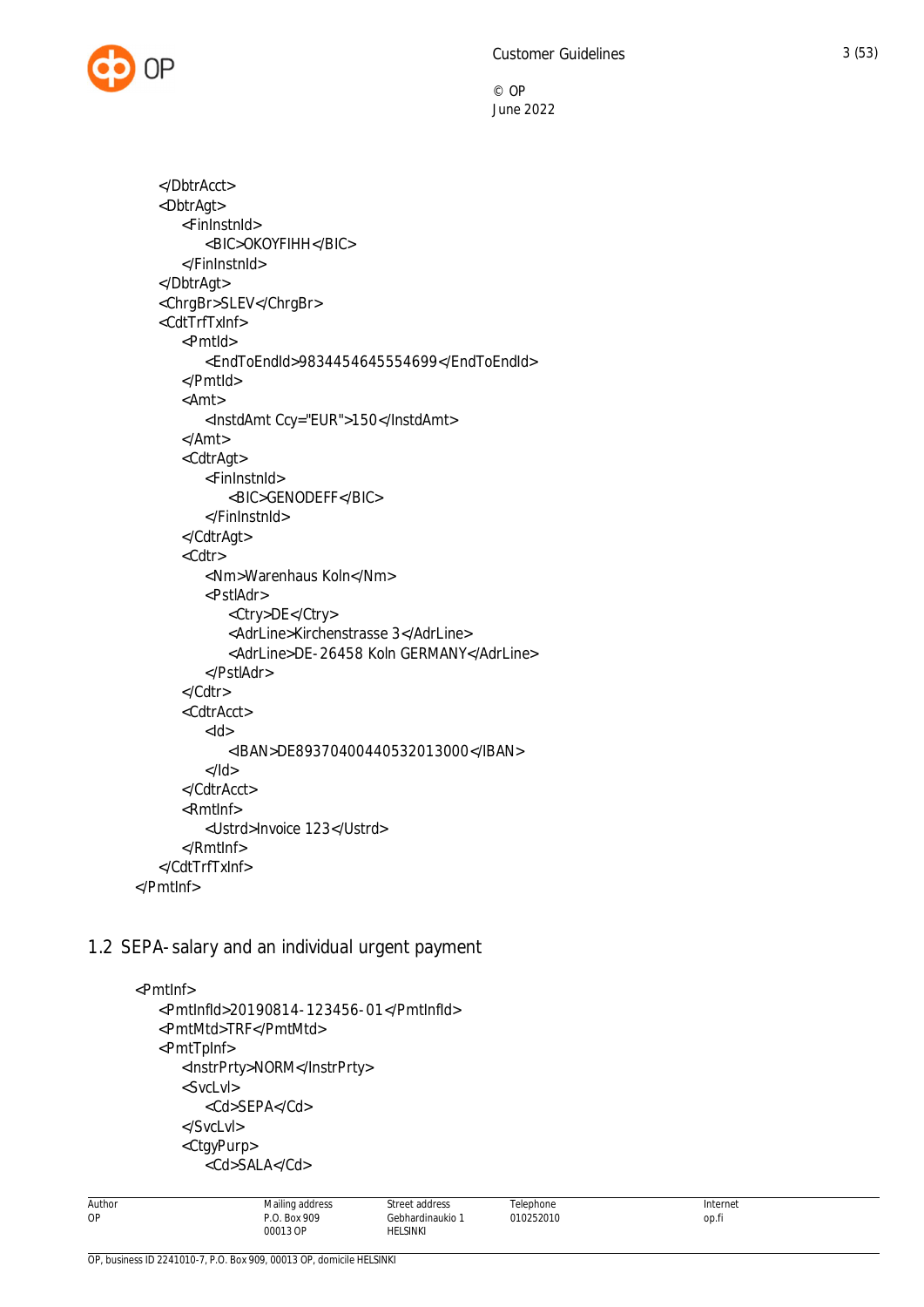

```
 </CtgyPurp>
 </PmtTpInf>
 <ReqdExctnDt>2019-08-14</ReqdExctnDt>
 <Dbtr>
    <Nm>Firma Oy</Nm>
   <ld> <OrgId>
           <Othr>
              <Id>12345678900</Id>
              <SchmeNm>
                  <Cd>BANK</Cd>
              </SchmeNm>
           </Othr>
       </OrgId>
   </Id> </Dbtr>
 <DbtrAcct>
   <Id> <IBAN>FI2550001520322972</IBAN>
   </Id> <Ccy>EUR</Ccy>
 </DbtrAcct>
 <DbtrAgt>
    <FinInstnId>
       <BIC>OKOYFIHH</BIC>
    </FinInstnId>
 </DbtrAgt>
 <ChrgBr>SLEV</ChrgBr>
 <CdtTrfTxInf>
    <PmtId>
       <EndToEndId>9834454645554699</EndToEndId>
    </PmtId>
    <Amt>
       <InstdAmt Ccy="EUR">2000</InstdAmt>
    </Amt>
    <CdtrAgt>
       <FinInstnId>
           <BIC>OKOYFIHH</BIC>
       </FinInstnId>
    </CdtrAgt>
    <Cdtr>
       <Nm>Pekka Palkansaaja</Nm>
       <PstlAdr>
           <Ctry>FI</Ctry>
           <AdrLine>Kotikatu 1</AdrLine>
           <AdrLine>00100 Helsinki</AdrLine>
       </PstlAdr>
      <Id> <PrvtId>
             < Othr> <Id>010160-777H</Id>
```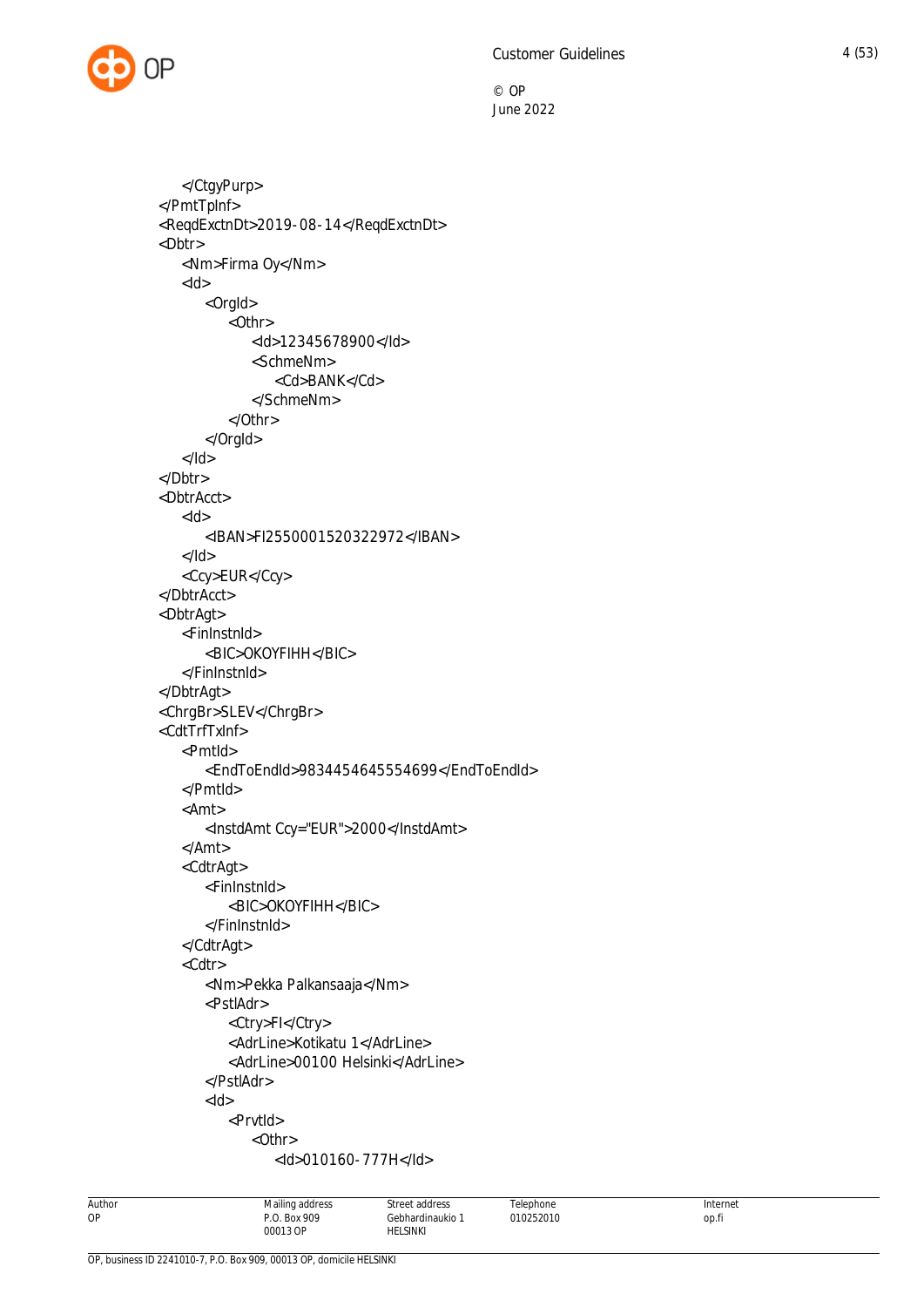

 <SchmeNm> <Cd>SOSE</Cd> </SchmeNm> </Othr> </PrvtId>  $<$ /Id $>$  </Cdtr> <CdtrAcct>  $<$ Id $>$  <IBAN>FI5158410220025201</IBAN>  $<$ /Id $>$  </CdtrAcct> <Purp> <Cd>SALA</Cd> </Purp> </CdtTrfTxInf> <CdtTrfTxInf> <PmtId> <EndToEndId>98344546455632</EndToEndId> </PmtId> <PmtTpInf> <SvcLvl> <Cd>URGP</Cd> </SvcLvl> </PmtTpInf> <Amt> <InstdAmt Ccy="EUR">450</InstdAmt> </Amt> <CdtrAgt> <FinInstnId> <BIC>OKOYFIHH</BIC> </FinInstnId> </CdtrAgt> <Cdtr> <Nm>Ella Eläkkeensaaja</Nm> <PstlAdr> <Ctry>FI</Ctry> <AdrLine>Kotikatu 1</AdrLine> <AdrLine>00100 Helsinki</AdrLine> </PstlAdr> <Id> <PrvtId> <Othr> <Id>150540-123T</Id> <SchmeNm> <Cd>SOSE</Cd> </SchmeNm> </Othr> </PrvtId>  $<$ /Id $>$ </Cdtr>

Mailing address P.O. Box 909 00013 OP

Street address Gebhardinaukio 1 HELSINKI

Telephone 010252010 Internet op.fi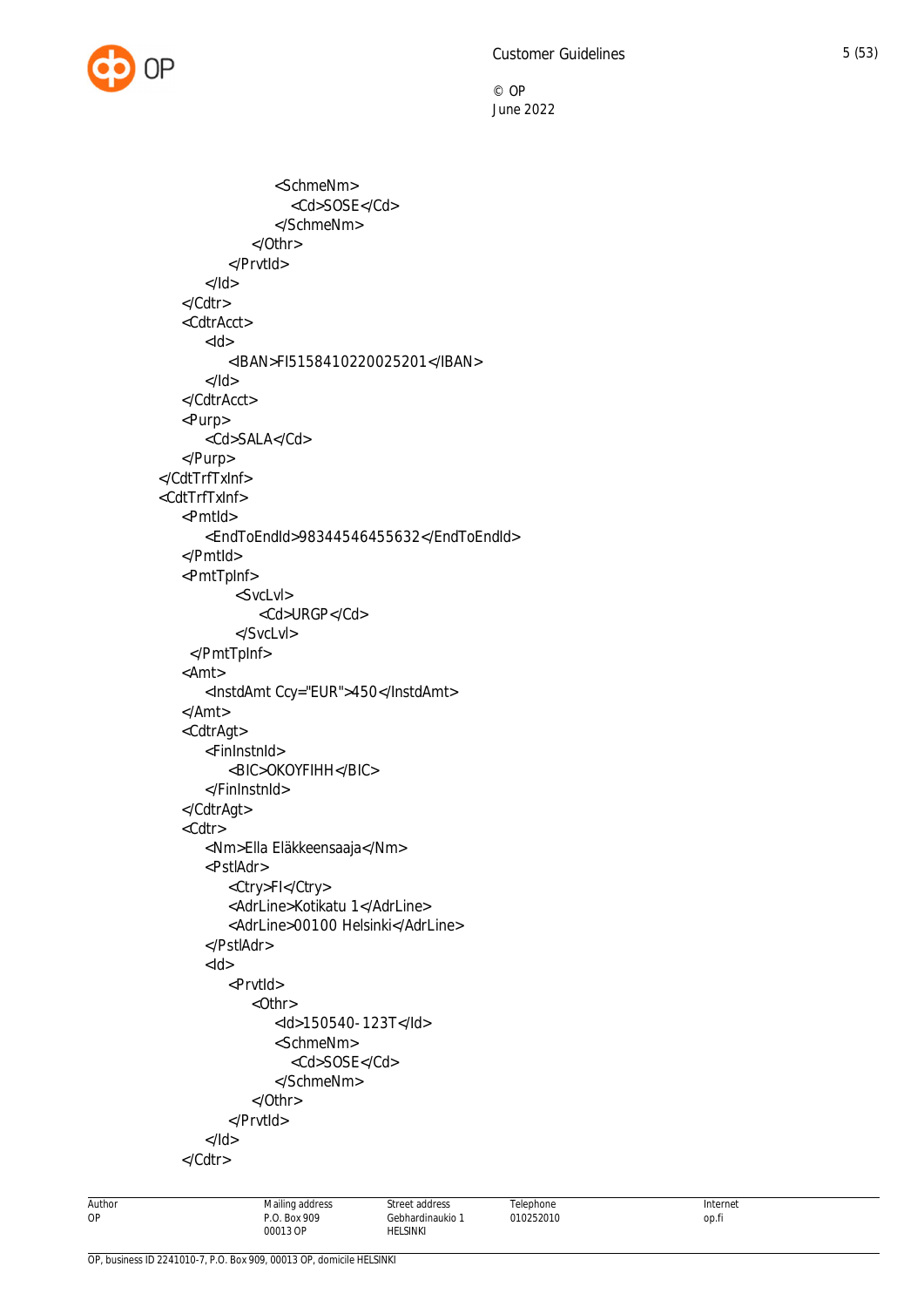

```
 <CdtrAcct>
          <Id> <IBAN>FI5158410220025201</IBAN>
          </Id> </CdtrAcct>
       <Purp>
           <Cd>PENS</Cd>
       </Purp>
    </CdtTrfTxInf>
 </PmtInf>
```
<span id="page-6-0"></span>1.3 Individual urgent payment, can be included in the same batch as a SEPA payment

```
 <CdtTrfTxInf>
    <PmtId>
       <EndToEndId>9834454645554699</EndToEndId>
    </PmtId>
    <PmtTpInf>
            <SvcLvl>
               <Cd>URGP</Cd>
            </SvcLvl>
     </PmtTpInf>
    <Amt>
       <InstdAmt Ccy="EUR">350.50</InstdAmt>
    </Amt>
    <CdtrAgt>
       <FinInstnId>
           <BIC>NDEAFIHH</BIC>
       </FinInstnId>
    </CdtrAgt>
    <Cdtr>
       <Nm>Oy Yritys Ab</Nm>
       <PstlAdr>
           <Ctry>FI</Ctry>
           <AdrLine>Hämeenkatu 1</AdrLine>
           <AdrLine>00100 Helsinki</AdrLine>
       </PstlAdr>
    </Cdtr>
    <CdtrAcct>
       <Id>
           <IBAN>FI7210423000000226</IBAN>
      </Id> </CdtrAcct>
    <RmtInf>
       <Ustrd>Pikamaksusuoritus laskuunne 69854/31.7.2019</Ustrd>
    </RmtInf>
 </CdtTrfTxInf>
```
Telephone 010252010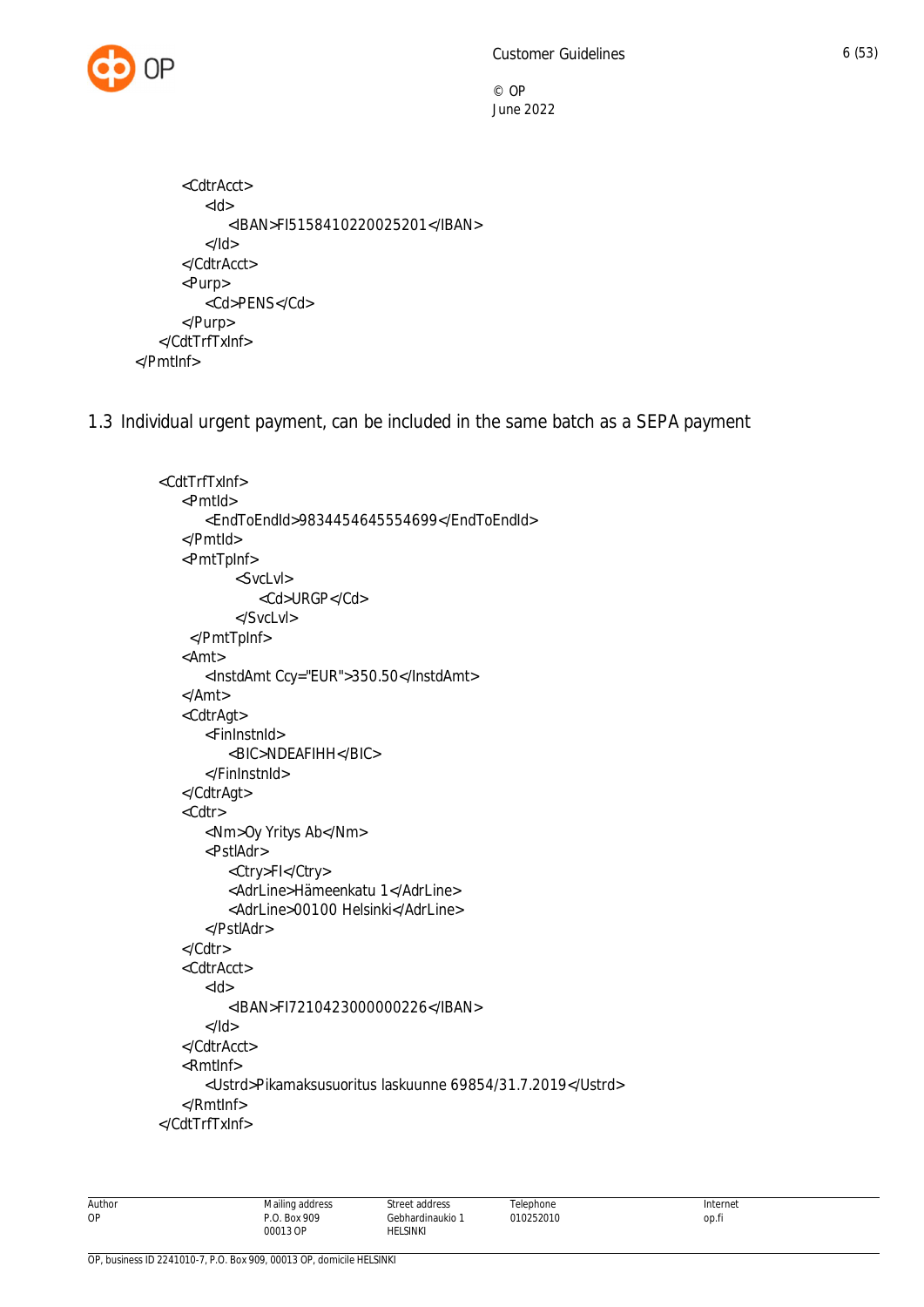

## 1.4 Urgent payment batch

```
 <PmtInf>
    <PmtInfId>20190814-123456-01</PmtInfId>
    <PmtMtd>TRF</PmtMtd>
    <PmtTpInf>
       <InstrPrty>NORM</InstrPrty>
       <SvcLvl>
           <Cd>URGP</Cd>
       </SvcLvl>
    </PmtTpInf>
    <ReqdExctnDt>2019-08-14</ReqdExctnDt>
    <Dbtr>
       <Nm>Firma Oy</Nm>
      <Id> <OrgId>
              <Othr>
                 <Id>12345678900</Id>
                 <SchmeNm>
                     <Cd>BANK</Cd>
                 </SchmeNm>
              </Othr>
           </OrgId>
      </Id> </Dbtr>
    <DbtrAcct>
      <Id> <IBAN>FI2550001520322972</IBAN>
      </Id> <Ccy>EUR</Ccy>
    </DbtrAcct>
    <DbtrAgt>
       <FinInstnId>
           <BIC>OKOYFIHH</BIC>
       </FinInstnId>
    </DbtrAgt>
    <ChrgBr>SLEV</ChrgBr>
    <CdtTrfTxInf>
       <PmtId>
           <EndToEndId>9834454645554699</EndToEndId>
       </PmtId>
       <Amt>
           <InstdAmt Ccy="EUR">150</InstdAmt>
       </Amt>
       <CdtrAgt>
           <FinInstnId>
              <BIC>NDEAFIHH</BIC>
           </FinInstnId>
       </CdtrAgt>
```
OP, business ID 2241010-7, P.O. Box 909, 00013 OP, domicile HELSINKI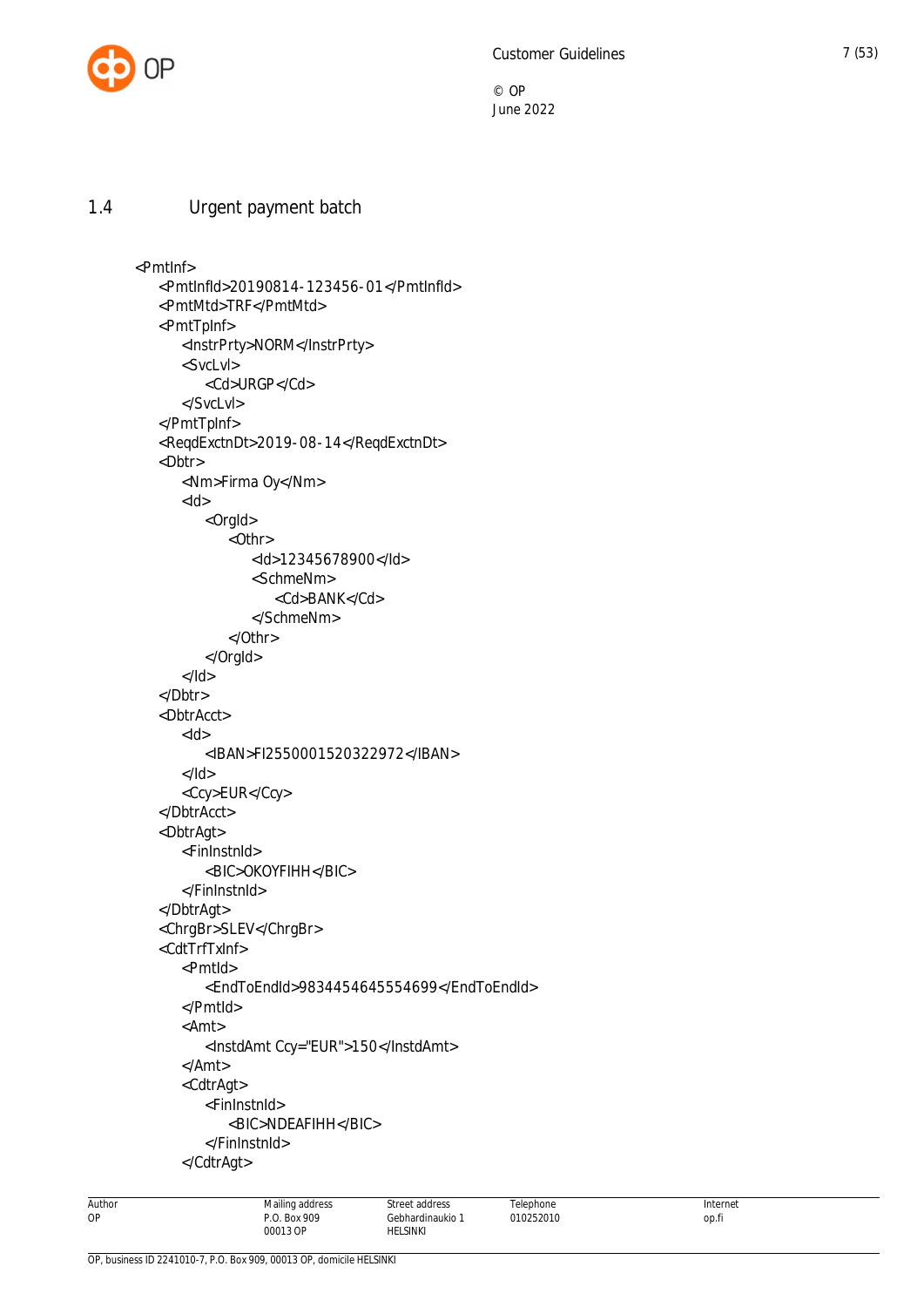

```
 <Cdtr>
           <Nm>Oy Yritys Ab</Nm>
           <PstlAdr>
              <Ctry>FI</Ctry>
              <AdrLine>Hämeenkatu 1</AdrLine>
             <AdrLine>00100 Helsinki</AdrLine>
           </PstlAdr>
       </Cdtr>
       <CdtrAcct>
           <Id>
              <IBAN>FI7210423000000226</IBAN>
          </Id> </CdtrAcct>
       <RmtInf>
           <Ustrd>Pikamaksusuoritus laskuunne 1568962/1.8.2019</Ustrd>
        </RmtInf>
    </CdtTrfTxInf>
 </PmtInf>
```
## <span id="page-8-0"></span>1.5 SEPA instant payment

## <span id="page-8-1"></span>1.5.1 Individual SEPA instant payment

```
<?xml version="1.0" encoding="UTF-8"?>
<Document xmlns="urn:iso:std:iso:20022:tech:xsd:pain.001.001.03" xmlns:xsi="http://www.w3.org/2001/XMLSchema-instance" xsi:schemaLo-
cation="urn:iso:std:iso:20022:tech:xsd:pain.001.001.03 pain.001.001.03.xsd">
  <CstmrCdtTrfInitn>
    <GrpHdr>
       <MsgId>P2BBSCT20200203Try11</MsgId>
       <CreDtTm>2020-02-03T10:24:00+03:00</CreDtTm>
       <NbOfTxs>1</NbOfTxs>
       <InitgPty>
          <Nm>Firma Oy</Nm>
       </InitgPty>
    </GrpHdr>
    <PmtInf>
       <PmtInfId>20190901-123456-01</PmtInfId>
       <PmtMtd>TRF</PmtMtd>
       <PmtTpInf>
          <SvcLvl>
            <Cd>SEPA</Cd>
         </SvcLvl>
          <LclInstrm>
            <Cd>INST</Cd>
          </LclInstrm>
       </PmtTpInf>
       <ReqdExctnDt>2020-02-03</ReqdExctnDt>
```

| Author | Mailing address<br>the contract of the contract of | Street address                    | <sup>r</sup> elephone | Internet     |
|--------|----------------------------------------------------|-----------------------------------|-----------------------|--------------|
| OP     | <b>Box 909</b><br>00013 OP                         | Gebhardinaukio<br><b>HELSINKI</b> | 010252010             | ___<br>op.fi |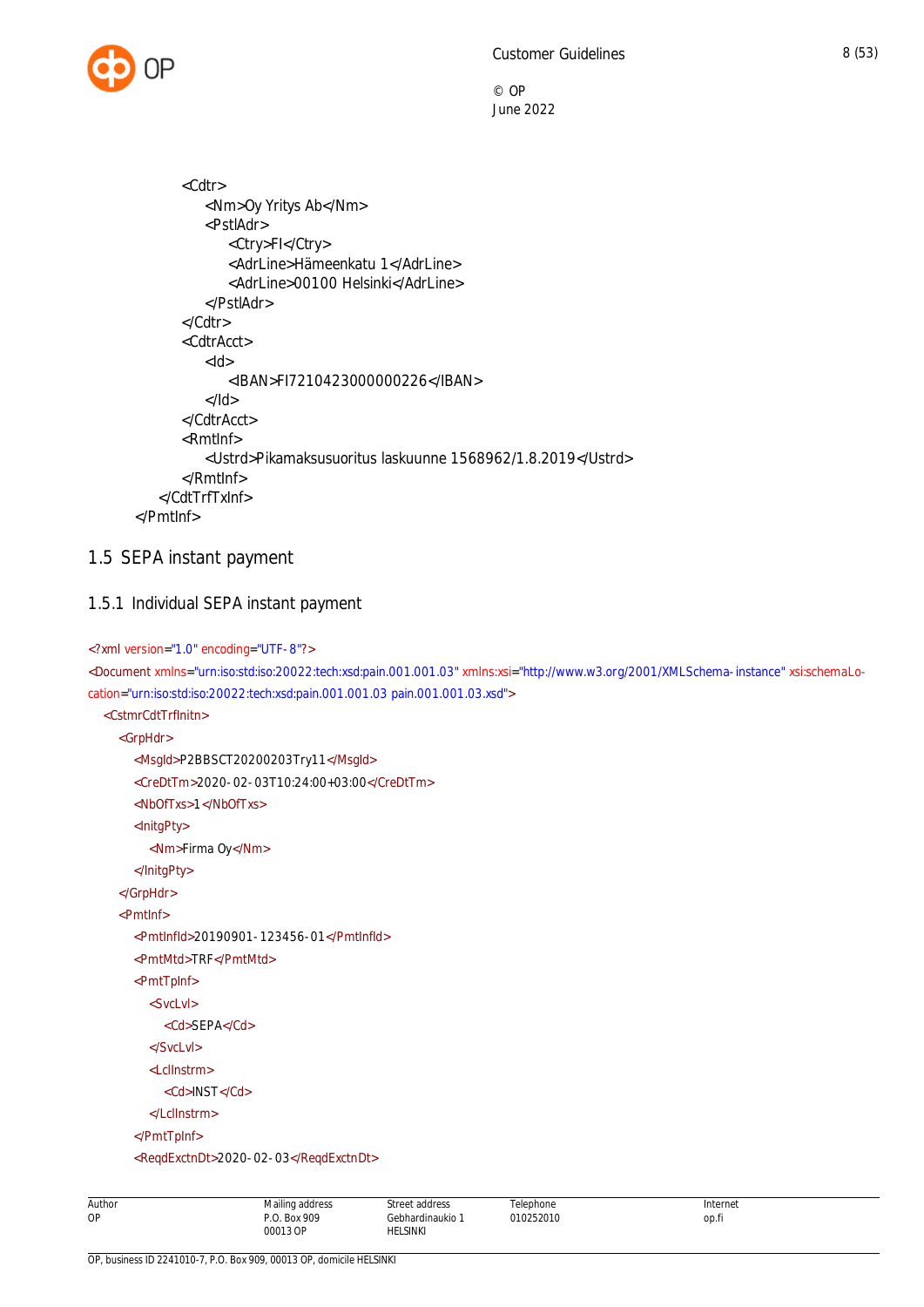

```
<Dbtr>
  <ld><OrgId>
       <Othr>
          <Id>181161163</Id>
          <SchmeNm>
            <Cd>BANK</Cd>
          </SchmeNm>
       </Othr>
    </OrgId>
  </Id>
</Dbtr>
<DbtrAcct>
  <Id><IBAN>FI2550001520322972</IBAN>
  </Id>
</DbtrAcct>
<DbtrAgt>
  <FinInstnId>
    <BIC>OKOYFIHH</BIC>
  </FinInstnId>
</DbtrAgt>
<CdtTrfTxInf>
  <PmtId>
    <In-strId>P3InstIDBatchOP2OP202002031</InstrId>
    <EndTo-EndId>9834454645554699</EndToEndId>
  </PmtId>
  <Amt>
    <InstdAmt Ccy="EUR">9.60</InstdAmt>
  </Amt>
  <ChrgBr>SLEV</ChrgBr>
  <CdtrAgt>
    <FinInstnId>
       <BIC>DABAFIHH</BIC>
    </FinInstnId>
  </CdtrAgt>
  <Cdtr>
    <Nm>Yritys Oy</Nm>
    <PstlAdr>
       <Ctry>FI</Ctry>
       <AdrLine>HELSINKI</AdrLine>
    </PstlAdr>
  </Cdtr>
  <CdtrAcct>
    <Id>
```
Mailing address P.O. Box 909 00013 OP

Street address Gebhardinaukio 1 HELSINKI

**Telephone** 010252010 Internet op.fi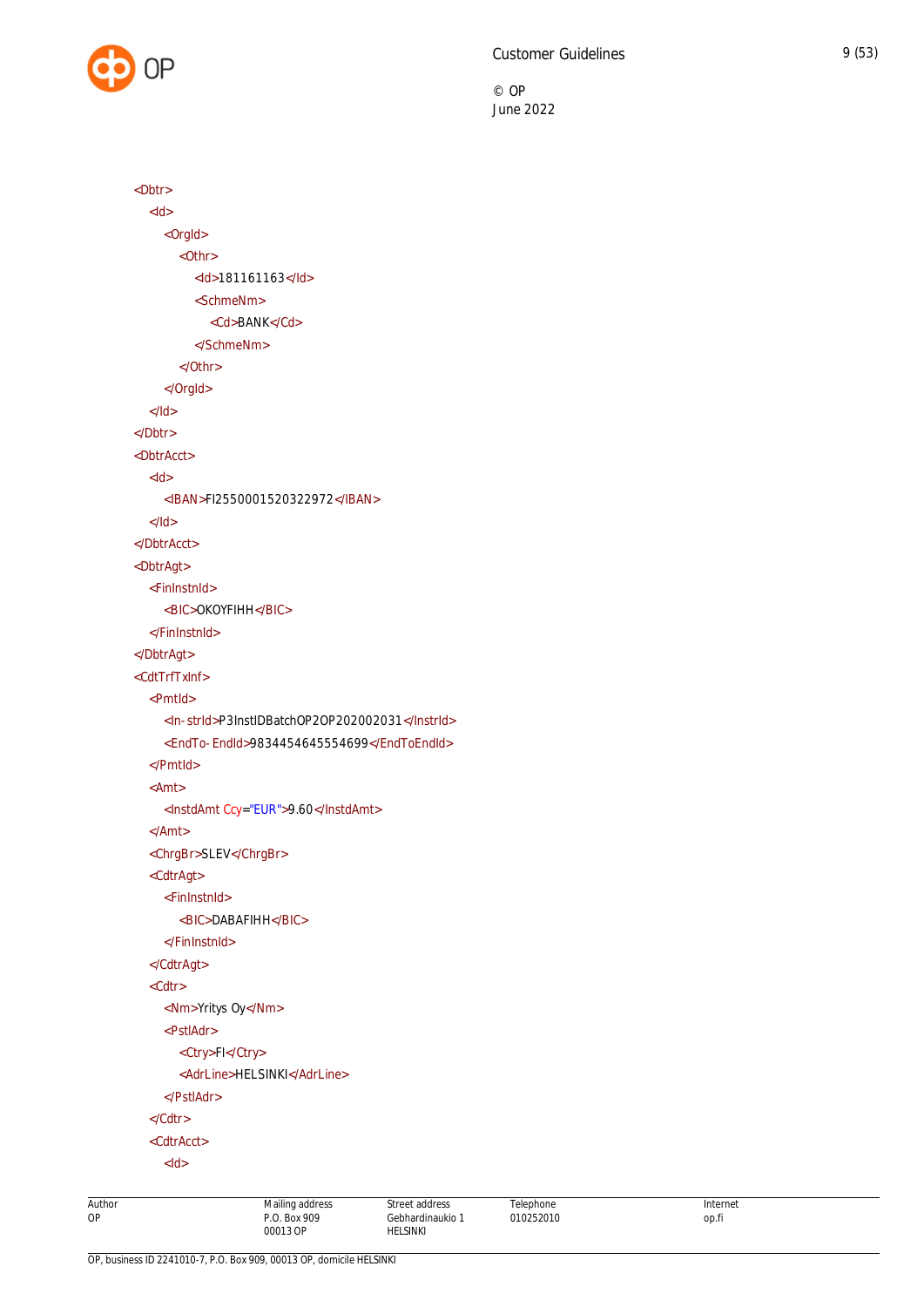

```
<IBAN>FI2112345600000785</IBAN>
            </Id>
          </CdtrAcct>
          <RmtInf>
            <Ustrd>viesti</Ustrd>
          </RmtInf>
       </CdtTrfTxInf>
    </PmtInf>
  </CstmrCdtTrfInitn>
</Document>
```
1.5.2 Individual salary as a SEPA instant payment, can be included in the same batch as a SEPA payment

```
 <PmtInf>
    <PmtInfId>P3DLTHANK2799dtest20191114try2</PmtInfId>
    <PmtMtd>TRF</PmtMtd>
    <PmtTpInf>
       <SvcLvl>
          <Cd>SEPA</Cd>
       </SvcLvl>
      <LclInstrm>
          <Cd>INST</Cd>
       </LclInstrm>
    </PmtTpInf>
    <ReqdExctnDt>2019-11-14</ReqdExctnDt>
    <Dbtr>
      <Id> <OrgId>
              <Othr>
                 <Id>086222228</Id>
                 <SchmeNm>
                    <Cd>BANK</Cd>
                 </SchmeNm>
              </Othr>
          </OrgId>
      </Id> </Dbtr>
    <DbtrAcct>
      <Id> <IBAN>FI9458410220186805</IBAN>
      </Id> </DbtrAcct>
    <DbtrAgt>
       <FinInstnId>
          <BIC>OKOYFIHH</BIC>
       </FinInstnId>
```

| Author<br>. | $\cdots$<br>Mailing address | $\sim$<br>street address | $\sim$<br>elephone | Internet<br>. |
|-------------|-----------------------------|--------------------------|--------------------|---------------|
| OP          | . Box 909                   | Gebhardinaukio           | 010252010          | op.fi         |
|             | 00013 OP                    | HELSINKI                 |                    |               |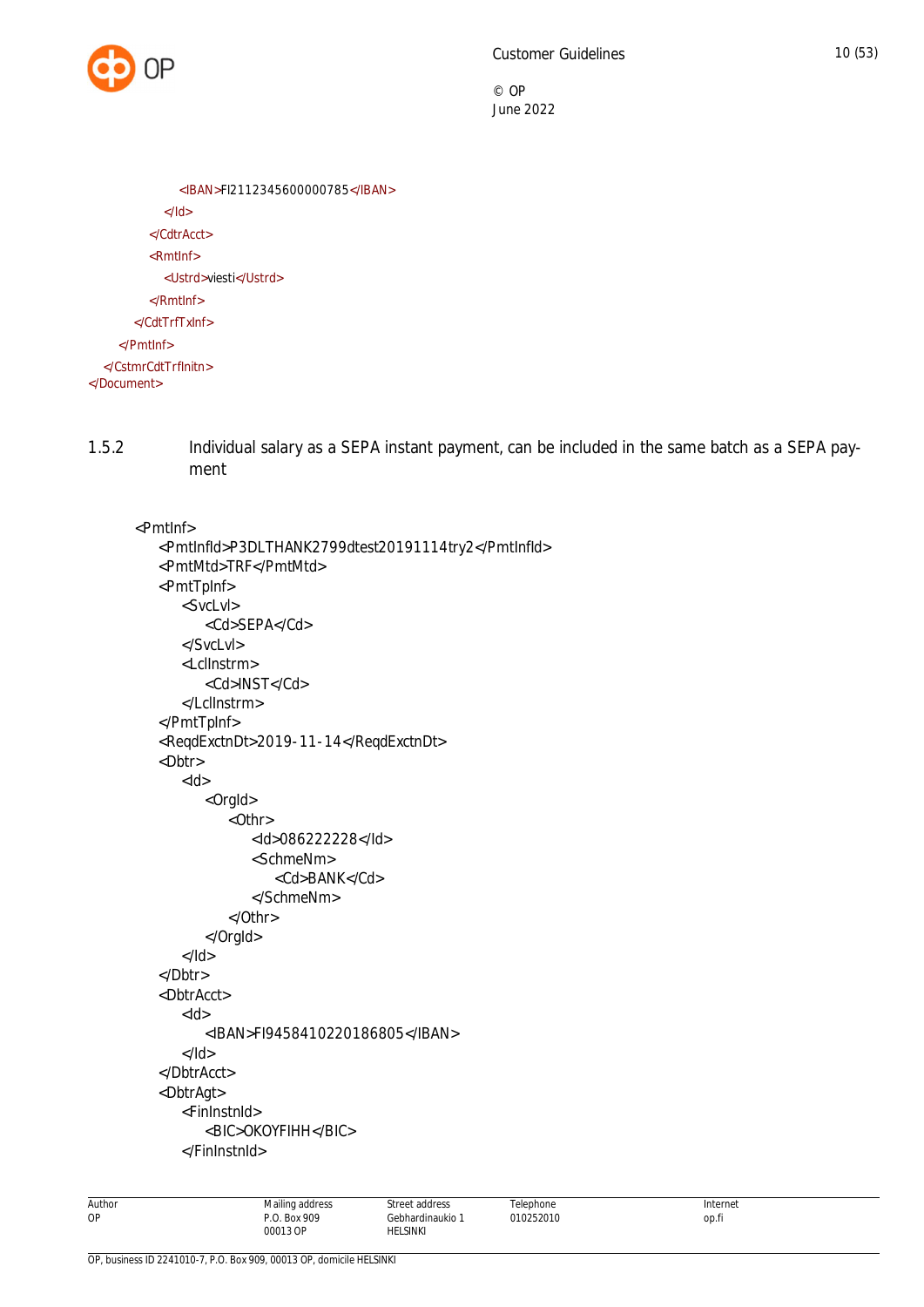

```
 </DbtrAgt>
    <ChrgBr>SLEV</ChrgBr>
    <CdtTrfTxInf>
       <PmtId>
           <InstrId>P3InIDDLT2779dtest20191114try2</InstrId>
           <EndToEndId>P3e2eIDDLT2779dtesta20191114try2</EndToEndId>
       </PmtId>
       <Amt>
           <InstdAmt Ccy="EUR">9.15</InstdAmt>
       </Amt>
       <CdtrAgt>
           <FinInstnId>
              <BIC>HANDFIHH</BIC>
           </FinInstnId>
       </CdtrAgt>
       <Cdtr>
           <Nm>RYAN GLOSS</Nm>
           <PstlAdr>
              <Ctry>FI</Ctry>
              <AdrLine>Helsinki</AdrLine>
           </PstlAdr>
       </Cdtr>
       <CdtrAcct>
           <Id>
              <IBAN>FI4531313005123450</IBAN>
          </Id> </CdtrAcct>
       <Purp>
           <Cd>SALA</Cd>
       </Purp>
       <RmtInf>
           <Ustrd>TEST SALA SEPA INST</Ustrd>
        </RmtInf>
    </CdtTrfTxInf>
 </PmtInf>
```
#### <span id="page-11-0"></span>1.5.3 SEPA instant payment batch, code at the batch level

```
Author
                              Mailing address
                                                  Street address
                                                                        Telephone
                                                                                                        Internet
<?xml version="1.0" encoding="UTF-8"?>
<Document xmlns="urn:iso:std:iso:20022:tech:xsd:pain.001.001.03" xmlns:xsi="http://www.w3.org/2001/XMLSchema-instance" xsi:schemaLo-
cation="urn:iso:std:iso:20022:tech:xsd:pain.001.001.03 pain.001.001.03.xsd">
  <CstmrCdtTrfInitn>
     <GrpHdr>
       <MsgId>P2BBSCT20200203Try11</MsgId>
       <CreDtTm>2020-02-04T10:24:00+03:00</CreDtTm>
       <NbOfTxs>1</NbOfTxs>
       <InitgPty>
          <Nm>Firma Oy</Nm>
       </InitgPty>
     </GrpHdr>
     <PmtInf>
```
010252010

op.fi

Gebhardinaukio 1 HELSINKI

P.O. Box 909 00013 OP

OP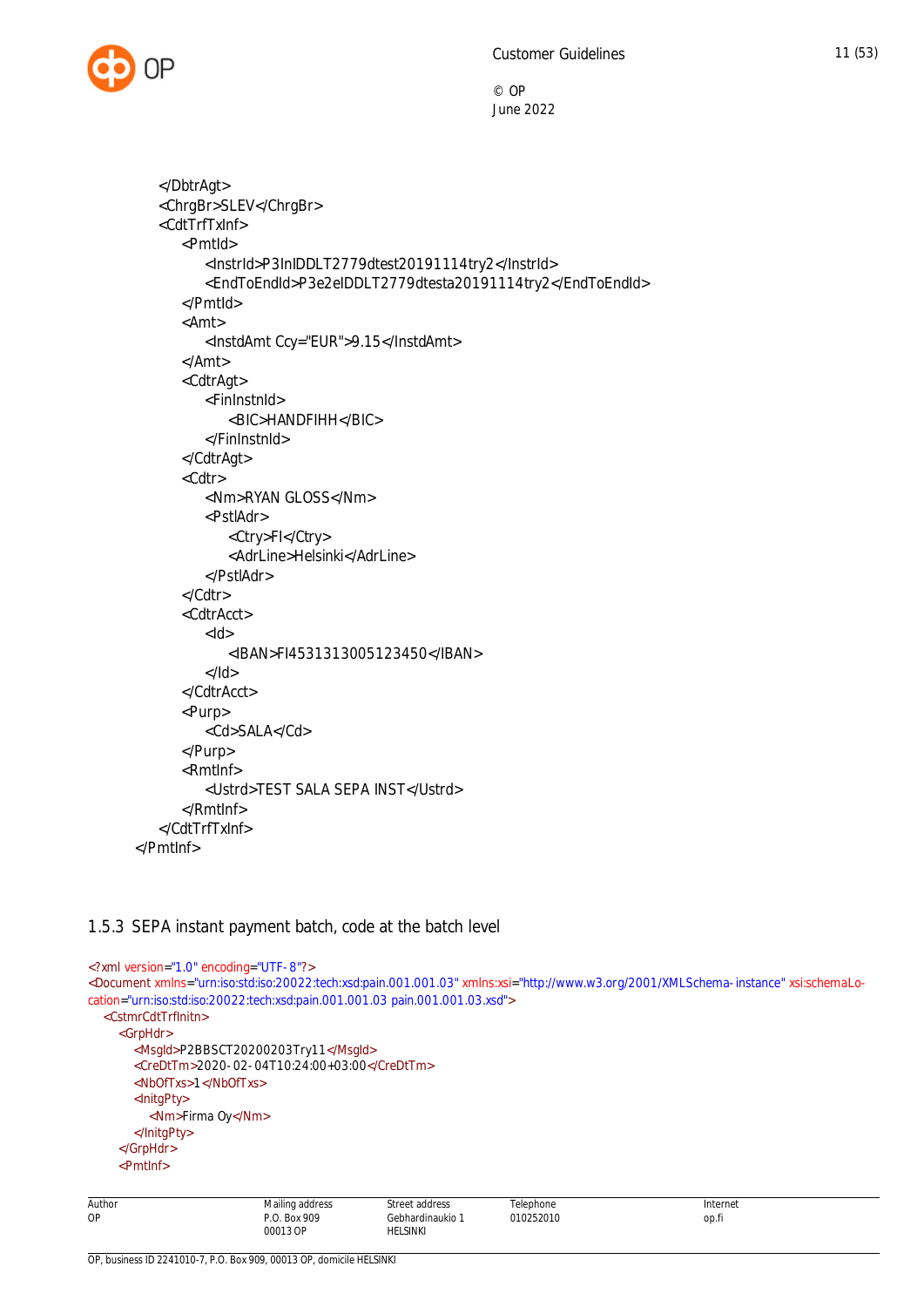

<PmtInfId>20190901-123456-01</PmtInfId> <PmtMtd>TRF</PmtMtd> <PmtTpInf> <SvcLvl> <Cd>SEPA</Cd> </SvcLvl> <LclInstrm> <Cd>INST</Cd> </LclInstrm> </PmtTpInf> <ReqdExctnDt>2020-02-04</ReqdExctnDt>  $$  $<$ Id $>$ <OrgId>  $\overline{\leq}$ Othr> <Id>058858851</Id> <SchmeNm> <Cd>BANK</Cd> </SchmeNm> </Othr> </OrgId>  $<$ /Id $>$ </Dbtr> <DbtrAcct>  $<$ Id $>$ <IBAN>FI2550001520322972</IBAN>  $<$ /Id $>$ </DbtrAcct> <DbtrAgt> <FinInstnId> <BIC>OKOYFIHH</BIC> </FinInstnId> </DbtrAgt> <ChrgBr>SLEV</ChrgBr> <CdtTrfTxInf> <PmtId> <In-strId>P2BInsIDBnBSCT20200203Pay11</InstrId> <EndTo-EndId>9834454645554699</EndToEndId> </PmtId> <Amt> <InstdAmt Ccy="EUR">7.77</InstdAmt> </Amt> <CdtrAgt> <FinInstnId> <BIC>DABAFIHH</BIC> </FinInstnId> </CdtrAgt> <Cdtr> <Nm>Yritys Oy</Nm> <PstlAdr> <Ctry>FI</Ctry> <AdrLine>Helsinki</AdrLine> </PstlAdr> </Cdtr> <CdtrAcct>  $<$ Id $>$ <IBAN>FI2112345600000785</IBAN>  $<$ /Id> </CdtrAcct> <RmtInf>

Mailing address P.O. Box 909

Street address Gebhardinaukio 1 HELSINKI

**Telenhone** 010252010 Internet op.fi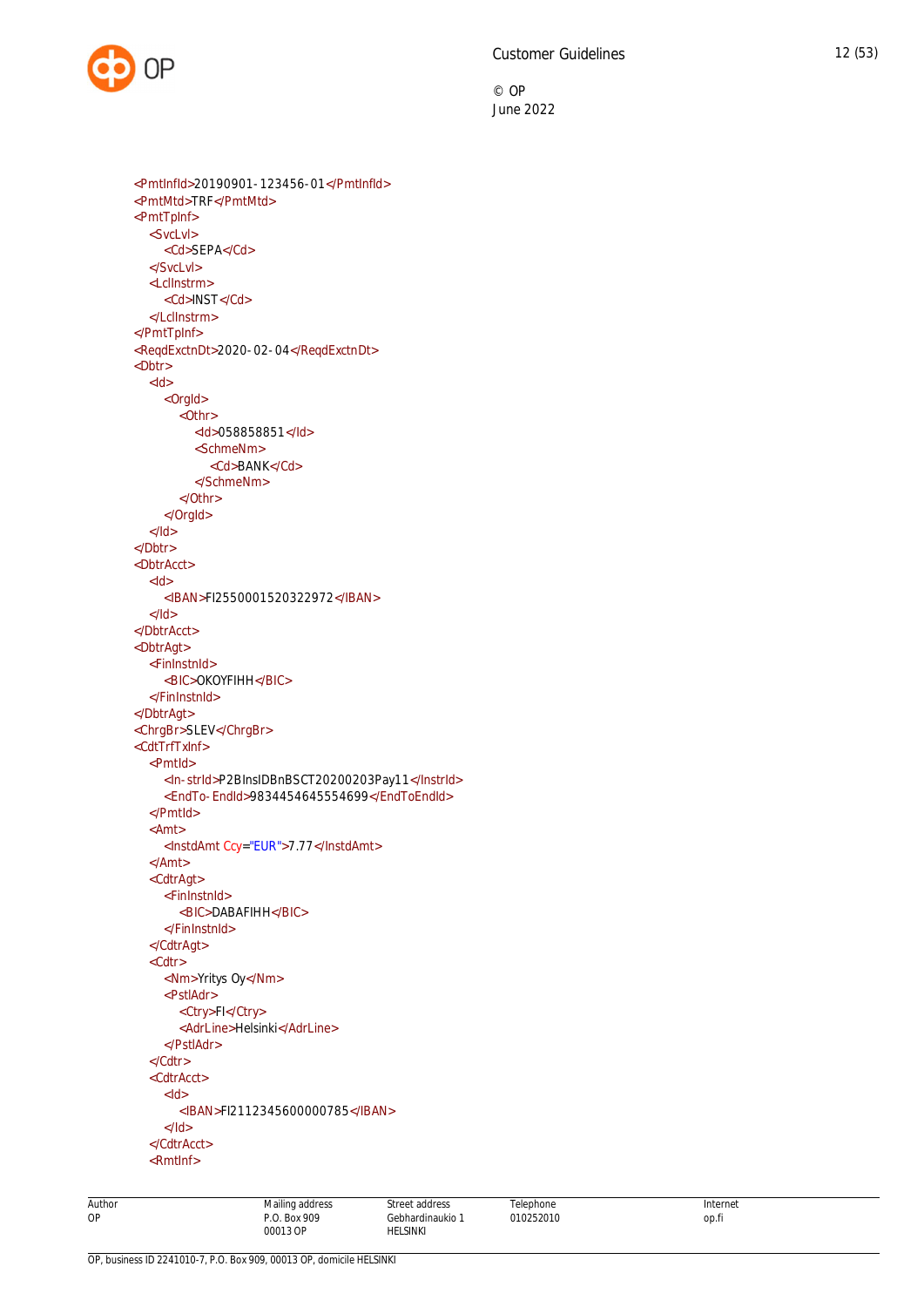



<Ustrd>viesti</Ustrd> </RmtInf> </CdtTrfTxInf> </PmtInf> </CstmrCdtTrfInitn> </Document>

#### <span id="page-13-0"></span>1.5.4 SEPA instant payment batch, code at the transaction level

```
<?xml version="1.0" encoding="UTF-8"?>
<Document xmlns="urn:iso:std:iso:20022:tech:xsd:pain.001.001.03" xmlns:xsi="http://www.w3.org/2001/XMLSchema-instance" xsi:schemaLo-
cation="urn:iso:std:iso:20022:tech:xsd:pain.001.001.03 pain.001.001.03.xsd">
  <CstmrCdtTrfInitn>
    <GrpHdr>
       <MsgId>P2BBSCT20200203Try11</MsgId>
       <CreDtTm>2020-02-04T10:24:00+03:00</CreDtTm>
       <NbOfTxs>1</NbOfTxs>
       <InitgPty>
         <Nm>Firma Oy</Nm>
       </InitgPty>
    </GrpHdr>
    <PmtInf>
       <PmtInfId>20190901-123456-01</PmtInfId>
       <PmtMtd>TRF</PmtMtd>
       <PmtTpInf>
         <SvcLvl>
            <Cd>SEPA</Cd>
         </SvcLvl>
       </PmtTpInf>
       <ReqdExctnDt>2020-02-04</ReqdExctnDt>
       <Dbtr>
         <Id>
            <OrgId>
              <Othr>
                 <Id>058858851</Id>
                 <SchmeNm>
                   <Cd>BANK</Cd>
                 </SchmeNm>
              </Othr>
            </OrgId>
         </Id></Dbtr>
       <DbtrAcct>
         <Id><IBAN>FI2550001520322972</IBAN>
         </Id></DbtrAcct>
       <DbtrAgt>
         <FinInstnId>
            <BIC>OKOYFIHH</BIC>
         </FinInstnId>
       </DbtrAgt>
       <ChrgBr>SLEV</ChrgBr>
       <CdtTrfTxInf>
          <PmtId>
            <In-strId>P2BInsIDBnBSCT20200203Pay11</InstrId>
            <EndTo-EndId>9834454645554699</EndToEndId>
         </PmtId>
```
Mailing address P.O. Box 909

Street address Gebhardinaukio 1 HELSINKI

Telephone 010252010 Internet op.fi

Author OP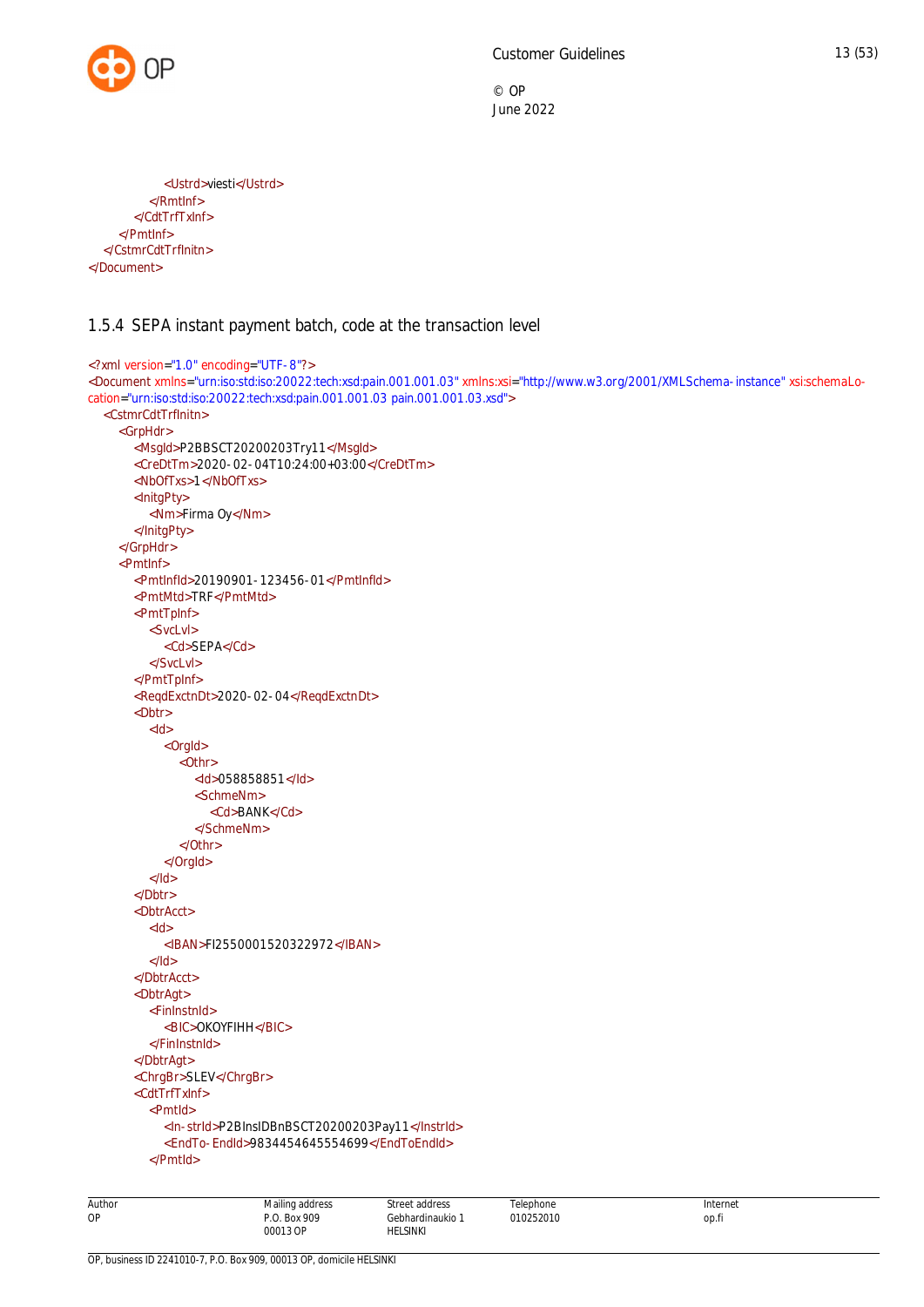

```
<PmtTpInf>
            <LclInstrm>
               <Cd>INST</Cd>
            </LclInstrm>
         </PmtTpInf>
          <Amt>
            <InstdAmt Ccy="EUR">7.77</InstdAmt>
          </Amt>
         <CdtrAgt>
            <FinInstnId>
              <BIC>DABAFIHH</BIC>
            </FinInstnId>
          </CdtrAgt>
         <Cdtr>
            <Nm>Yritys Oy</Nm>
            <PstlAdr>
              <Ctry>FI</Ctry>
              <AdrLine>Helsinki</AdrLine>
            </PstlAdr>
          </Cdtr>
          <CdtrAcct>
            <Id><IBAN>FI2112345600000785</IBAN>
            </Id></CdtrAcct>
          <RmtInf>
            <Ustrd>viesti</Ustrd>
          </RmtInf>
       </CdtTrfTxInf>
    </PmtInf>
  </CstmrCdtTrfInitn>
</Document>
```
<span id="page-14-0"></span>1.6 SEPA credit transfer with a reference

The reference is exported to the recipient's reference listing.

```
<RmtInf>
   <Strd>
       <CdtrRefInf>
           <Tp> <CdOrPrtry>
                  <Cd>SCOR</Cd>
              </CdOrPrtry>
           </Tp><Ref>00000000000000001245</Ref>
       </CdtrRefInf>
   </Strd>
</RmtInf>
```
# <span id="page-14-1"></span>1.7 SEPA credit transfer with a message

The message is exported to the recipient's account statement,

 <RmtInf> <Ustrd>Laskunnumero 1122</Ustrd>

| Author<br>OP | Mailing address<br>the contract of the contract of<br><sup>D</sup> .O. Box 909 | Street address<br>Gebhardinaukio '                                 | Telephone<br>010252010 | Internet<br>op.fi |
|--------------|--------------------------------------------------------------------------------|--------------------------------------------------------------------|------------------------|-------------------|
|              | 00013 OP                                                                       | <b>HELSINKI</b><br>the contract of the contract of the contract of |                        |                   |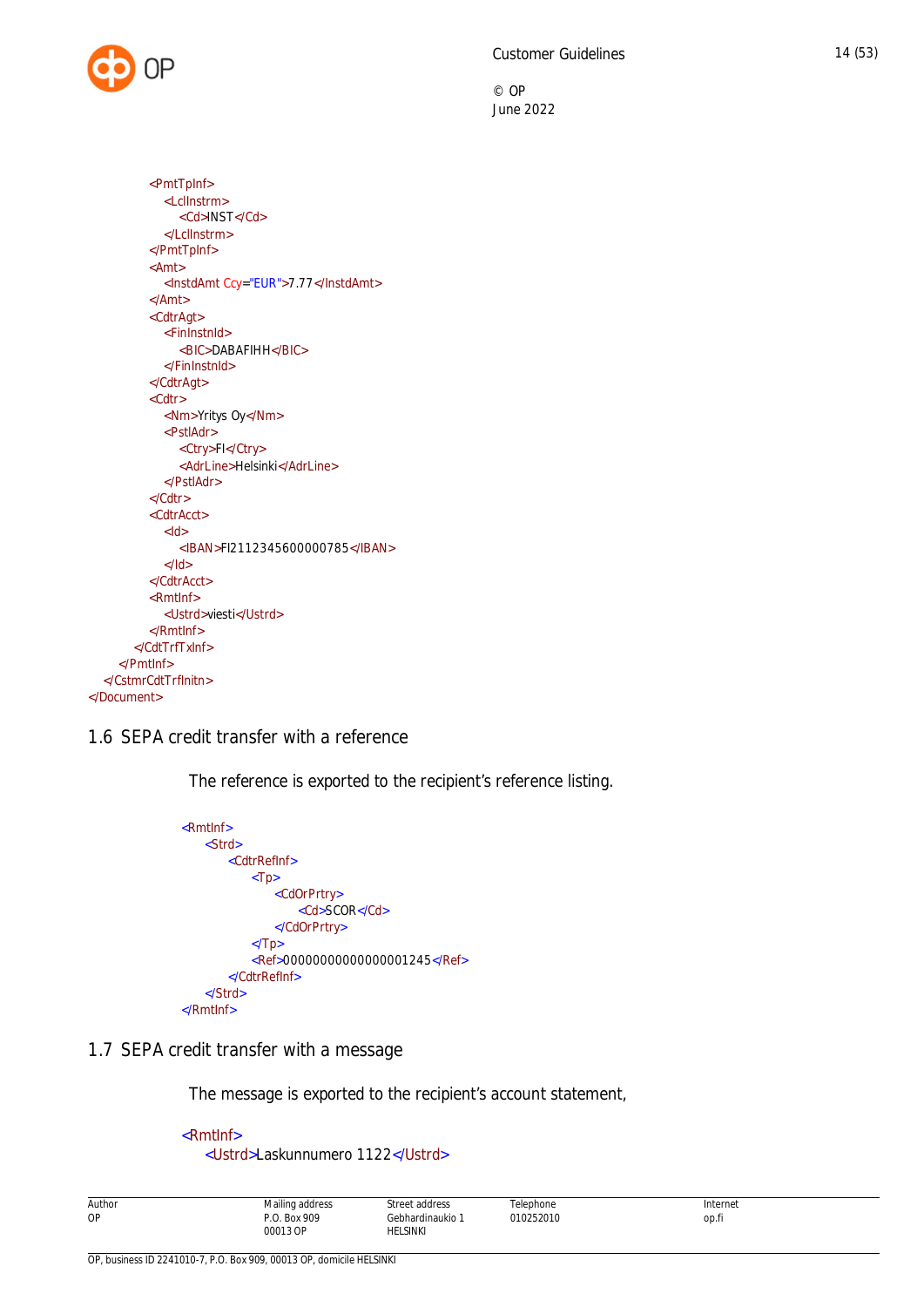

#### <span id="page-15-0"></span></RmtInf>

1.8 ERI invoice itemisation

In ERI structured invoice details

- at least one invoice detail must be a credit note CREN
- there must be at least one normal invoice in addition to the credit note CINV

The references are not exported to reference listing, but the information is passed on to the creditor's account statement with reference:

In the example, InstdAmt is 7.00  $\epsilon$ . (net total)

```
<InstrPrty>NORM</InstrPrty>
        <SvcLvl>
             <Cd>SEPA</Cd>
         </SvcLvl>
         <LclInstrm>
             <Cd>PERI</Cd>
         </LclInstrm>
 <RmtInf>
     <Strd>
         <RfrdDocInf>
            <Tp> <CdOrPrtry>
                     <Cd>CINV</Cd>
                 </CdOrPrtry>
            </Tp> </RfrdDocInf>
         <RfrdDocAmt>
             <RmtdAmt Ccy="EUR">27.00</RmtdAmt>
         </RfrdDocAmt>
         <CdtrRefInf>
            <Tp> <CdOrPrtry>
                     <Cd>SCOR</Cd>
                 </CdOrPrtry>
            </Tp> <Ref>111111118</Ref>
         </CdtrRefInf>
    \angle/Strd\sim <Strd>
         <RfrdDocInf>
            <Tp> <CdOrPrtry>
                     <Cd>CREN</Cd>
                 </CdOrPrtry>
            </Tp> <RltdDt>2019-01-04</RltdDt>
         </RfrdDocInf>
         <RfrdDocAmt>
             <CdtNoteAmt Ccy="EUR">20.00</CdtNoteAmt>
         </RfrdDocAmt>
         <CdtrRefInf>
             <Tp>
                 <CdOrPrtry>
```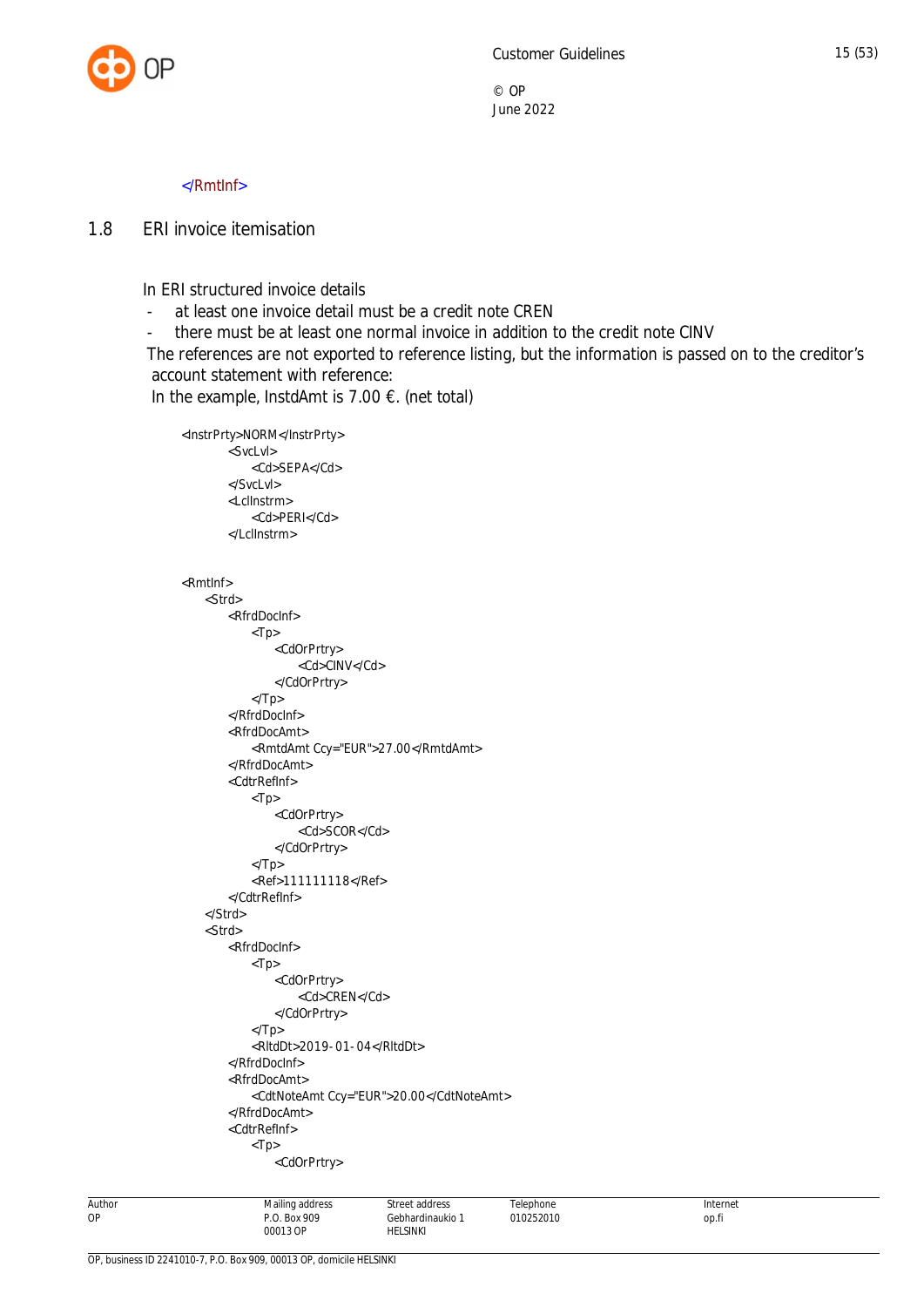

```
 <Cd>SCOR</Cd>
                 </CdOrPrtry>
            </Tp> <Ref>121212128</Ref>
         </CdtrRefInf>
     </Strd>
 </RmtInf>
```
<span id="page-16-0"></span>1.9 International payment -payment order

```
 <PmtInf>
    <PmtInfId>20190102-123456-01</PmtInfId>
    <PmtMtd>TRF</PmtMtd>
    <ReqdExctnDt>2019-05-10</ReqdExctnDt>
    <Dbtr>
       <Nm>Firma Oy</Nm>
       <PstlAdr>
          <Ctry>FI</Ctry>
       </PstlAdr>
      <Id> <OrgId>
             < Othr> <Id>12345678900</Id>
                 <SchmeNm>
                    <Cd>BANK</Cd>
                 </SchmeNm>
              </Othr>
          </OrgId>
      </Id> </Dbtr>
    <DbtrAcct>
      <Id> <IBAN>FI2550001520322972</IBAN>
      </Id> <Ccy>EUR</Ccy>
    </DbtrAcct>
    <DbtrAgt>
       <FinInstnId>
          <BIC>OKOYFIHH</BIC>
       </FinInstnId>
    </DbtrAgt>
    <CdtTrfTxInf>
       <PmtId>
          <EndToEndId>9834454645554699</EndToEndId>
       </PmtId>
       <PmtTpInf>
          <InstrPrty>NORM</InstrPrty>
       </PmtTpInf>
       <Amt>
          <InstdAmt Ccy="USD">250.90</InstdAmt>
```

| Author | Aailing address         | address<br>∶tr∩∩t          | elephone  | Internet |
|--------|-------------------------|----------------------------|-----------|----------|
| OP     | .O. Box 909<br>00013 OP | `ebhardinaukio<br>HELSINKI | 010252010 | op.f.    |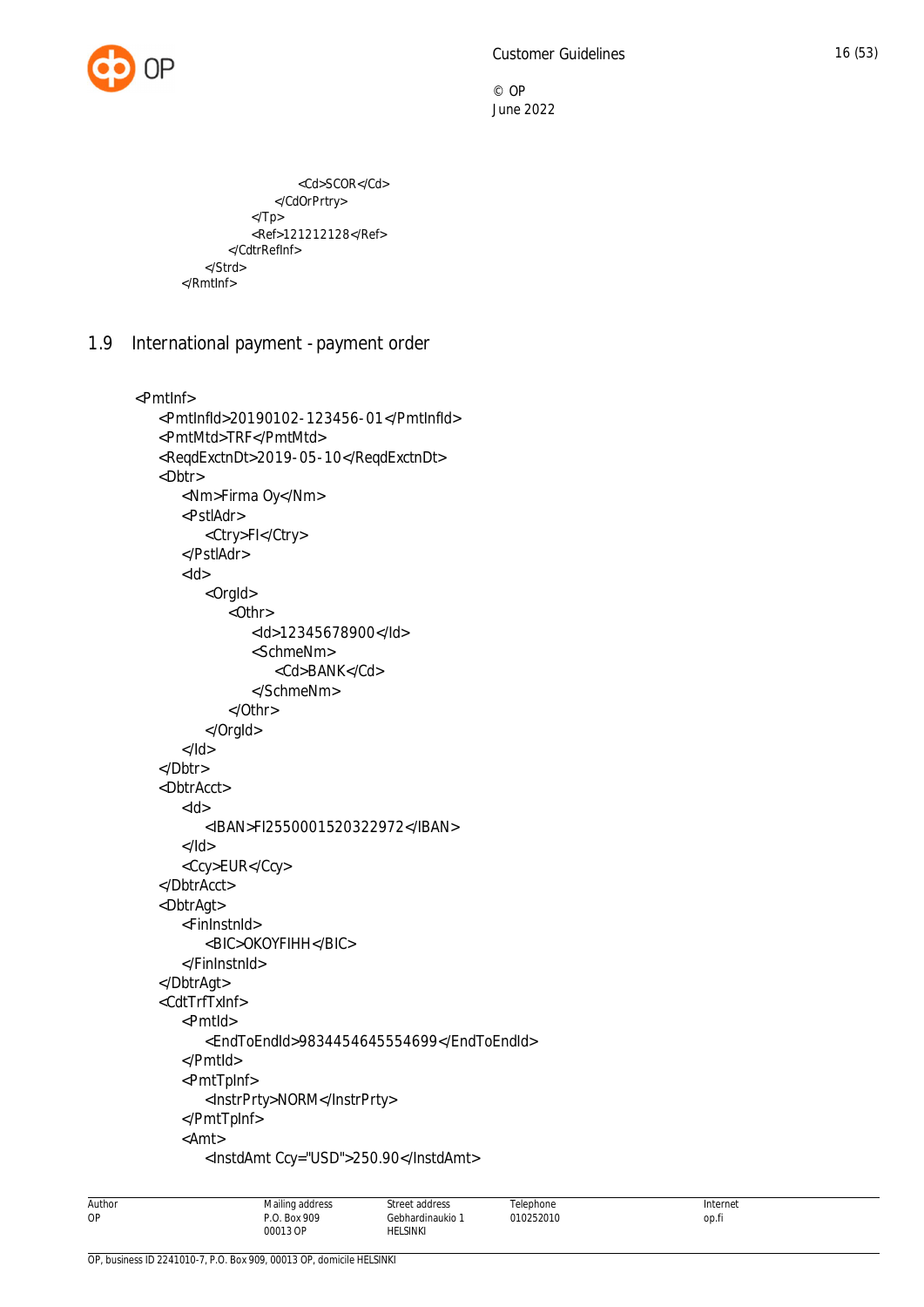

 </Amt> <ChrgBr>SHAR</ChrgBr> <CdtrAgt> <FinInstnId> <BIC>IRVTUS3N</BIC> </FinInstnId> </CdtrAgt> <Cdtr> <Nm>Ewing Oil</Nm> <PstlAdr> <Ctry>US</Ctry> <AdrLine>5th Avenue</AdrLine> <AdrLine>Dallas</AdrLine> <AdrLine>TEXAS 1234</AdrLine> <AdrLine>USA</AdrLine> </PstlAdr> </Cdtr> <CdtrAcct>  $<$ Id $>$  $<$  Othr $>$  <Id>9876543210</Id> </Othr>  $<$ /Id $>$  </CdtrAcct> <RmtInf> <Ustrd>Invoice 5656</Ustrd> </RmtInf> </CdtTrfTxInf>

<span id="page-17-0"></span>1.10 International payment – payment order (clearing-code)

```
 <CdtTrfTxInf>
 <PmtId>
     <InstrId>InstrId_2019_039</InstrId>
     <EndToEndId>e2e_040</EndToEndId>
 </PmtId>
 <Amt>
    <InstdAmt Ccy="USD">25.21</InstdAmt>
 </Amt>
 <ChrgBr>SHAR</ChrgBr>
 <CdtrAgt>
   <FinInstnId>
        <ClrSysMmbId>
               <<ClrSysId>
                    <Cd>USABA</Cd>
               </ClrSysId>
               <MmbId>123456789</MmbId>
       </ClrSysMmbId>
               <Nm>First National Bank</Nm>
               <PstlAdr>
```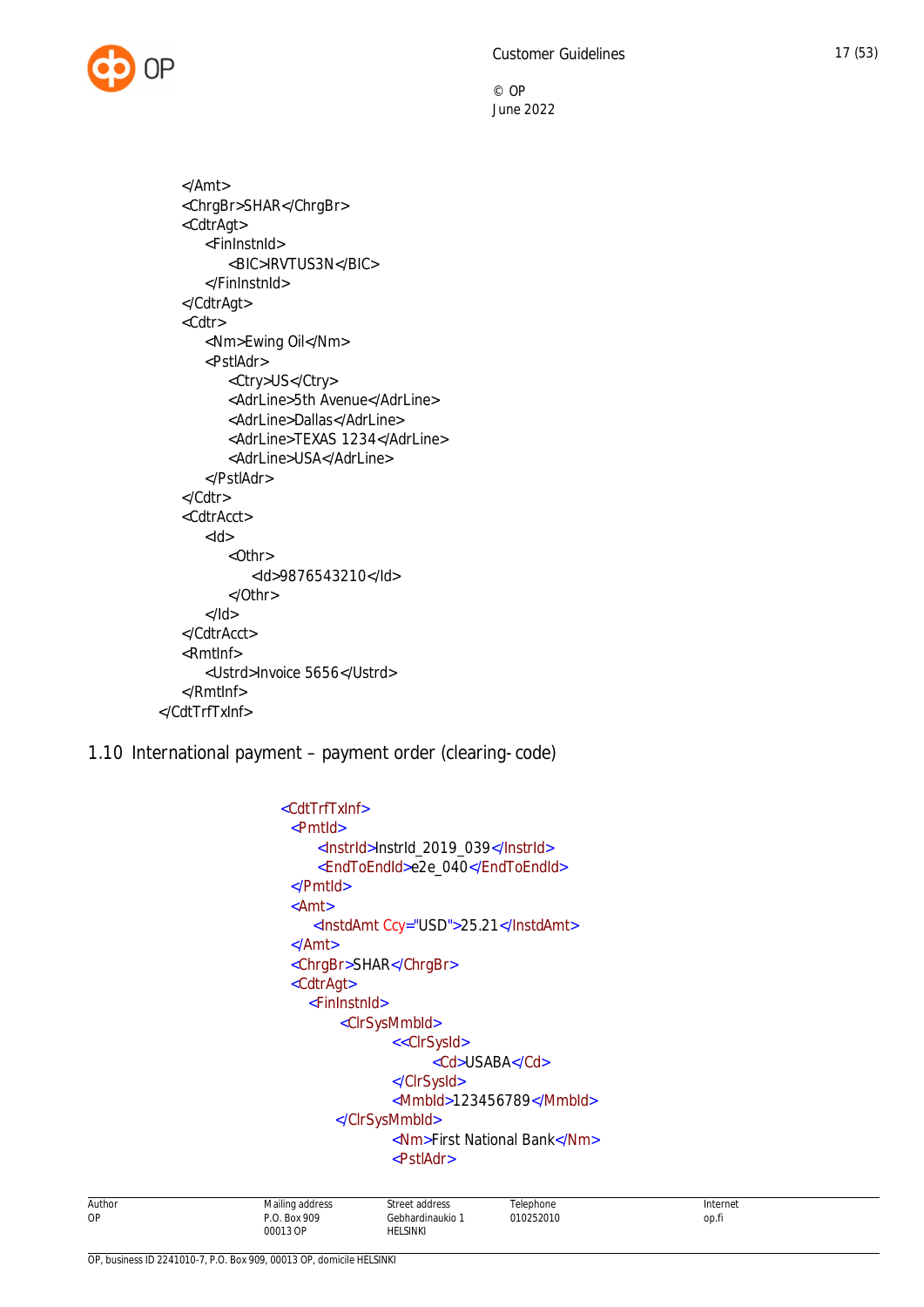

```
<Ctry>US</Ctry>
                    <AdrLine>123 5th Avenue</AdrLine>
                    <AdrLine>New York</AdrLine>
                    <AdrLine>256985 NY</AdrLine>
                </PstlAdr>
     </FinInstnId>
  </CdtrAgt>
     <Cdtr>
                <Nm>John Doe</Nm>
                <PstlAdr>
                   <Ctry>US</Ctry>
                   <AdrLine>PO BOX 7</AdrLine>
                   <AdrLine>New York</AdrLine>
                   <AdrLine>256985 NY</AdrLine>
                </PstlAdr>
  </Cdtr>
  <CdtrAcct>
                <Id><Othr>
                      <Id>60763131926819</Id>
                   </Othr></Id></CdtrAcct>
  <RmtInf>
                <Ustrd>clearing-koodi kahdessa kentässä</Ustrd>
  </RmtInf>
 </CdtTrfTxInf>
```
<span id="page-18-0"></span>1.11 International payment -urgent payment order

```
 <CdtTrfTxInf>
    <PmtId>
       <EndToEndId>9834454645554699</EndToEndId>
    </PmtId>
    <PmtTpInf>
        <InstrPrty>HIGH</InstrPrty>
    </PmtTpInf>
    <Amt>
       <InstdAmt Ccy="INR">290.10</InstdAmt>
    </Amt>
    <ChrgBr>SHAR</ChrgBr>
    <CdtrAgt>
       <FinInstnId>
           <BIC>SBININBB104</BIC>
       </FinInstnId>
    </CdtrAgt>
    <Cdtr>
       <Nm>Indi As</Nm>
       <PstlAdr>
```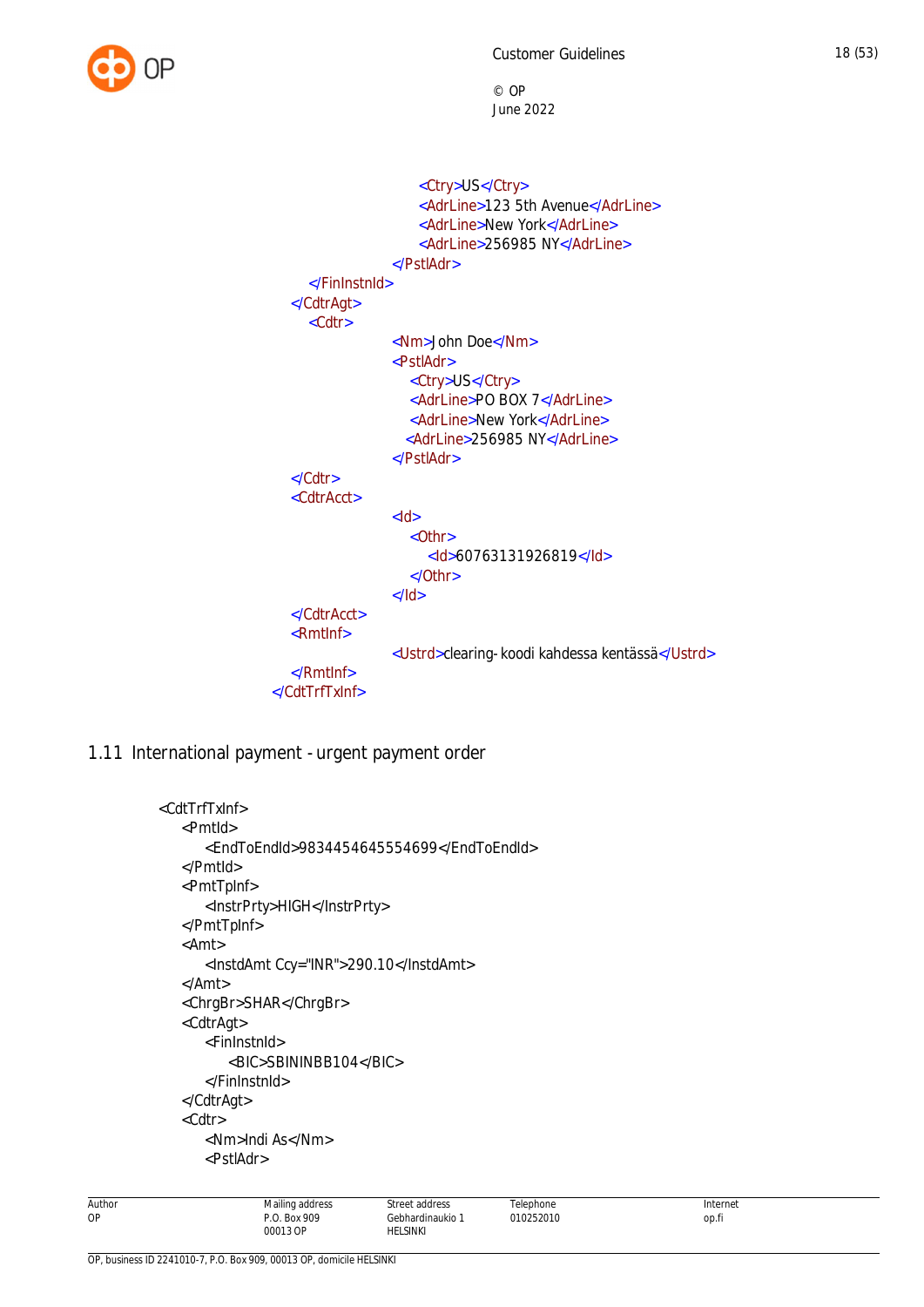

```
 <Ctry>IN</Ctry>
           <AdrLine>Indian Street 3</AdrLine>
           <AdrLine>Indiala</AdrLine>
           <AdrLine>Kalkuta</AdrLine>
           <AdrLine>INDIA</AdrLine>
        </PstlAdr>
    </Cdtr>
    <CdtrAcct>
       <Id>< Othr> <Id>C-310312345</Id>
           </Othr>
       </Id> </CdtrAcct>
    <RmtInf>
        <Ustrd>Payment number 678 5 carpets</Ustrd>
    </RmtInf>
 </CdtTrfTxInf>
```
## <span id="page-19-0"></span>1.12 International payment – SWIFT cheque

```
 <CdtTrfTxInf>
    <PmtId>
        <EndToEndId>9834454645554699</EndToEndId>
    </PmtId>
    <PmtTpInf>
       <InstrPrty>NORM</InstrPrty>
    </PmtTpInf>
    <Amt>
       <InstdAmt Ccy="USD">150</InstdAmt>
    </Amt>
    <ChrgBr>SHAR</ChrgBr>
    <ChqInstr>
       <DlvryMtd>
           <Prtry>SWIFT</Prtry>
       </DlvryMtd>
    </ChqInstr>
    <Cdtr>
       <Nm>Hotel Ahmed</Nm>
       <PstlAdr>
           <Ctry>TR</Ctry>
           <AdrLine>Ata 7</AdrLine>
           <AdrLine>Istanbul</AdrLine>
           <AdrLine>TURKEY</AdrLine>
       </PstlAdr>
    </Cdtr>
    <RmtInf>
       <Ustrd>Reservation 7878799</Ustrd>
    </RmtInf>
 </CdtTrfTxInf>
```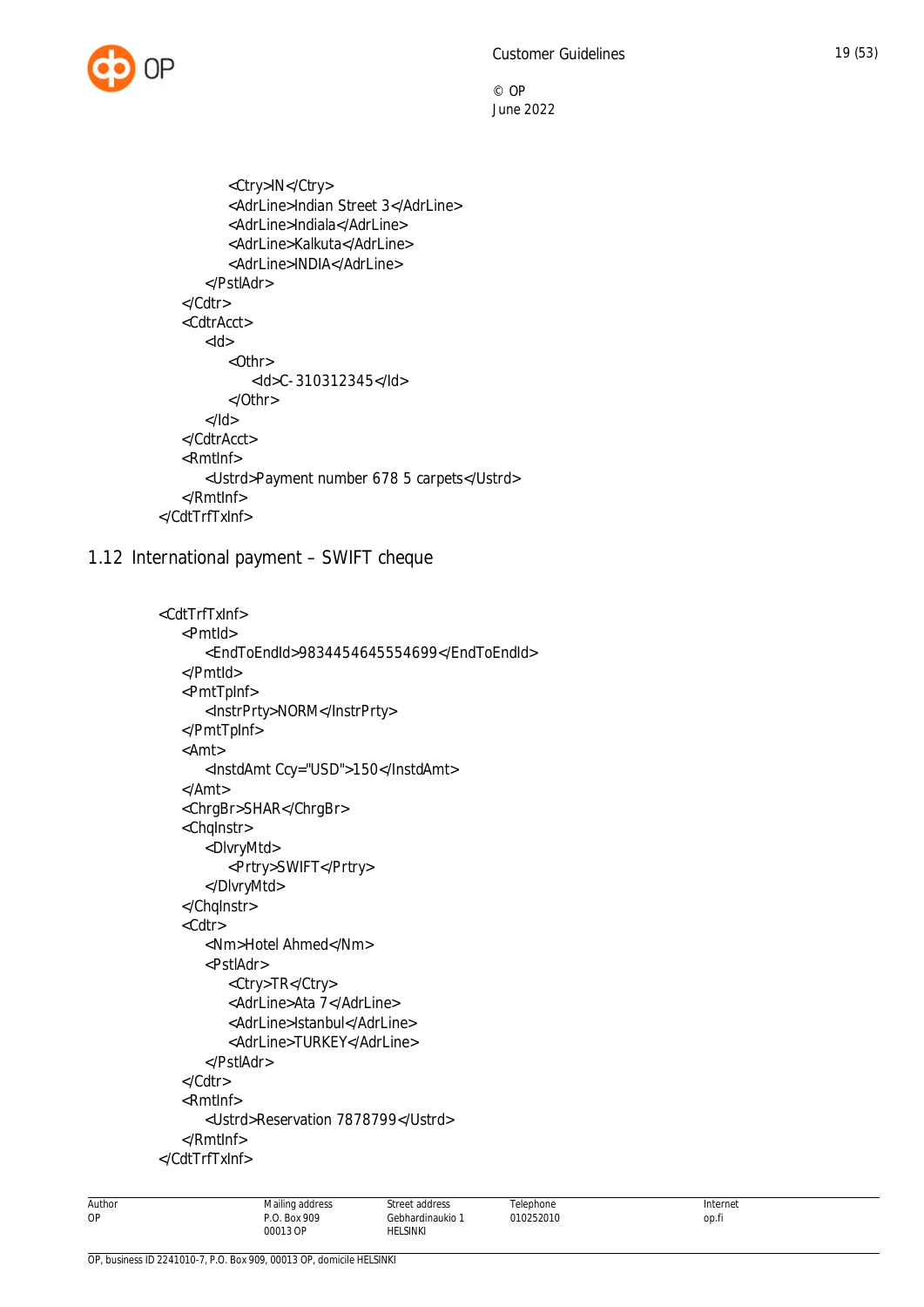



#### <span id="page-20-0"></span>1.13 International payment – international order

```
 <CdtTrfTxInf>
           <PmtId>
              <EndToEndId>9834454645554699</EndToEndId>
           </PmtId>
           <PmtTpInf>
              <InstrPrty>NORM</InstrPrty>
           </PmtTpInf>
           <Amt>
              <InstdAmt Ccy="EUR">45000</InstdAmt>
           </Amt>
           <ChrgBr>SHAR</ChrgBr>
           <CdtrAgt>
              <FinInstnId>
                  <BIC>OKOYFIHH</BIC>
              </FinInstnId >
           </ CdtrAgt>
           <Cdtr>
              <Nm>Firma Oy</Nm>
              <PstlAdr>
                  <Ctry>FI</Ctry>
                  <AdrLine>Teollisuuskatu 1</AdrLine>
                  <AdrLine>00550 Helsinki</AdrLine>
                  <AdrLine>FINLAND</AdrLine>
              </PstlAdr>
           </Cdtr>
              <CdtrAcct>
                 <Id> <IBAN>FI2550001520322972</IBAN>
                 </Id>
              </CdtrAcct>
           <RmtInf>
              <Ustrd>Invoice 5656</Ustrd>
           </RmtInf>
       </CdtTrfTxInf>
    </PmtInf>
 </CstmrCdtTrfInitn>
```
## 1.14 Zero value date payment

<span id="page-20-1"></span> <PmtInf> <PmtInfId>20190814-123456-01</PmtInfId> <PmtMtd>TRF</PmtMtd> <PmtTpInf> <SvcLvl> <Cd>SDVA</Cd> </SvcLvl> </PmtTpInf>

> Mailing address P.O. Box 909 00013 OP

Street address Gebhardinaukio 1 HELSINKI

Telephone 010252010 Internet op.fi

| Auth<br>Ο |
|-----------|
|           |
| Ü         |
|           |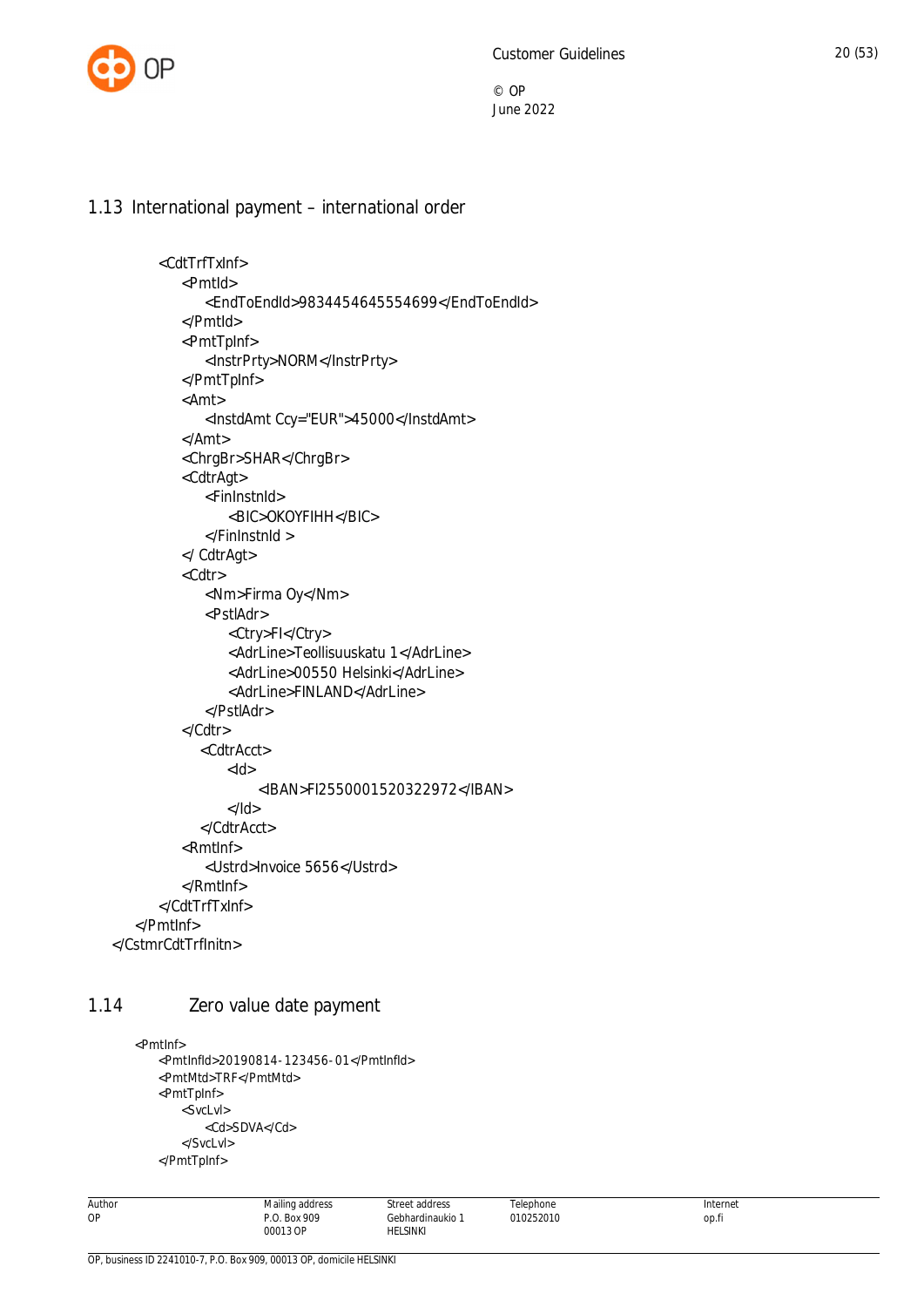

 <ReqdExctnDt>2022-01-14</ReqdExctnDt> <Dbtr> <Nm>Firma Oy</Nm>  $<$ Id $>$  <OrgId> <Othr> <Id>12345678900</Id> <SchmeNm> <Cd>BANK</Cd> </SchmeNm> </Othr> </OrgId>  $<$ /Id $>$  </Dbtr> <DbtrAcct>  $<$ Id $>$  <IBAN>FI2550001520322972</IBAN>  $<$ /Id $>$  <Ccy>EUR</Ccy> </DbtrAcct> <DbtrAgt> <FinInstnId> <BIC>OKOYFIHH</BIC> </FinInstnId> </DbtrAgt> <ChrgBr>SHAR</ChrgBr> <CdtTrfTxInf> <PmtId> <EndToEndId>9834454645554699</EndToEndId> </PmtId> <PmtTpInf> <InstrPrty>HIGH</InstrPrty> </PmtTpInf> <Amt> <InstdAmt Ccy="EUR">2000</InstdAmt> </Amt> <CdtrAgt> <FinInstnId> <BIC>OKOYFIHH</BIC> </FinInstnId> </CdtrAgt> <Cdtr> <Nm>Pekka Palkansaaja</Nm> <CdtrAcct>  $<$ Id $>$  <IBAN>FI5158410220025201</IBAN>  $<$ /Id $>$  </CdtrAcct> <InstrForDbtrAgt>SAME DAY VALUE 13.01.22</InstrForDbtrAgt> <RmtInf> <Ustrd>Tilisiirto 123</Ustrd> </RmtInf> </CdtTrfTxInf> </PmtInf>

Author OP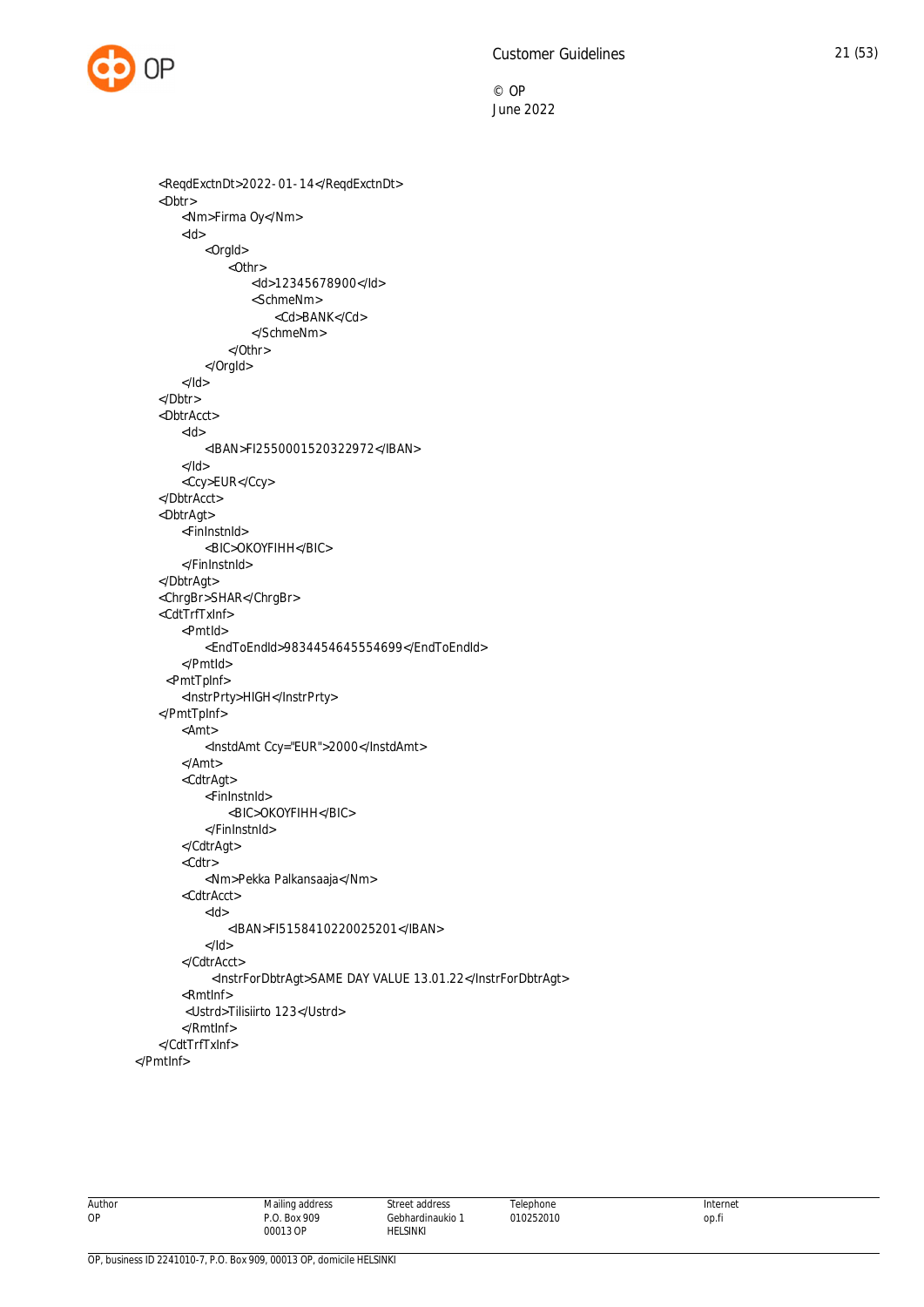

#### 1.15 Cash pool internal transaction

```
 <PmtInf>
    <PmtInfId>20190814-123456-01</PmtInfId>
    <PmtMtd>TRF</PmtMtd>
    <PmtTpInf>
        <SvcLvl>
            <Cd>SDVA</Cd>
        </SvcLvl>
    </PmtTpInf>
    <ReqdExctnDt>2022-01-14</ReqdExctnDt>
    <Dbtr>
        <Nm>Firma Oy</Nm>
       <Id> <OrgId>
                <Othr>
                    <Id>12345678900</Id>
                    <SchmeNm>
                        <Cd>BANK</Cd>
                    </SchmeNm>
                </Othr>
            </OrgId>
       </Id> </Dbtr>
    <DbtrAcct>
       <Id> <IBAN>FI2550001520322972</IBAN>
       </Id> <Ccy>EUR</Ccy>
    </DbtrAcct>
    <DbtrAgt>
        <FinInstnId>
            <BIC>OKOYFIHH</BIC>
        </FinInstnId>
    </DbtrAgt>
    <ChrgBr>SHAR</ChrgBr>
    <CdtTrfTxInf>
        <PmtId>
            <EndToEndId>9834454645554699</EndToEndId>
        </PmtId>
      <PmtTpInf>
        <InstrPrty>HIGH</InstrPrty>
    </PmtTpInf>
        <Amt>
            <InstdAmt Ccy="EUR">2000</InstdAmt>
        </Amt>
        <CdtrAgt>
            <FinInstnId>
                <BIC>OKOYFIHH</BIC>
            </FinInstnId>
        </CdtrAgt>
        <Cdtr>
            <Nm>Pekka Palkansaaja</Nm>
        <CdtrAcct>
           <Id> <IBAN>FI5158410220025201</IBAN>
           </Id> </CdtrAcct>
```

| Author | Mailing address | Street address                                              | elephone      | Internet |
|--------|-----------------|-------------------------------------------------------------|---------------|----------|
| OP     | <b>Box 909</b>  | Gebhardinaukio '                                            | 10252010<br>. | op.fi    |
|        | 00013 OP<br>.   | <b>HELSINKI</b><br>the contract of the contract of the con- |               |          |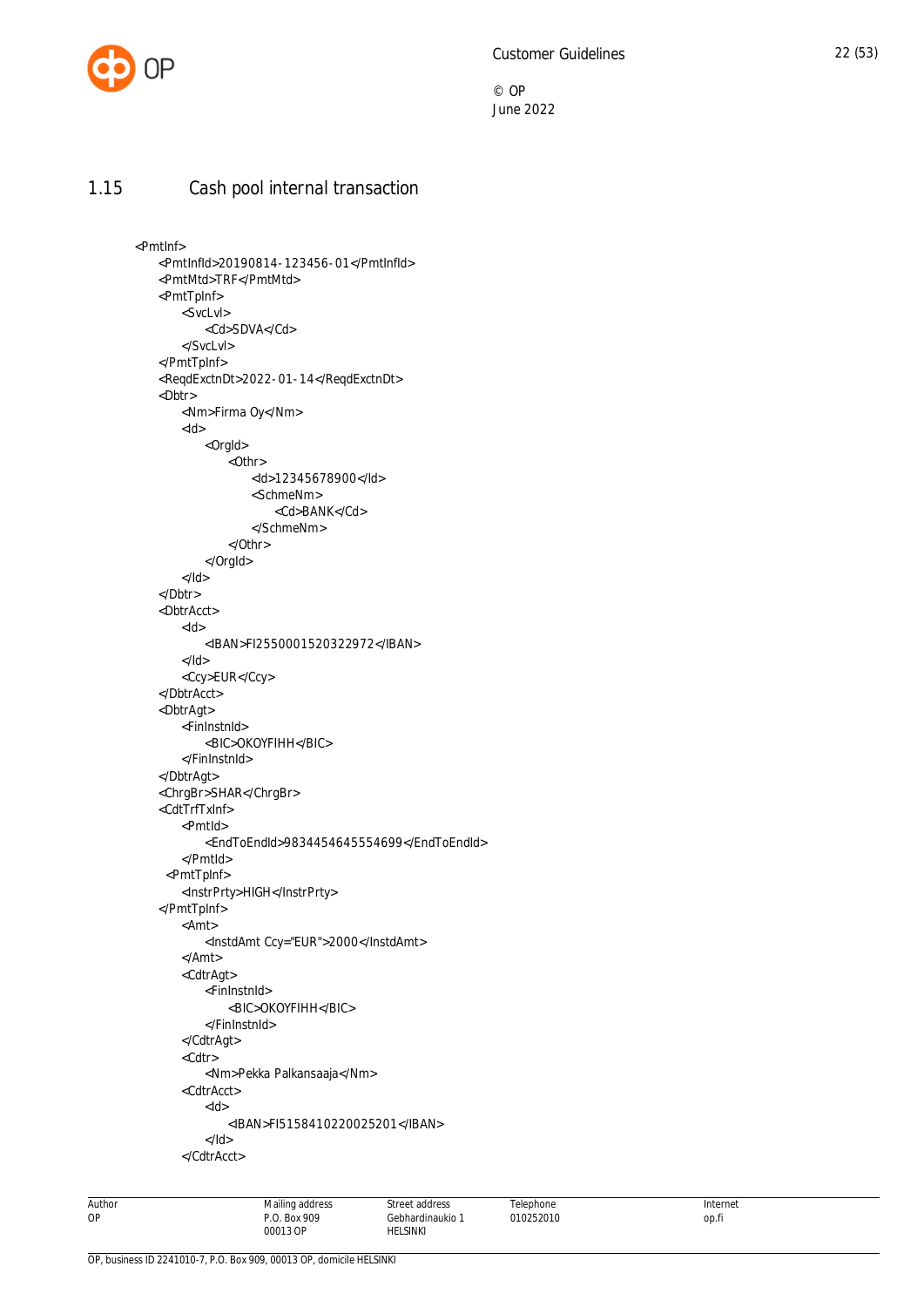

 <InstrForDbtrAgt>/INTC/SAME DAY VALUE 13.01.22</InstrForDbtrAgt> <RmtInf> <Ustrd>Tilisiirto 456</Ustrd> </RmtInf> </CdtTrfTxInf> </PmtInf>

## <span id="page-23-0"></span>1.16 Cancelling individual payment transactions

```
Author
                             Mailing address
                                                 Street address
                                                                      Telephone
                                                                                                      Internet
<?xml version="1.0" encoding="UTF-8" ?>
<Document xmlns="urn:iso:std:iso:20022:tech:xsd:camt.055.001.01" xmlns:xsi="http://www.w3.org/2001/XMLSchema-instance" xsi:schemaLo-
cation="urn:iso:std:iso:20022:tech:xsd:camt.055.001.01 camt.055.001.01.xsd">
  <CstmrPmtCxlReq>
     <Assgnmt>
       <Id>;8)G57 KO8SL DT0114.9KMT420000</Id>
       <Assgnr>
          <Pty>
            <Nm>Testi</Nm>
          </Pty>
       </Assgnr>
       <Assgne>
          <Agt>
            <FinInstnId>
               <BIC>OKOYFIHH</BIC>
            </FinInstnId>
          </Agt>
       </Assgne>
       <CreDtTm>2019-01-14T14:35:32+02:00</CreDtTm>
     </Assgnmt>
     <Undrlyg>
       <OrgnlGrpInfAndCxl>
          <GrpCxlId>;8)G57 KO8SL DT0114.9KMT4200010001</GrpCxlId>
          <OrgnlMsgId>;8)G57 RE3LL TS0114.DN0B420000</OrgnlMsgId>
          <OrgnlMsgNmId>pain.001.01.03</OrgnlMsgNmId>
          <GrpCxl>false</GrpCxl>
       </OrgnlGrpInfAndCxl>
       <OrgnlPmtInfAndCxl>
          <Case>
            <Id>NOTPROVIDED</Id>
            <Cretr>
               <Pty>
                 <Id><OrgId>
                      \sqrt{Othr}<Id>020212100</Id>
                         <SchmeNm>
                           <Cd>BANK</Cd>
                         </SchmeNm>
                      </Othr>
                    </OrgId>
                 </Id></Pty>
            </Cretr>
          </Case>
          <OrgnlPmtInfId>;8)G57 RE3LL TS0114.DN0B420001</OrgnlPmtInfId>
          <PmtInfCxl>false</PmtInfCxl>
          <TxInf>
```
P.O. Box 909 00013 OP

Gebhardinaukio 1 HELSINKI

010252010

op.fi

OP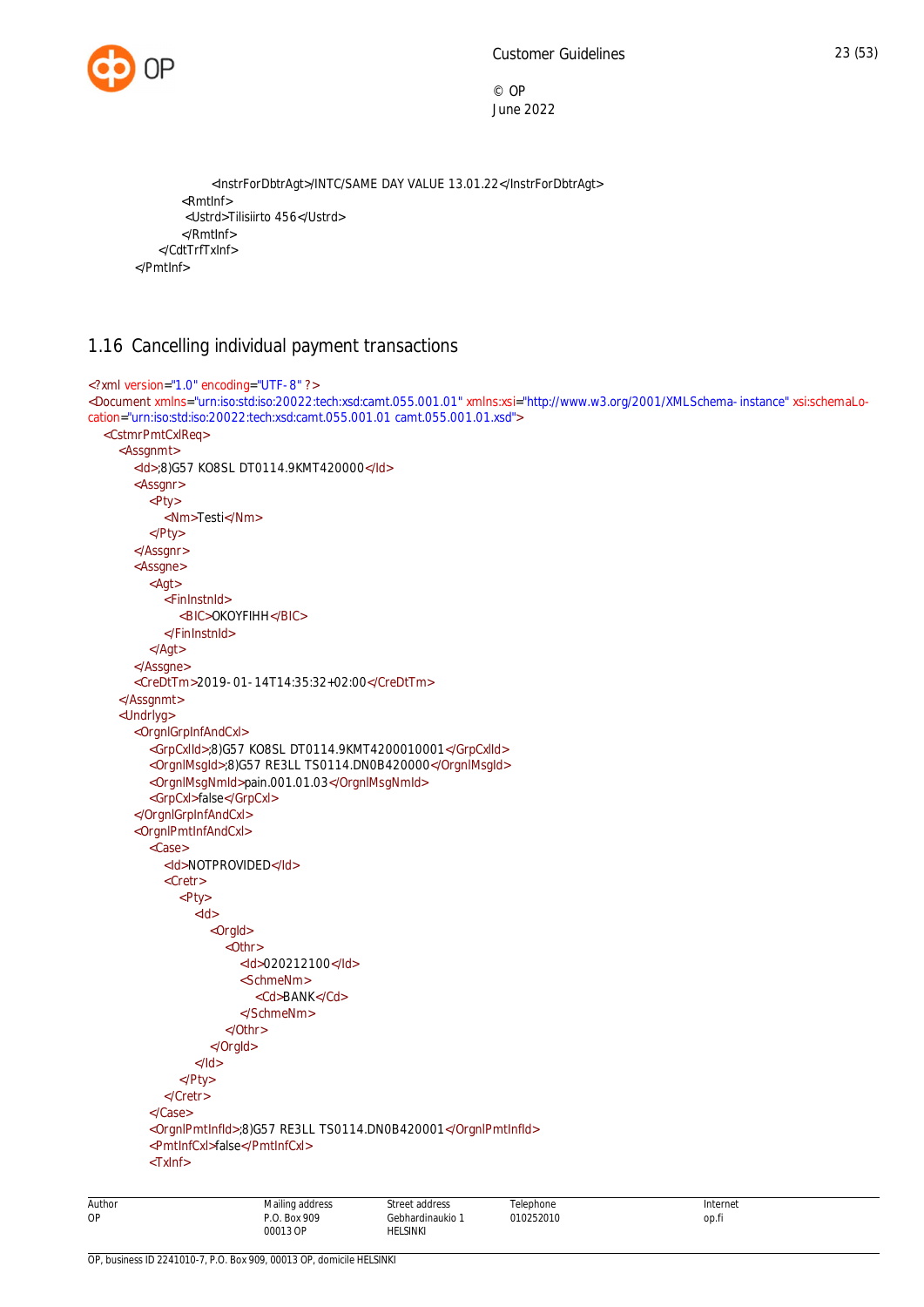

```
<CxlId>;8)G57 KO8SL DT0114.9KMT420001</CxlId>
            <OrgnlEndToEndId>NOTPROVIDED</OrgnlEndToEndId>
            <OrgnlInstdAmt Ccy="EUR">2500.00</OrgnlInstdAmt>
            <OrgnlReqdExctnDt>2019-01-14</OrgnlReqdExctnDt>
            <OrgnlTxRef>
              <DbtrAcct>
                 <Id><IBAN>FI9112120720054543</IBAN>
                </Id></DbtrAcct>
              <CdtrAcct>
                <Id><IBAN> FI9112120720054543</IBAN>
                </Id></CdtrAcct>
           </OrgnlTxRef>
         </TxInf>
       </OrgnlPmtInfAndCxl>
    </Undrlyg>
  </CstmrPmtCxlReq>
</Document>
```
## <span id="page-24-0"></span>1.17 Cancelling the batch

```
<?xml version="1.0" encoding="UTF-8"?>
<Document xsi:schemaLocation="urn:iso:std:iso:20022:tech:xsd:camt.055.001.01 file:///C:/Kultalin-
kki_ws/c2b_ws/camt.055.001.01.xsd" xmlns:xsi="http://www.w3.org/2001/XMLSchema-in-
stance" xmlns="urn:iso:std:iso:20022:tech:xsd:camt.055.001.01">
  <CstmrPmtCxlReq>
     <Assgnmt>
       <Id>Maksuerän poisto_2019-10-31</Id>
       <Assgnr>
          <Pty>
            <Nm>Karhu</Nm>
            <Id><OrgId>
                  \overline{\text{<}}Othr><Id>014785232</Id>
                    <SchmeNm>
                       <Cd>BANK</Cd>
                    </SchmeNm>
                  </Othr>
               </OrgId>
            </Id>
          </Pty>
       </Assgnr>
       <Assgne>
          <Agt>
            <FinInstnId>
               <BIC>OKOYFIHH</BIC>
            </FinInstnId>
          </Agt>
       </Assgne>
       <CreDtTm>2019-10-31T10:31:35+03:00</CreDtTm>
     </Assgnmt>
     <Undrlyg>
       <OrgnlGrpInfAndCxl>
          <GrpCxlId>erän poisto_2019-10-31</GrpCxlId>
```

| Author | Mailing address                         | Street address             | Telephone | Internet |
|--------|-----------------------------------------|----------------------------|-----------|----------|
| .      | the contract of the contract of         |                            |           |          |
| OP     | <b>Box 909</b><br>P.O.<br>00013 OP<br>. | Gebhardinaukio<br>HELSINKI | 010252010 | op.fi    |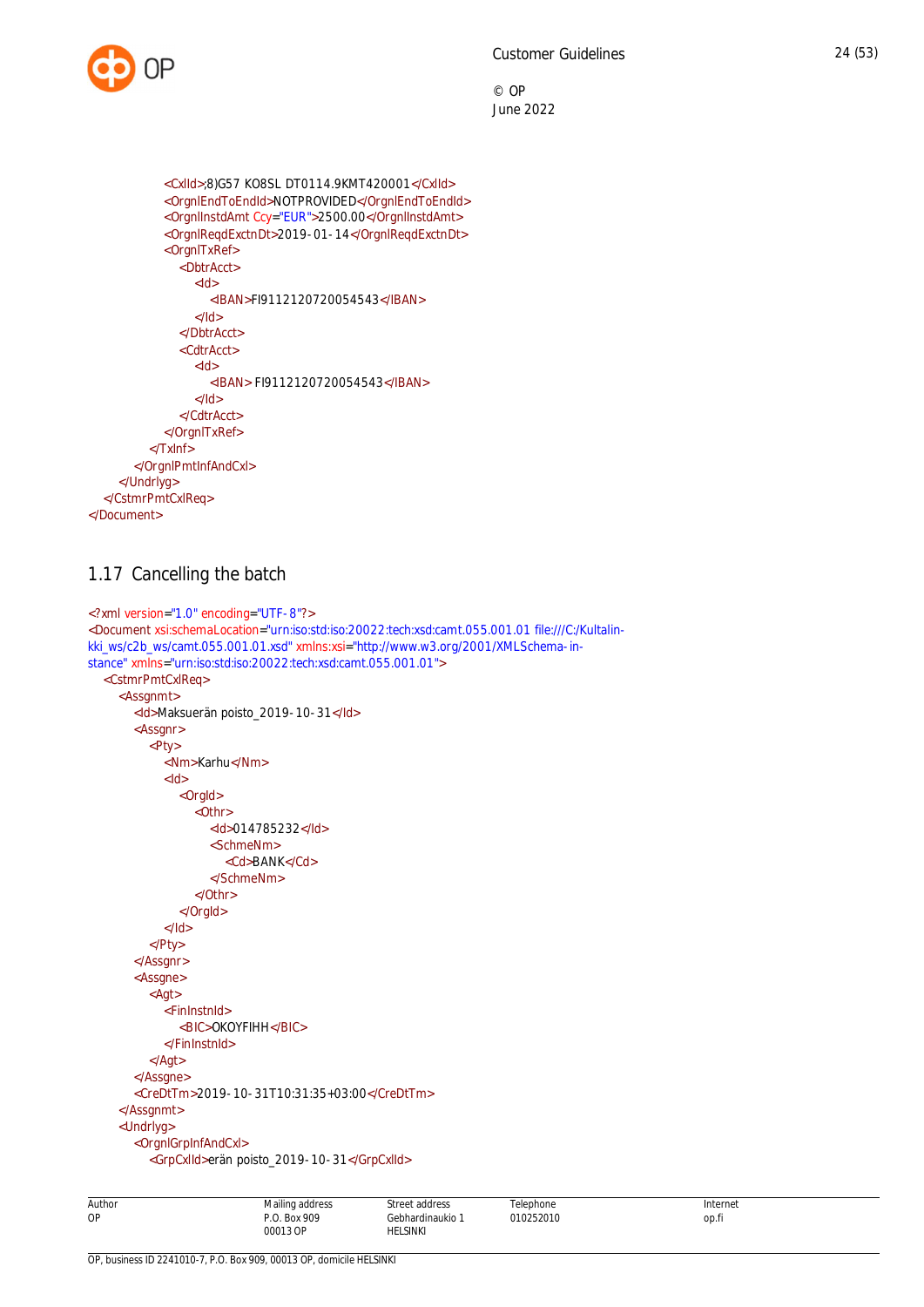

```
<OrgnlMsgId>SEPA_2 erää_2019-10-31</OrgnlMsgId>
          <OrgnlMsgNmId>pain.001.01.03</OrgnlMsgNmId>
          <GrpCxl>false</GrpCxl>
       </OrgnlGrpInfAndCxl>
       <OrgnlPmtInfAndCxl>
          <Case><Id>NOTPROVIDED</Id>
            <Cretr>
              <Pty>
                 \leq d<OrgId>
                      \overline{\text{<}}Othr
                         <Id>014785232</Id>
                         <SchmeNm>
                           <Cd>BANK</Cd>
                         </SchmeNm>
                      </Othr>
                   </OrgId>
                 </Id></Pty>
            </Cretr>
          </Case>
          <OrgnlPmtInfId>PmtInfId_2019-10-31_001</OrgnlPmtInfId>
          <NbOfTxs>2</NbOfTxs>
          <CtrlSum>130.04</CtrlSum>
          <PmtInfCxl>true</PmtInfCxl>
       </OrgnlPmtInfAndCxl>
    </Undrlyg>
  </CstmrPmtCxlReq>
</Document>
```
# <span id="page-25-0"></span>2 Example response messages

<span id="page-25-1"></span>2.1 Report on technical validation

```
2.1.1 Report on accepted technical validation
```

```
<CstmrPmtStsRpt>
       <GrpHdr>
          <MsgId>1539869</MsgId>
          <CreDtTm>2019-06-08T12:01:10+03:00</CreDtTm>
       </GrpHdr>
       <OrgnlGrpInfAndSts>
          <OrgnlMsgId>20190102-0000001</OrgnlMsgId>
          <OrgnlMsgNmId>pain.001.001.03</OrgnlMsgNmId>
          <GrpSts>ACTC</GrpSts>
       </OrgnlGrpInfAndSts>
    </CstmrPmtStsRpt>
```
#### <span id="page-25-3"></span>2.1.2 Report on rejected technical validation

<CstmrPmtStsRpt>

|        |                 |                     | Telephone      |          |
|--------|-----------------|---------------------|----------------|----------|
| Author | Mailing address | Street address      |                | Internet |
| OP     | <b>Box 909</b>  | Gebhardinaukio<br>. | 010252010<br>. | op.fi    |
|        | 00013 OP        | HELSINKI            |                |          |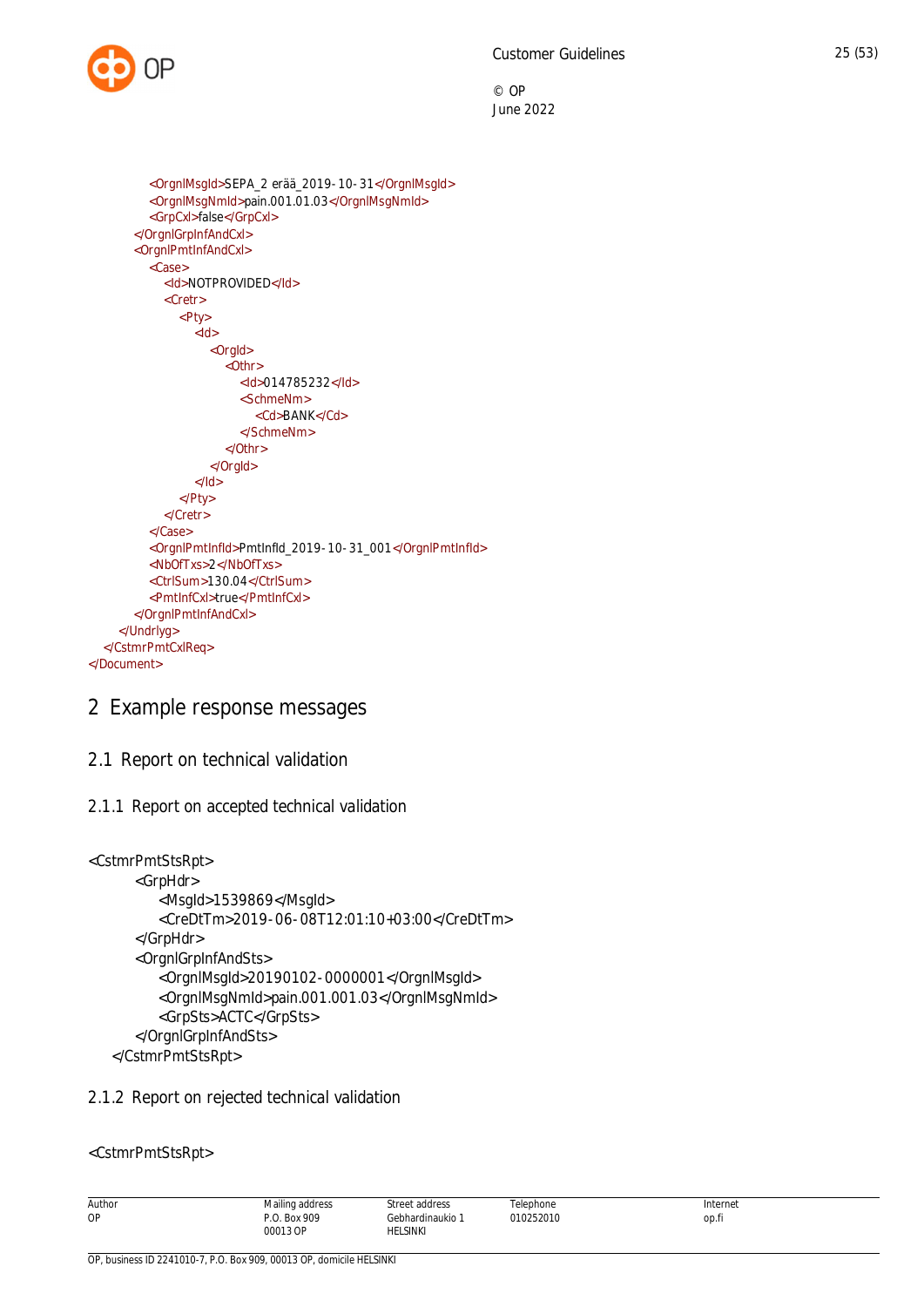

```
 <GrpHdr>
           <MsgId>1539869</MsgId>
           <CreDtTm>2019-06-08T12:01:10+03:00</CreDtTm>
        </GrpHdr>
        <OrgnlGrpInfAndSts>
           <OrgnlMsgId>20190102-0000001</OrgnlMsgId>
           <OrgnlMsgNmId>pain.001.001.03</OrgnlMsgNmId>
           <GrpSts>RJCT</GrpSts>
              <StsRsnInf>
               <Rsn>
                   <Cd>NARR</Cd>
               </Rsn>
              <Addtllnf>pain.001.001.03 could not be processed, please verify structure.
cvc-datatype-valid.1.2.1: '4847,37'</AddtlInf>
                <AddtlInf>is not a valid value for 'decimal'.cvc-type.3.1.3: The value
'4847,37' of element 'CtrlSum' is not val</Addtllnf>
               <AddtlInf>id.</AddtlInf>
             </StsRsnInf>
         </OrgnlGrpInfAndSts>
   </CstmrPmtStsRpt>
```
## <span id="page-26-0"></span>2.2 Report on payload content validation

#### <span id="page-26-1"></span>2.2.1 Report on accepted content validation

```
<?xml version="1.0" encoding="UTF-8"?>
<Document xmlns="urn:iso:std:iso:20022:tech:xsd:pain.002.001.03" xmlns:xsi="http://www.w3.org/2001/XMLSchema-instance" xsi:schemaLo-
cation="urn:iso:std:iso:20022:tech:xsd:pain.002.001.03 file:///C:/Kultalinkki_ws2/c2b_ws/pain.002.001.03.xsd">
  <CstmrPmtStsRpt>
    <GrpHdr>
       <MsgId>4582644</MsgId>
       <CreDtTm>2019-02-18T13:31:37+02:00</CreDtTm>
    </GrpHdr>
     <OrgnlGrpInfAndSts>
       <OrgnlMsgId>MsgId_20190218-00001</OrgnlMsgId>
       <OrgnlMsgNmId>pain.001.001.03</OrgnlMsgNmId>
       <OrgnlCreDtTm>2019-02-18T10:24:00+02:00</OrgnlCreDtTm>
       <OrgnlNbOfTxs>1</OrgnlNbOfTxs>
       <GrpSts>ACCP</GrpSts>
     </OrgnlGrpInfAndSts>
     <OrgnlPmtInfAndSts>
       <OrgnlPmtInfId>20190218-123456-01</OrgnlPmtInfId>
       <OrgnlNbOfTxs>1</OrgnlNbOfTxs>
       <OrgnlCtrlSum>90.08</OrgnlCtrlSum>
       <PmtInfSts>ACCP</PmtInfSts>
       <NbOfTxsPerSts>
          <DtldNbOfTxs>1</DtldNbOfTxs>
          <DtldSts>ACCP</DtldSts>
          <DtldCtrlSum>90.08</DtldCtrlSum>
       </NbOfTxsPerSts>
       <TxInfAndSts>
          <OrgnlTxRef>
            <Amt>
              <InstdAmt Ccy="EUR">90.08</InstdAmt>
```

| Author    | Mailing address           | Street address | Felephone      | Internet     |
|-----------|---------------------------|----------------|----------------|--------------|
| <b>OP</b> | .909<br>n n<br><b>Box</b> | Gebhardinaukio | 010252010<br>. | ___<br>op.fi |
|           | 00013 OP<br>.             | HELSINKI       |                |              |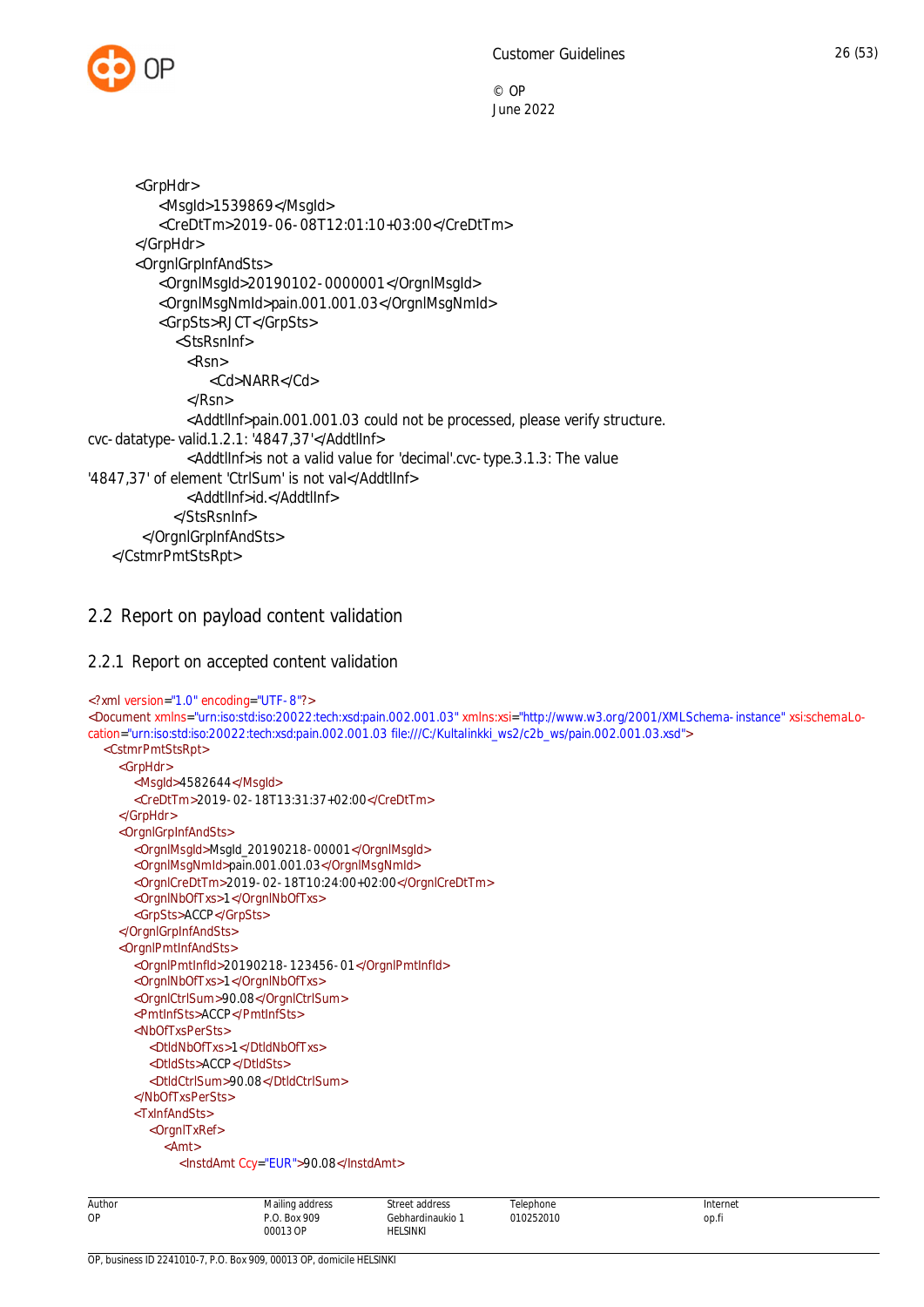

```
</Amt>
            <ReqdExctnDt>2019-02-18</ReqdExctnDt>
            <UltmtDbtr>
              <Nm>Alkuperäinen Maksaja</Nm>
           </UltmtDbtr>
           <Dbtr>
              <Nm>Firma Oy</Nm>
            </Dbtr>
           <DbtrAcct>
              <Id>
                <IBAN>FI9250009420108078</IBAN>
              </Id></DbtrAcct>
         </OrgnlTxRef>
       </TxInfAndSts>
    </OrgnlPmtInfAndSts>
  </CstmrPmtStsRpt>
</Document>
```
<span id="page-27-0"></span>2.2.2 Report on partially accepted content validation

The payload contains four batches:

#### Batch 1

- credit transfer of 27,10 is OK
- credit transfer of 22,85 has an incorrect reference
- credit transfer of 111.730,33 is OK

Two transactions in the batch will be processed later

Batch 2 has an incorrect requested execution date, so the entire batch is rejected

- 610,27
- 130,64

Batch 3

- credit transfer of 525,74 is OK
- credit transfer of 140,98 is OK

#### Batch 4

- credit transfer of 500.000,54 is OK

<?xml version="1.0" encoding="UTF-8"?>

<Document xmlns="urn:iso:std:iso:20022:tech:xsd:pain.002.001.03" xmlns:xsi="http://www.w3.org/2001/XMLSchema-instance" xsi:schemaLocation="urn:iso:std:iso:20022:tech:xsd:pain.002.001.03 file:///C:/Kultalinkki\_ws2/c2b\_ws/pain.002.001.03.xsd">

<CstmrPmtStsRpt> <GrpHdr> <MsgId>4582646</MsgId> <CreDtTm>2019-02-18T13:31:39+02:00</CreDtTm> </GrpHdr>

<OrgnlGrpInfAndSts>

<OrgnlMsgId>MsgId\_20190218-000008</OrgnlMsgId>

<OrgnlMsgNmId>pain.001.001.03</OrgnlMsgNmId>

| Author<br>OP | Mailing address<br>P.O. Box 909<br>00013 OP | Street address<br>Gebhardinaukio '<br>HELSINKI | Telephone<br>010252010 | Internet<br>op.fi |
|--------------|---------------------------------------------|------------------------------------------------|------------------------|-------------------|
|              | .                                           |                                                |                        |                   |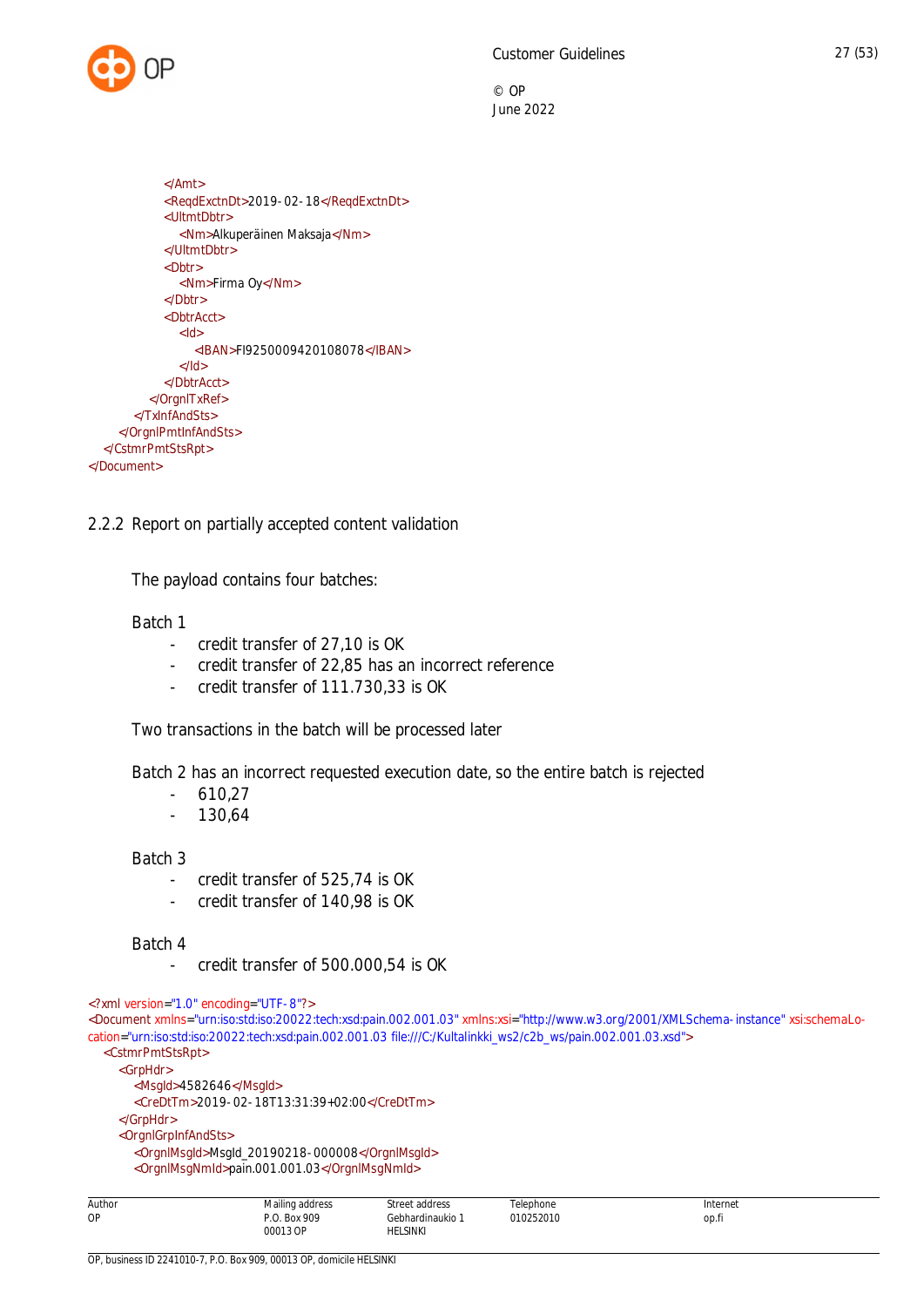

<OrgnlCreDtTm>2019-02-18T10:24:00+02:00</OrgnlCreDtTm> <OrgnlNbOfTxs>8</OrgnlNbOfTxs> <GrpSts>PART</GrpSts> </OrgnlGrpInfAndSts> <OrgnlPmtInfAndSts> <OrgnlPmtInfId>20190218-258741-01</OrgnlPmtInfId> <OrgnlNbOfTxs>3</OrgnlNbOfTxs> <OrgnlCtrlSum>111780.28</OrgnlCtrlSum> <PmtInfSts>PART</PmtInfSts> <NbOfTxsPerSts> <DtldNbOfTxs>2</DtldNbOfTxs> <DtldSts>ACCP</DtldSts> <DtldCtrlSum>111757.43</DtldCtrlSum> </NbOfTxsPerSts> <NhOfTxsPerSts> <DtldNbOfTxs>1</DtldNbOfTxs> <DtldSts>RJCT</DtldSts> <DtldCtrlSum>22.85</DtldCtrlSum> </NbOfTxsPerSts> <TxInfAndSts> <OrgnlInstrId>InstrId\_123654789</OrgnlInstrId> <OrgnlEndToEndId>e2e-123654789</OrgnlEndToEndId> <TxSts>RJCT</TxSts> <StsRsnInf> <Rsn> <Cd>NARR</Cd> </Rsn> <AddtlInf>Incorrect reference.</AddtlInf> </StsRsnInf> <OrgnlTxRef> <Amt> <InstdAmt Ccy="EUR">22.85</InstdAmt> </Amt> <ReqdExctnDt>2019-02-18</ReqdExctnDt> <UltmtDbtr> <Nm>Alkuperäinen Maksaja</Nm> </UltmtDbtr> <Dbtr> <Nm>Firma Oy</Nm> </Dbtr> <DbtrAcct> <Id> <IBAN>FI0750009420105728</IBAN>  $<$ /Id $>$ </DbtrAcct> <Cdtr> <Nm>Oy Yritys Ab</Nm> </Cdtr> <CdtrAcct> <Id> <IBAN>FI3341391020006619</IBAN>  $<$ /Id $>$ </CdtrAcct> <UltmtCdtr> <Nm>Lopullinen Saaja</Nm> </UltmtCdtr> </OrgnlTxRef> </TxInfAndSts> </OrgnlPmtInfAndSts> <OrgnlPmtInfAndSts>

Telephone 010252010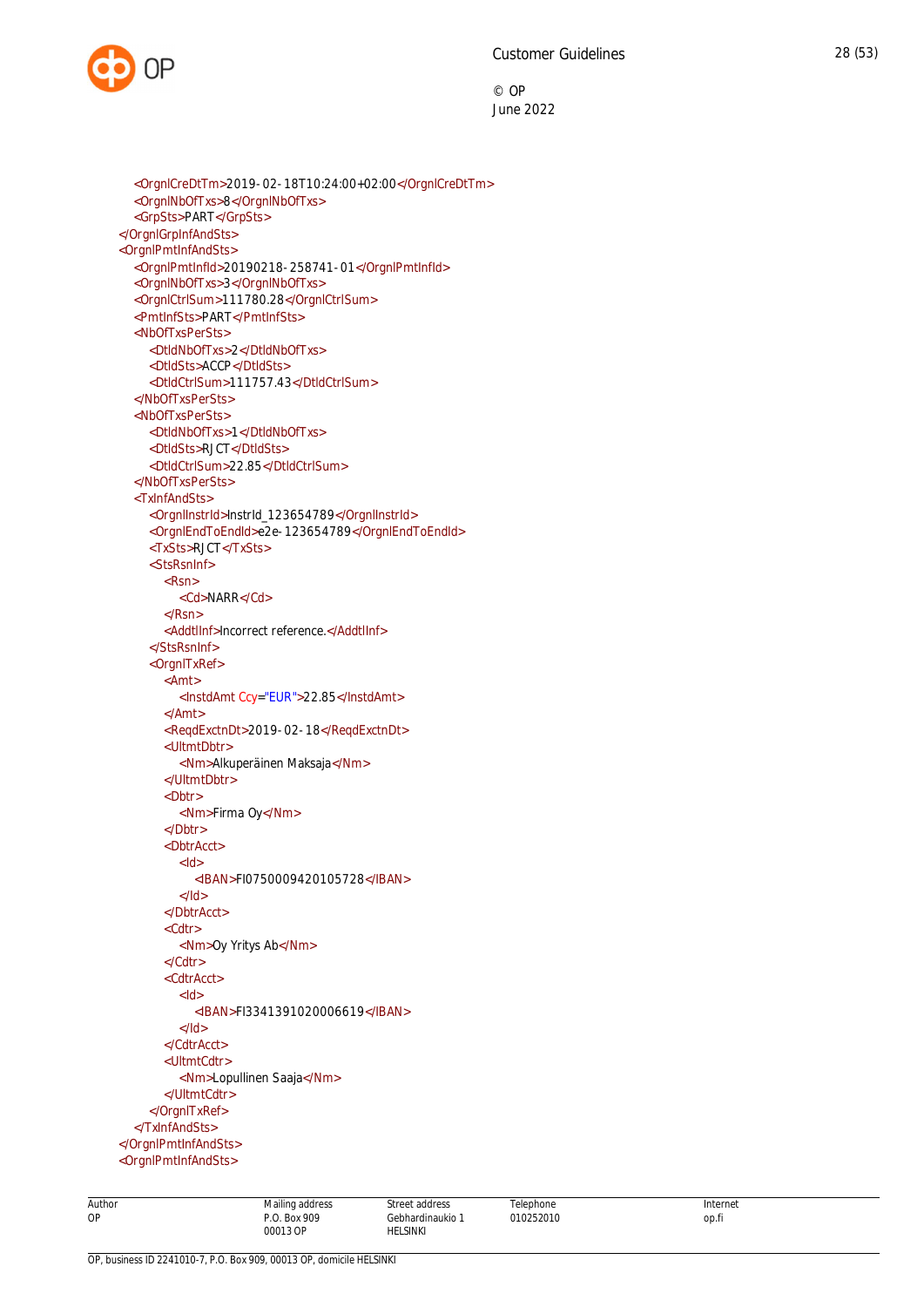<OrgnlPmtInfId>20190218-258741-02</OrgnlPmtInfId> <OrgnlNbOfTxs>2</OrgnlNbOfTxs> <OrgnlCtrlSum>740.91</OrgnlCtrlSum> <PmtInfSts>RJCT</PmtInfSts> <StsRsnInf> <Rsn> <Cd>DT01</Cd> </Rsn> <AddtlInf>Incorrect due date</AddtlInf> </StsRsnInf> <NbOfTxsPerSts> <DtldNbOfTxs>2</DtldNbOfTxs> <DtldSts>RJCT</DtldSts> <DtldCtrlSum>740.22</DtldCtrlSum> </NbOfTxsPerSts> <TxInfAndSts> <OrgnlTxRef> <Amt> <InstdAmt Ccy="EUR">740.91</InstdAmt> </Amt> <ReqdExctnDt>2019-01-08</ReqdExctnDt> <UltmtDbtr> <Nm>Alkuperäinen Maksaja</Nm> </UltmtDbtr> <Dbtr> <Nm>Firma Oy</Nm> </Dbtr> <DbtrAcct>  $<$ Id $>$ <IBAN>FI0750009420105728</IBAN>  $<$ /Id $>$ </DbtrAcct> </OrgnlTxRef> </TxInfAndSts> </OrgnlPmtInfAndSts> <OrgnlPmtInfAndSts> <OrgnlPmtInfId>20190218-258741-03</OrgnlPmtInfId> <OrgnlNbOfTxs>2</OrgnlNbOfTxs> <OrgnlCtrlSum>666.72</OrgnlCtrlSum> <PmtInfSts>ACCP</PmtInfSts> <NbOfTxsPerSts> <DtldNbOfTxs>2</DtldNbOfTxs> <DtldSts>ACCP</DtldSts> <DtldCtrlSum>666.72</DtldCtrlSum> </NbOfTxsPerSts> <TxInfAndSts> <OrgnlTxRef> <Amt> <InstdAmt Ccy="EUR">666.72</InstdAmt> </Amt> <ReqdExctnDt>2019-02-18</ReqdExctnDt> <UltmtDbtr> <Nm>Alkuperäinen Maksaja</Nm> </UltmtDbtr> <Dbtr> <Nm>Firma Oy</Nm> </Dbtr> <DbtrAcct> <Id> <IBAN>FI0750009420105728</IBAN>

Mailing address P.O. Box 909 00013 OP Street address Gebhardinaukio 1 HELSINKI Telephone 010252010

Author OP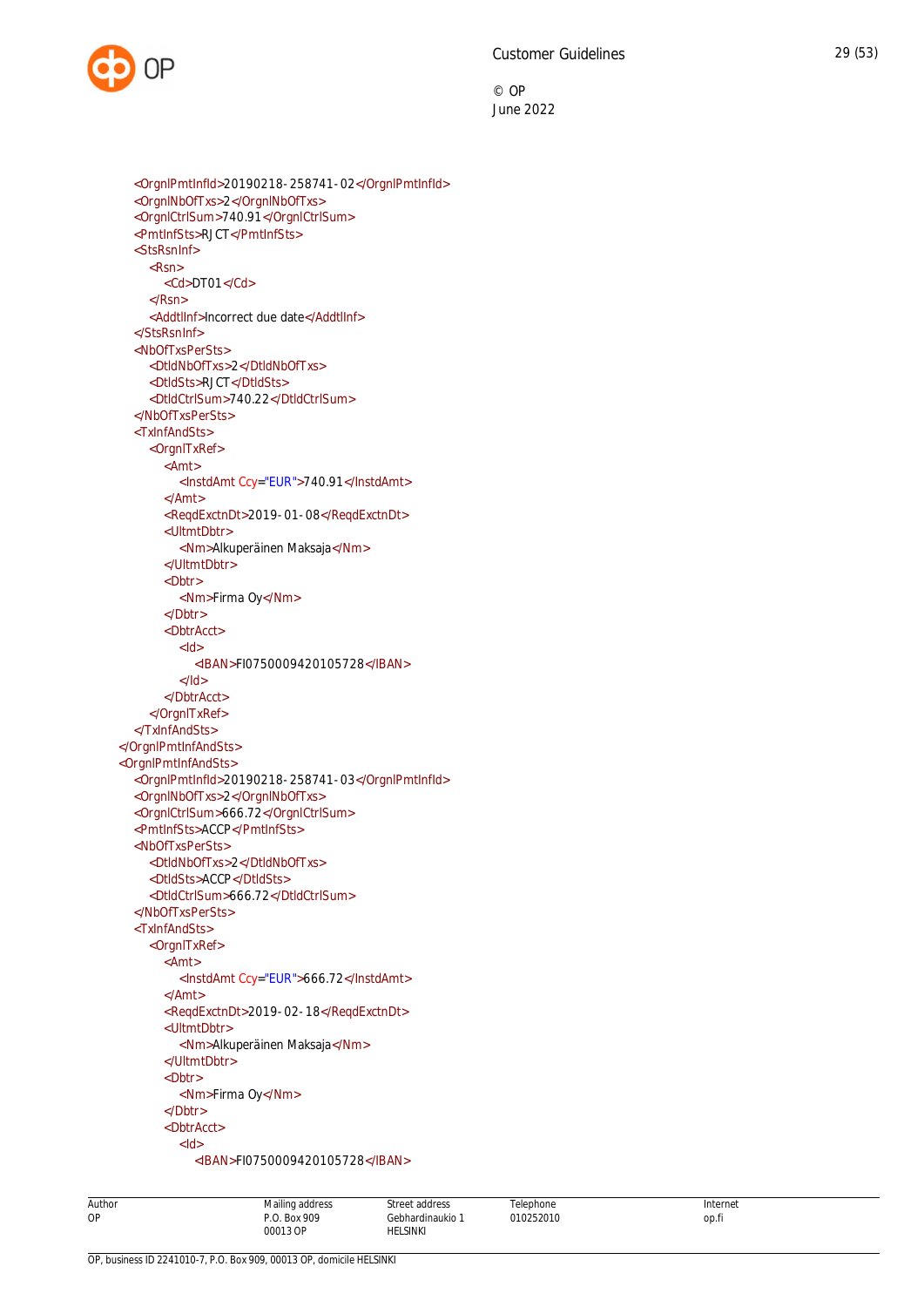

```
</Id>
            </DbtrAcct>
         </OrgnlTxRef>
       </TxInfAndSts>
    </OrgnlPmtInfAndSts>
    <OrgnlPmtInfAndSts>
       <OrgnlPmtInfId>20190109-258741-04</OrgnlPmtInfId>
       <OrgnlNbOfTxs>1</OrgnlNbOfTxs>
       <OrgnlCtrlSum>500000.54</OrgnlCtrlSum>
       <PmtInfSts>ACCP</PmtInfSts>
       <NbOfTxsPerSts>
         <DtldNbOfTxs>1</DtldNbOfTxs>
         <DtldSts>ACCP</DtldSts>
         <DtldCtrlSum>500000.54</DtldCtrlSum>
       </NbOfTxsPerSts>
       <TxInfAndSts>
         <OrgnlTxRef>
            <Amt>
              <InstdAmt Ccy="EUR">500000.54</InstdAmt>
            </Amt>
            <ReqdExctnDt>2019-02-18</ReqdExctnDt>
            <UltmtDbtr>
              <Nm>Alkuperäinen Maksaja</Nm>
            </UltmtDbtr>
            <Dbtr>
              <Nm>Firma Oy</Nm>
            </Dbtr>
            <DbtrAcct>
              <Id><IBAN>FI0750009420105728</IBAN>
              </Id></DbtrAcct>
         </OrgnlTxRef>
       </TxInfAndSts>
    </OrgnlPmtInfAndSts>
  </CstmrPmtStsRpt>
</Document>
```
# <span id="page-30-0"></span>2.3 Report on payment

#### <span id="page-30-1"></span>2.3.1 Report on accepted payload ('pain')

```
<?xml version="1.0" encoding="UTF-8"?>
<Document xmlns="urn:iso:std:iso:20022:tech:xsd:pain.002.001.03" xmlns:xsi="http://www.w3.org/2001/XMLSchema-instance" xsi:schemaLo-
cation="urn:iso:std:iso:20022:tech:xsd:pain.002.001.03 file:///C:/Kultalinkki_ws2/c2b_ws/pain.002.001.03.xsd">
  <CstmrPmtStsRpt>
    <GrpHdr>
       <MsgId>4582652</MsgId>
       <CreDtTm>2019-02-18T13:35:15+02:00</CreDtTm>
    </GrpHdr>
    <OrgnlGrpInfAndSts>
       <OrgnlMsgId>MsgId_20190218-00001</OrgnlMsgId>
       <OrgnlMsgNmId>pain.001.001.03</OrgnlMsgNmId>
       <OrgnlCreDtTm>2019-02-18T10:24:00+02:00</OrgnlCreDtTm>
       <OrgnlNbOfTxs>1</OrgnlNbOfTxs>
       <GrpSts>ACSP</GrpSts>
    </OrgnlGrpInfAndSts>
```

| Author<br>. | ı address<br>Mailing<br>the contract of the contract of<br>$  -$ | itre،<br>े address<br>.                                     | elephone  | Internet<br>. |
|-------------|------------------------------------------------------------------|-------------------------------------------------------------|-----------|---------------|
| <b>OP</b>   | Box 909                                                          | ìebhardinaukio<br>.<br>.                                    | 110252010 | op.fi         |
|             | 00013 OP<br>.                                                    | HELSINKI<br>the contract of the contract of the contract of |           |               |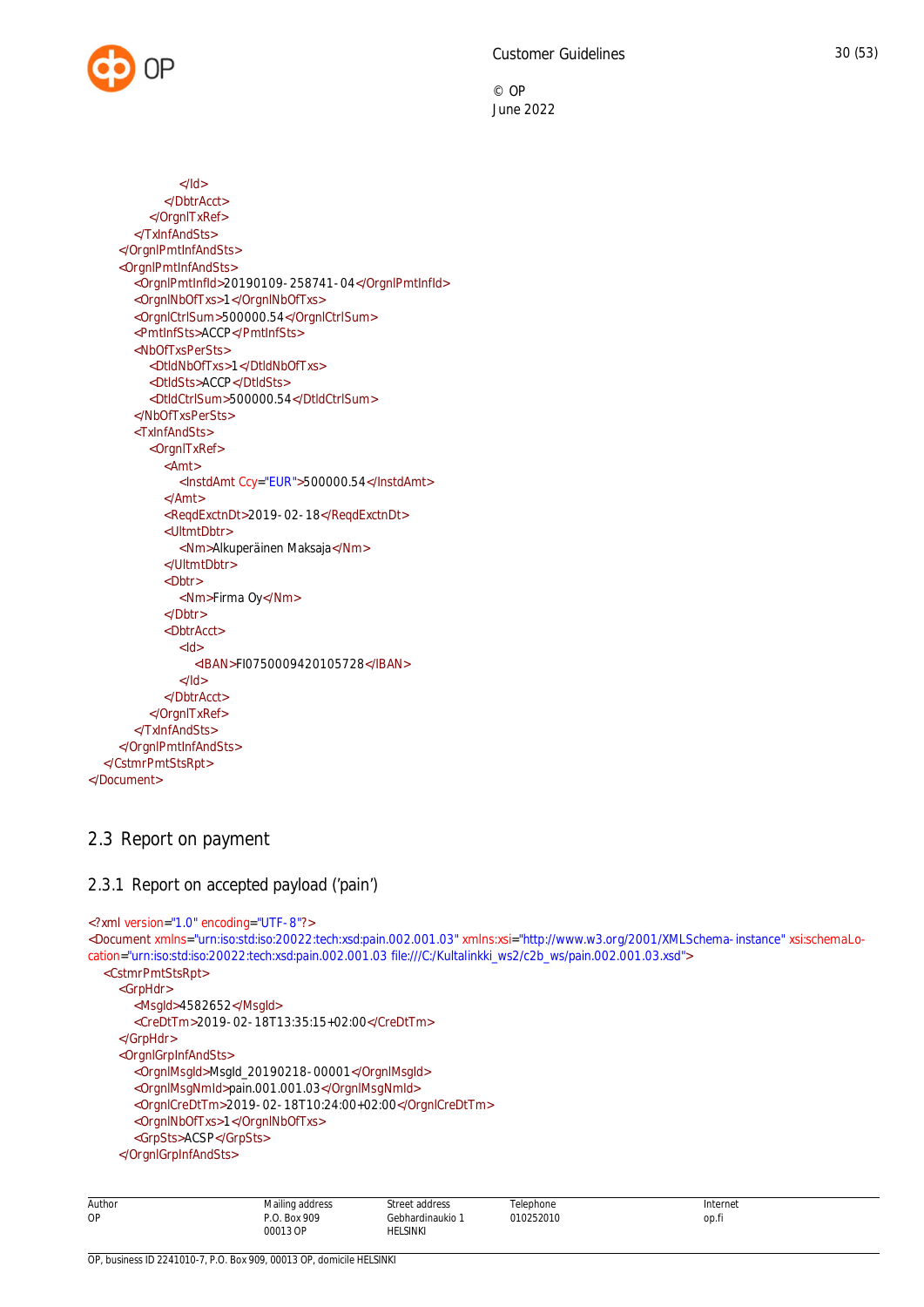

```
<OrgnlPmtInfAndSts>
       <OrgnlPmtInfId>20190218-123456-01</OrgnlPmtInfId>
       <OrgnlNbOfTxs>1</OrgnlNbOfTxs>
       <OrgnlCtrlSum>90.08</OrgnlCtrlSum>
       <PmtInfSts>ACSP</PmtInfSts>
       <NbOfTxsPerSts>
         <DtldNbOfTxs>1</DtldNbOfTxs>
         <DtldSts>ACSP</DtldSts>
         <DtldCtrlSum>90.08</DtldCtrlSum>
       </NbOfTxsPerSts>
       <TxInfAndSts>
         <OrgnlTxRef>
           <Amt>
              <InstdAmt Ccy="EUR">90.08</InstdAmt>
           </Amt>
           <ReqdExctnDt>2019-02-18</ReqdExctnDt>
           <UltmtDbtr>
              <Nm>Alkuperäinen Maksaja</Nm>
           </UltmtDbtr>
           <Dbtr>
              <Nm>Firma Oy</Nm>
            </Dbtr>
            <DbtrAcct>
              <Id>
                <IBAN>FI9250009420108078</IBAN>
              </Id></DbtrAcct>
         </OrgnlTxRef>
       </TxInfAndSts>
    </OrgnlPmtInfAndSts>
  </CstmrPmtStsRpt>
</Document>
```
<span id="page-31-0"></span>2.3.2 Report on partly accepted payload ('pain')

The payload contains four batches:

#### Batch 1

- credit transfer of 27,10 is OK
- credit transfer of 22,85 incorrect reference -> payment rejected upon receipt
- credit transfer of 111.730,33 is OK

Batch 2 old due date, whole batch rejected upon receipt

- 610,27 €
- 130,64 €

Batch 3

- payment 525,74 processed
- payment 140,98 processed

#### Batch 4

- credit transfer of 500.000,54 not processed, because of insufficient balance

| Author<br>OP | Mailing address          | Street address                      | Telephone      | Internet |
|--------------|--------------------------|-------------------------------------|----------------|----------|
|              | P.O. Box 909<br>00013 OP | Gebhardinaukio 1<br><b>HELSINKI</b> | 010252010<br>. | op.fi    |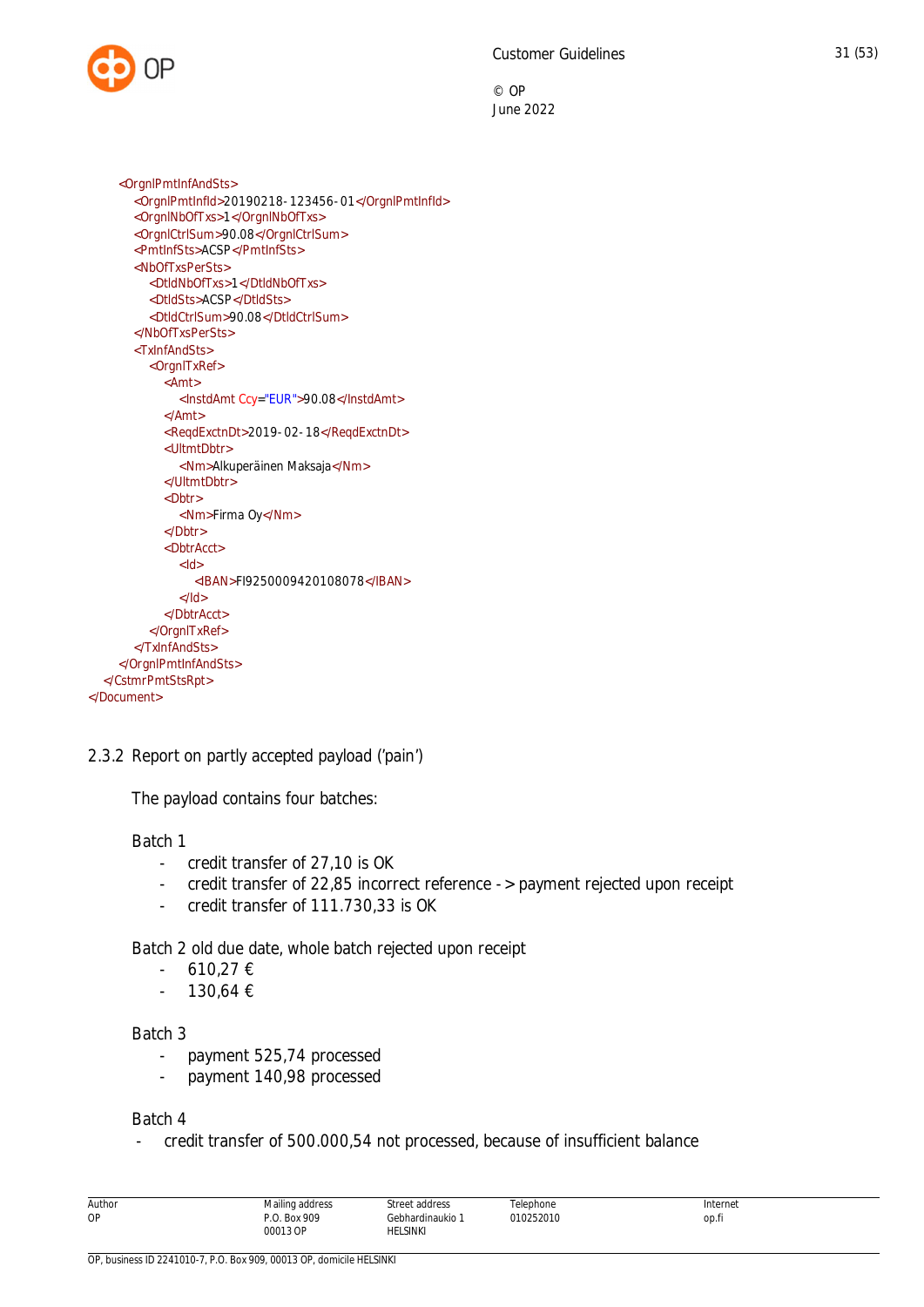

The payment processing report, generated during the day after the processing of each C2B reception, includes all successfully paid batches and batches/transactions with the PDNG status that temporarily have insufficient funds or are waiting for processing.

#### <?xml version="1.0" encoding="UTF-8"?>

<Document xmlns="urn:iso:std:iso:20022:tech:xsd:pain.002.001.03" xmlns:xsi="http://www.w3.org/2001/XMLSchema-instance" xsi:schemaLocation="urn:iso:std:iso:20022:tech:xsd:pain.002.001.03 file:///C:/Kultalinkki\_ws2/c2b\_ws/pain.002.001.03.xsd"> <CstmrPmtStsRpt> <GrpHdr> <MsgId>4582654</MsgId> <CreDtTm>2019-02-18T13:35:19+02:00</CreDtTm> </GrpHdr> <OrgnlGrpInfAndSts> <OrgnlMsgId>MsgId\_20190218-000008</OrgnlMsgId> <OrgnlMsgNmId>pain.001.001.03</OrgnlMsgNmId> <OrgnlCreDtTm>2019-02-18T10:24:00+02:00</OrgnlCreDtTm> <OrgnlNbOfTxs>8</OrgnlNbOfTxs> <GrpSts>PART</GrpSts> </OrgnlGrpInfAndSts> <OrgnlPmtInfAndSts> <OrgnlPmtInfId>20190218258741-01</OrgnlPmtInfId> <OrgnlNbOfTxs>3</OrgnlNbOfTxs> <OrgnlCtrlSum>111757.43</OrgnlCtrlSum> <PmtInfSts>PDNG</PmtInfSts> <StsRsnInf> <Rsn> <Cd>AM04</Cd> </Rsn> <AddtlInf>Insufficient funds</AddtlInf> </StsRsnInf> <NbOfTxsPerSts> <DtldNbOfTxs>3</DtldNbOfTxs> <DtldSts>PDNG</DtldSts> <DtldCtrlSum>111757.43</DtldCtrlSum> </NbOfTxsPerSts> <TxInfAndSts> <OrgnlTxRef> <Amt> <InstdAmt Ccy="EUR">111757.43</InstdAmt> </Amt> <ReqdExctnDt>2019-02-18</ReqdExctnDt> <UltmtDbtr> <Nm>Alkuperäinen Maksaja</Nm> </UltmtDbtr> <Dhtr> <Nm>Firma Oy</Nm> </Dbtr> <DbtrAcct> <Id> <IBAN>FI0750009420105728</IBAN>  $<$ /Id $>$ </DbtrAcct> </OrgnlTxRef> </TxInfAndSts> </OrgnlPmtInfAndSts> <OrgnlPmtInfAndSts> <OrgnlPmtInfId>20190218-258741-03</OrgnlPmtInfId> <OrgnlNbOfTxs>2</OrgnlNbOfTxs> <OrgnlCtrlSum>666.72</OrgnlCtrlSum>

Mailing address P.O. Box 909

Street address Gebhardinaukio 1 HELSINKI

Telephone 010252010

Author OP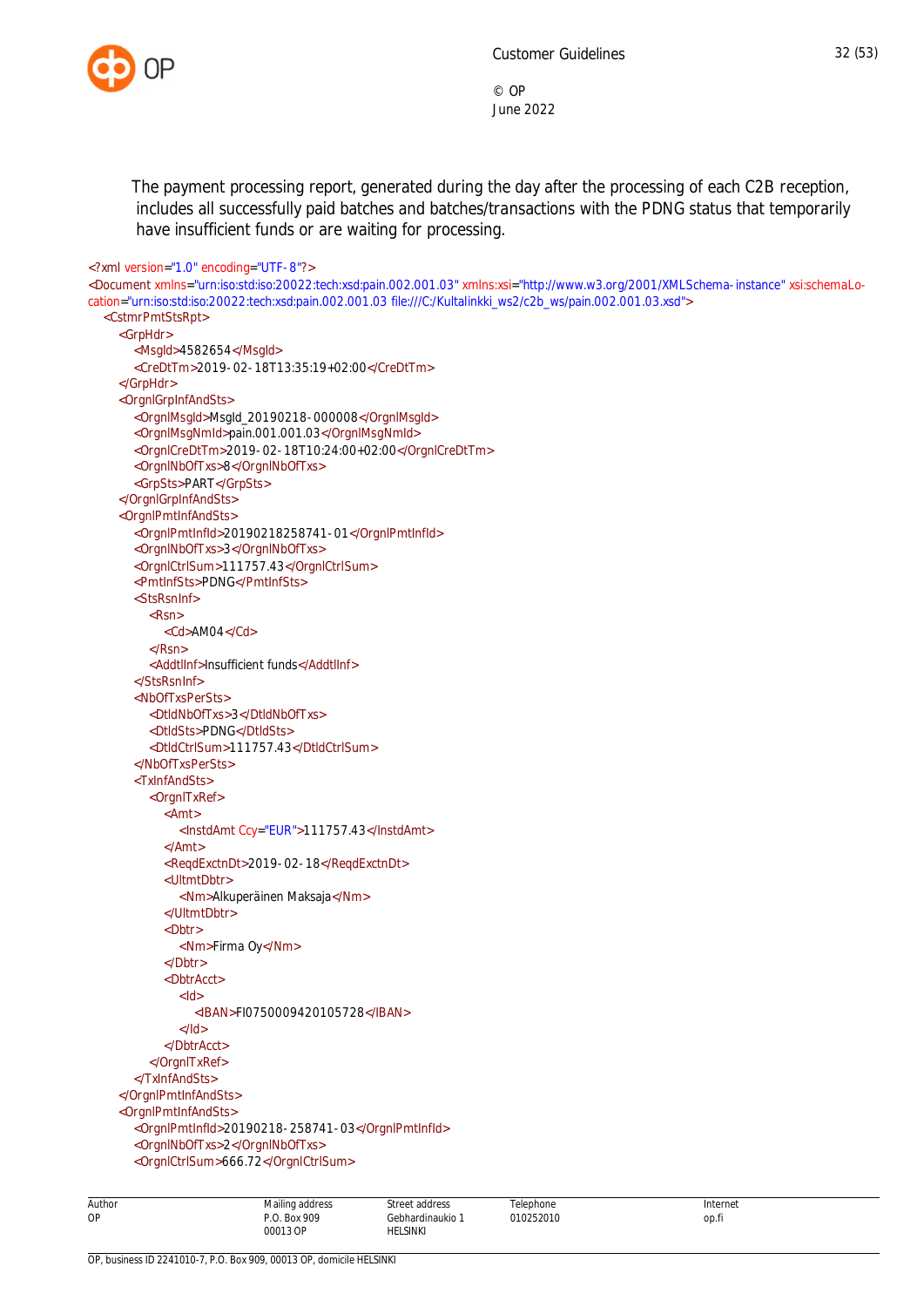<PmtInfSts>ACSP</PmtInfSts> <NbOfTxsPerSts> <DtldNbOfTxs>2</DtldNbOfTxs> <DtldSts>ACSP</DtldSts> <DtldCtrlSum>666.72</DtldCtrlSum> </NbOfTxsPerSts> <TxInfAndSts> <OrgnlTxRef> <Amt> <InstdAmt Ccy="EUR">666.72</InstdAmt> </Amt> <ReqdExctnDt>2019-02-18</ReqdExctnDt> <UltmtDbtr> <Nm>Alkuperäinen Maksaja</Nm> </UltmtDbtr> <Dbtr> <Nm>Firma Oy</Nm> </Dbtr> <DbtrAcct> <Id> <IBAN>FI0750009420105728</IBAN>  $<$ /Id $>$ </DbtrAcct> </OrgnlTxRef> </TxInfAndSts> </OrgnlPmtInfAndSts> <OrgnlPmtInfAndSts> <OrgnlPmtInfId>20190218-258741-04</OrgnlPmtInfId> <OrgnlNbOfTxs>1</OrgnlNbOfTxs> <OrgnlCtrlSum>500000.54</OrgnlCtrlSum> <PmtInfSts>PDNG</PmtInfSts> <StsRsnInf> <Rsn> <Cd>AM04</Cd> </Rsn> <AddtlInf>Insufficient funds</AddtlInf> </StsRsnInf> <NbOfTxsPerSts> <DtldNbOfTxs>1</DtldNbOfTxs> <DtldSts>PDNG</DtldSts> <DtldCtrlSum>500000.54</DtldCtrlSum> </NbOfTxsPerSts> <TxInfAndSts> <OrgnlTxRef> <Amt> <InstdAmt Ccy="EUR">500000.54</InstdAmt> </Amt> <ReqdExctnDt>2019-02-18</ReqdExctnDt> <UltmtDbtr> <Nm>Alkuperäinen Maksaja</Nm> </UltmtDbtr> <Dbtr> <Nm>Firma Oy</Nm> </Dbtr> <DbtrAcct>  $<$ Id $>$ <IBAN>FI0750009420105728</IBAN>  $<$ /Id $>$ </DbtrAcct> </OrgnlTxRef>

Author OP

Mailing address P.O. Box 909 00013 OP

Street address Gebhardinaukio 1 HELSINKI

Telephone 010252010 Internet op.fi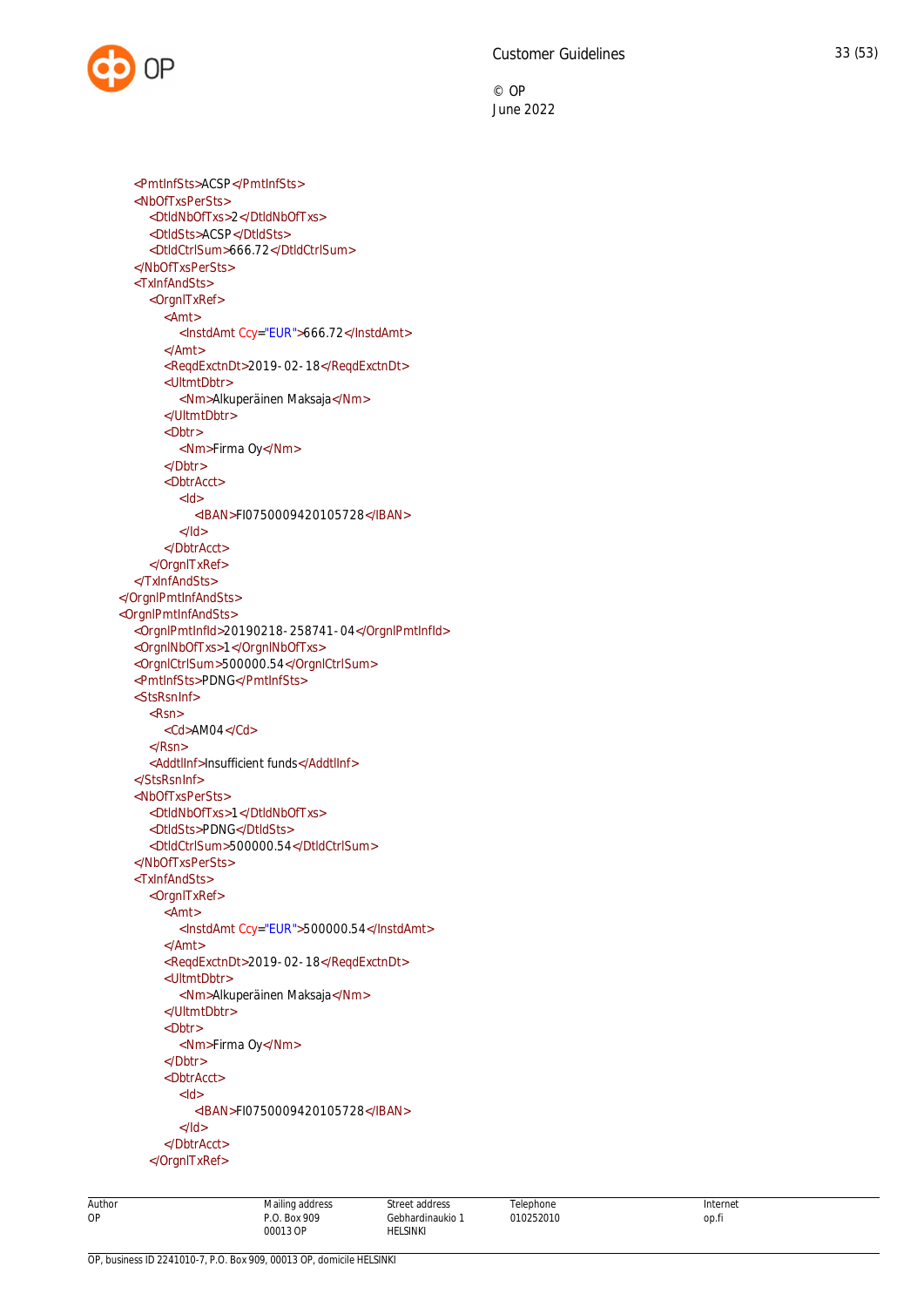

</TxInfAndSts> </OrgnlPmtInfAndSts> </CstmrPmtStsRpt> </Document>

#### <span id="page-34-0"></span>2.3.3 The response message only contains payments awaiting sufficient funds

```
<Document xmlns="urn:iso:std:iso:20022:tech:xsd:pain.002.001.03" xmlns:xsi="http://www.w3.org/2001/XMLSchema-instance">
  <CstmrPmtStsRpt>
    <GrpHdr>
       <MsgId>4582633</MsgId>
       <CreDtTm>2019-02-18T14:02:17+02:00</CreDtTm>
    </GrpHdr>
    <OrgnlGrpInfAndSts>
       <OrgnlMsgId>MsgId_20190218-00008</OrgnlMsgId>
       <OrgnlMsgNmId>pain.001.001.03</OrgnlMsgNmId>
       <OrgnlCreDtTm>2019-02-18T10:24:00+02:00</OrgnlCreDtTm>
       <OrgnlNbOfTxs>8</OrgnlNbOfTxs>
       <GrpSts>PDNG</GrpSts>
    </OrgnlGrpInfAndSts>
    <OrgnlPmtInfAndSts>
       <OrgnlPmtInfId>20190218-258741-01</OrgnlPmtInfId>
       <OrgnlNbOfTxs>2</OrgnlNbOfTxs>
       <OrgnlCtrlSum>111757.43</OrgnlCtrlSum>
       <PmtInfSts>PDNG</PmtInfSts>
       <StsRsnInf>
         <Rsn>
            <Cd>AM04</Cd>
         </Rsn>
         <AddtlInf>Insufficient funds</AddtlInf>
       </StsRsnInf>
       <NbOfTxsPerSts>
         <DtldNbOfTxs>2</DtldNbOfTxs>
         <DtldSts>PDNG</DtldSts>
         <DtldCtrlSum>111757.43</DtldCtrlSum>
       </NbOfTxsPerSts>
       <TxInfAndSts>
         <OrgnlTxRef>
           <Amt>
              <InstdAmt Ccy="EUR">111757.43</InstdAmt>
            </Amt>
            <ReqdExctnDt>2019-02-18</ReqdExctnDt>
            <UltmtDbtr>
              <Nm>Alkuperäinen Maksaja</Nm>
            </UltmtDbtr>
            <Dbtr>
              <Nm>Firma Oy</Nm>
            </Dbtr>
            <DbtrAcct>
              <Id>
                 <IBAN>FI0750009420105728</IBAN>
              </Id></DbtrAcct>
         </OrgnlTxRef>
       </TxInfAndSts>
    </OrgnlPmtInfAndSts>
    <OrgnlPmtInfAndSts>
       <OrgnlPmtInfId>20190218-258741-04</OrgnlPmtInfId>
       <OrgnlNbOfTxs>1</OrgnlNbOfTxs>
       <OrgnlCtrlSum>500000.54</OrgnlCtrlSum>
```

| Author | Mailing address          | Street address                      | Telephone | Internet |
|--------|--------------------------|-------------------------------------|-----------|----------|
| ОP     | P.O. Box 909<br>00013 OP | Gebhardinaukio 1<br><b>HELSINKI</b> | 010252010 | op.fi    |
|        |                          |                                     |           |          |

Author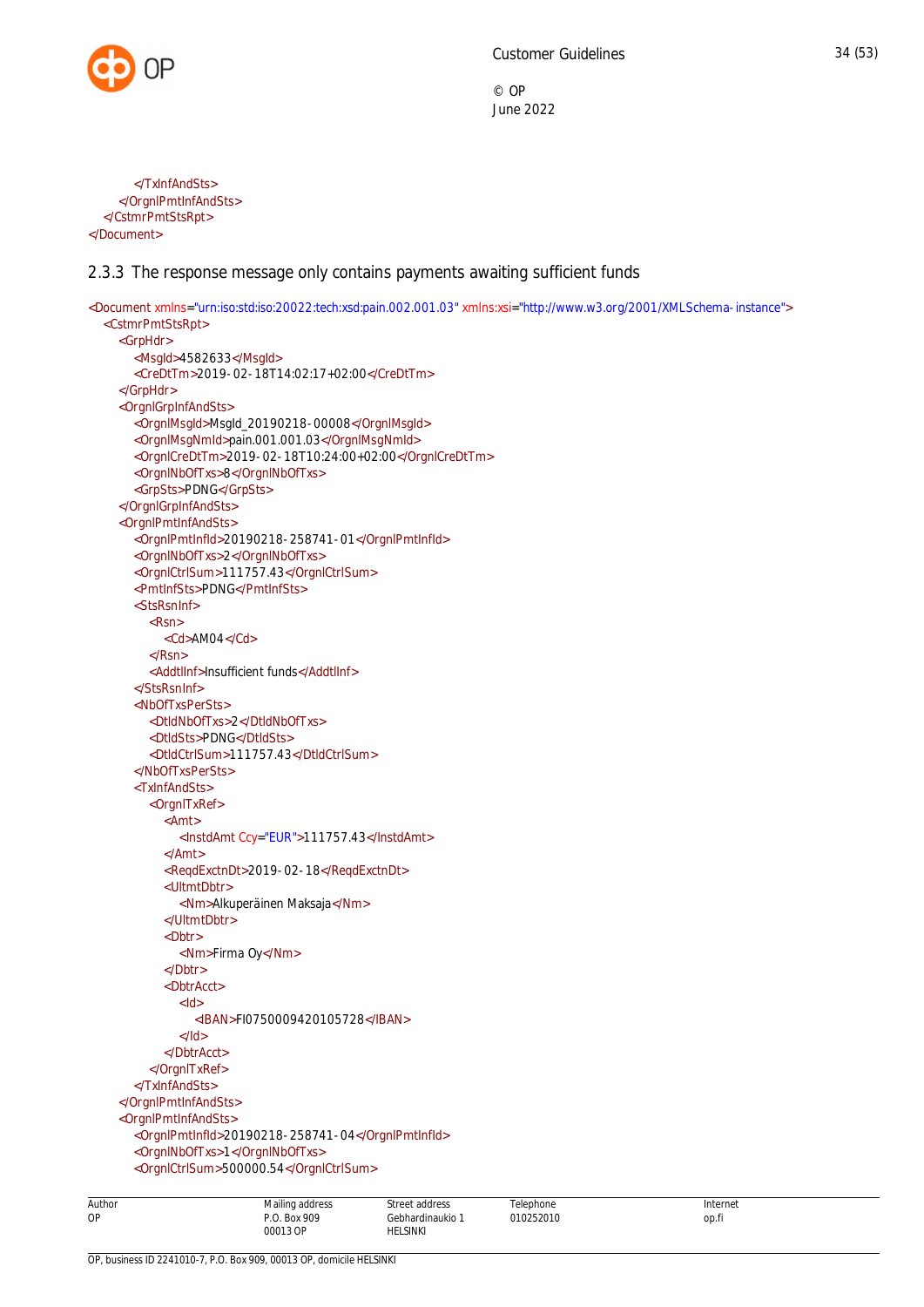

```
<PmtInfSts>PDNG</PmtInfSts>
       <StsRsnInf>
         <Rsn>
           <Cd>AM04</Cd>
         </Rsn>
         <AddtlInf>Insufficient funds</AddtlInf>
       </StsRsnInf>
       <NbOfTxsPerSts>
         <DtldNbOfTxs>1</DtldNbOfTxs>
         <DtldSts>PDNG</DtldSts>
         <DtldCtrlSum>500000.54</DtldCtrlSum>
       </NbOfTxsPerSts>
       <TxInfAndSts>
         <OrgnlTxRef>
            <Amt>
              <InstdAmt Ccy="EUR">500000.54</InstdAmt>
            </Amt>
            <ReqdExctnDt>2019-02-18</ReqdExctnDt>
            <UltmtDbtr>
              <Nm>Alkuperäinen Maksaja</Nm>
            </UltmtDbtr>
            <Dbtr>
              <Nm>Firma Oy</Nm>
            </Dbtr>
            <DbtrAcct>
              <Id><IBAN>FI0750009420105728</IBAN>
              </Id></DbtrAcct>
         </OrgnlTxRef>
       </TxInfAndSts>
    </OrgnlPmtInfAndSts>
  </CstmrPmtStsRpt>
</Document>
```
<span id="page-35-0"></span>2.3.4 At the end of the day, an RJCT response, where the payments with insufficient funds are displayed as rejected

```
Author
OP
                             Mailing address
                             P.O. Box 909
                             00013 OP
                                                  Street address
                                                  Gebhardinaukio 1
                                                  HELSINKI
                                                                       Telephone
                                                                      010252010
                                                                                                       Internet
                                                                                                       op.fi
<?xml version="1.0" encoding="UTF-8"?>
<Document xmlns="urn:iso:std:iso:20022:tech:xsd:pain.002.001.03" xmlns:xsi="http://www.w3.org/2001/XMLSchema-instance" xsi:schemaLo-
cation="urn:iso:std:iso:20022:tech:xsd:pain.002.001.03 file:///C:/Kultalinkki_ws2/c2b_ws/pain.002.001.03.xsd">
  <CstmrPmtStsRpt>
     <GrpHdr>
       <MsgId>4582675</MsgId>
       <CreDtTm>2019-02-18T17:32:03+02:00</CreDtTm>
     </GrpHdr>
     <OrgnlGrpInfAndSts>
       <OrgnlMsgId>MsgId_20190218-000008</OrgnlMsgId>
       <OrgnlMsgNmId>pain.001.001.03</OrgnlMsgNmId>
       <OrgnlCreDtTm>2019-02-18T10:24:00+02:00</OrgnlCreDtTm>
       <OrgnlNbOfTxs>8</OrgnlNbOfTxs>
       <GrpSts>RJCT</GrpSts>
     </OrgnlGrpInfAndSts>
     <OrgnlPmtInfAndSts>
       <OrgnlPmtInfId>20190109-258741-01</OrgnlPmtInfId>
       <OrgnlNbOfTxs>2</OrgnlNbOfTxs>
       <OrgnlCtrlSum>111757.43</OrgnlCtrlSum>
       <PmtInfSts>RJCT</PmtInfSts>
```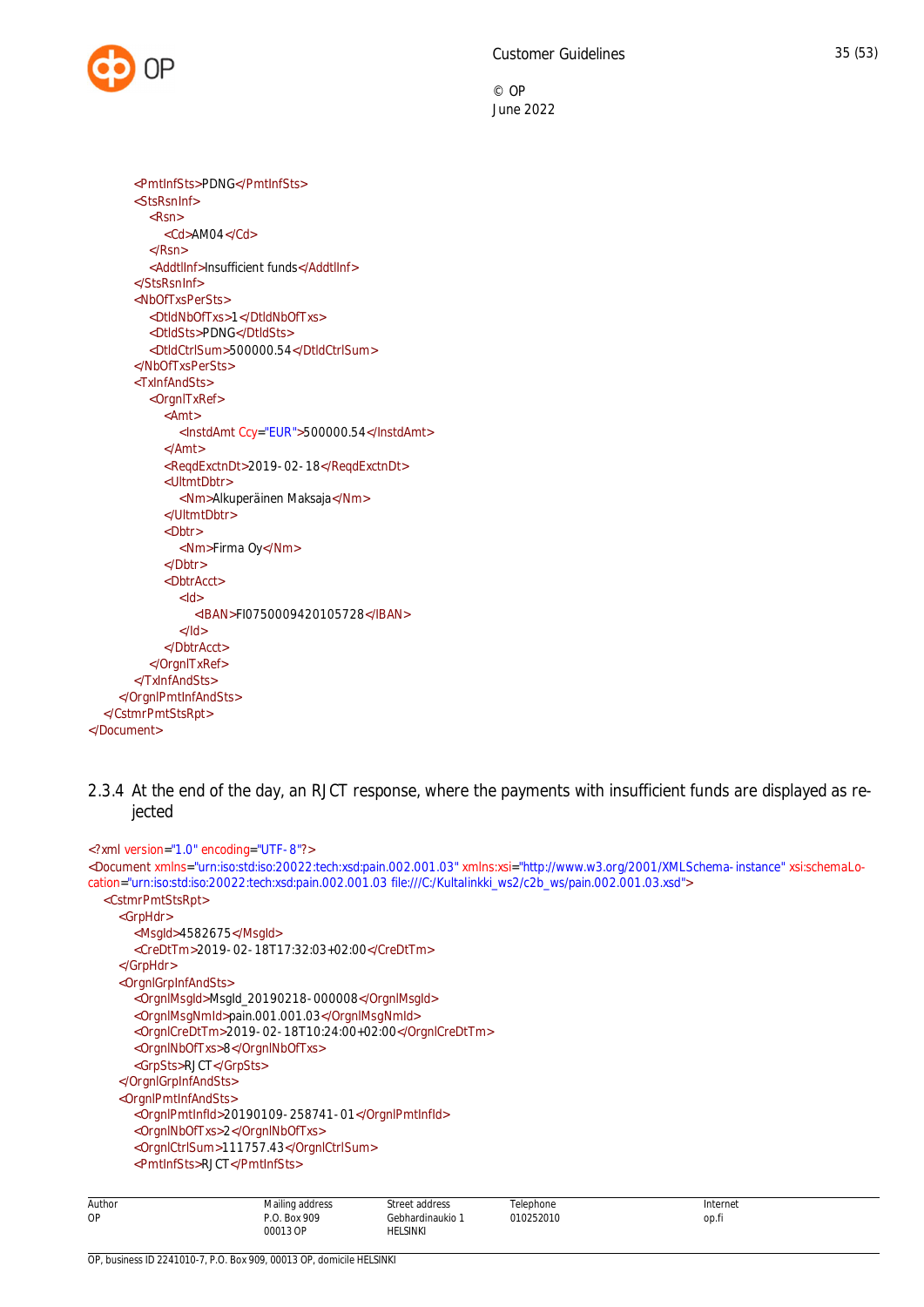

<StsRsnInf> <Rsn> <Cd>AM04</Cd> </Rsn> <AddtlInf>Insufficient funds</AddtlInf> </StsRsnInf> <NbOfTxsPerSts> <DtldNbOfTxs>2</DtldNbOfTxs> <DtldSts>RJCT</DtldSts> <DtldCtrlSum>111757.43</DtldCtrlSum> </NbOfTxsPerSts> <TxInfAndSts> <OrgnlTxRef> <Amt> <InstdAmt Ccy="EUR">111757.43</InstdAmt> </Amt> <ReqdExctnDt>2019-02-18</ReqdExctnDt> <UltmtDbtr> <Nm>Alkuperäinen Maksaja</Nm> </UltmtDbtr> <Dbtr> <Nm>Firma Oy</Nm> </Dbtr> <DbtrAcct> <Id> <IBAN>FI0750009420105728</IBAN>  $<$ /Id $>$ </DbtrAcct> </OrgnlTxRef> </TxInfAndSts> </OrgnlPmtInfAndSts> <OrgnlPmtInfAndSts> <OrgnlPmtInfId>20190218-258741-04</OrgnlPmtInfId> <OrgnlNbOfTxs>1</OrgnlNbOfTxs> <OrgnlCtrlSum>500000.54</OrgnlCtrlSum> <PmtInfSts>RJCT</PmtInfSts> <StsRsnInf> <Rsn> <Cd>AM04</Cd> </Rsn> <AddtlInf> Insufficient funds </AddtlInf> </StsRsnInf> <NbOfTxsPerSts> <DtldNbOfTxs>1</DtldNbOfTxs> <DtldSts>RJCT</DtldSts> <DtldCtrlSum>500000.54</DtldCtrlSum> </NbOfTxsPerSts> <TxInfAndSts> <OrgnlTxRef> <Amt> <InstdAmt Ccy="EUR">500000.54</InstdAmt> </Amt> <ReqdExctnDt>2019-02-18</ReqdExctnDt> <UltmtDbtr> <Nm>Alkuperäinen Maksaja</Nm> </UltmtDbtr> <Dbtr> <Nm>Firma Oy</Nm> </Dbtr> <DbtrAcct>

Author OP

Mailing address P.O. Box 909 00013 OP

Street address Gebhardinaukio 1 HELSINKI

Telephone 010252010 Internet op.fi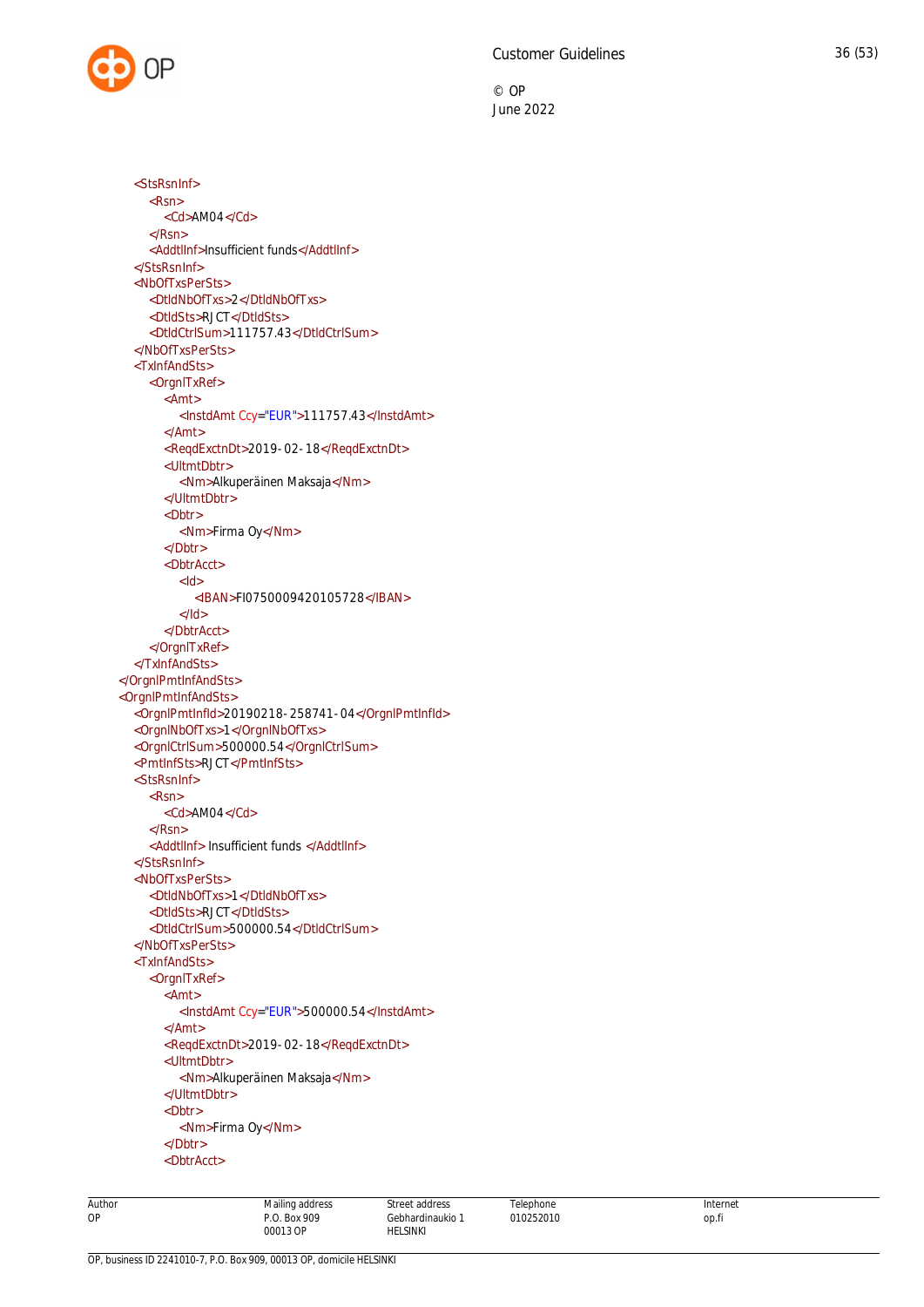

```
<Id>
                 <IBAN>FI0750009420105728</IBAN>
              </Id></DbtrAcct>
         </OrgnlTxRef>
       </TxInfAndSts>
    </OrgnlPmtInfAndSts>
  </CstmrPmtStsRpt>
</Document>
```
## <span id="page-37-0"></span>2.4 Real-time C2B SEPA instant payment response messages

<span id="page-37-1"></span>2.4.1 Report on accepted real-time C2B SEPA instant payment debit and credit transactions

```
<?xml version="1.0" encoding="UTF-8" standalone="yes"?>
<Document xmlns="urn:iso:std:iso:20022:tech:xsd:pain.002.001.03">
    <CstmrPmtStsRpt>
       <GrpHdr>
          <MsgId>1316426908834</MsgId>
          <CreDtTm>2019-09-19T13:08:28.834+03:00</CreDtTm>
       </GrpHdr>
       <OrgnlGrpInfAndSts>
          <OrgnlMsgId>123456789</OrgnlMsgId>
          <OrgnlMsgNmId>pain.001.001.03</OrgnlMsgNmId>
           <GrpSts>ACSC</GrpSts>
       </OrgnlGrpInfAndSts>
       <OrgnlPmtInfAndSts>
          <OrgnlPmtInfId>20190901-123-01</OrgnlPmtInfId>
          <OrgnlNbOfTxs>1</OrgnlNbOfTxs>
          <OrgnlCtrlSum>1.24</OrgnlCtrlSum>
          <NbOfTxsPerSts>
              <DtldNbOfTxs>1</DtldNbOfTxs>
              <DtldSts>ACSC</DtldSts>
              <DtldCtrlSum>1.24</DtldCtrlSum>
          </NbOfTxsPerSts>
          <TxInfAndSts>
              <OrgnlInstrId>instrid</OrgnlInstrId>
              <OrgnlEndToEndId>9834454645554699</OrgnlEndToEndId>
              <TxSts>ACSC</TxSts>
              <AcctSvcrRef>593728B70003</AcctSvcrRef>
              <OrgnlTxRef>
                 <Amt>
                    <InstdAmt Ccy="EUR">1.24</InstdAmt>
                 </Amt>
                 <ReqdExctnDt>2019-09-19</ReqdExctnDt>
                 <DbtrAcct>
                   <Id> <IBAN>FI1258410220039095</IBAN>
                    </Id>
                 </DbtrAcct>
```

| Author | Mailing address      | stree <sup>+</sup><br>address | l elephone      | Internet |
|--------|----------------------|-------------------------------|-----------------|----------|
| OP     | <b>Box 909</b><br>pΩ | iebhardinaukio                | 10252010<br>า1เ | op.fi    |
|        | 00013 OP<br>.        | <b>HELSINKI</b>               |                 |          |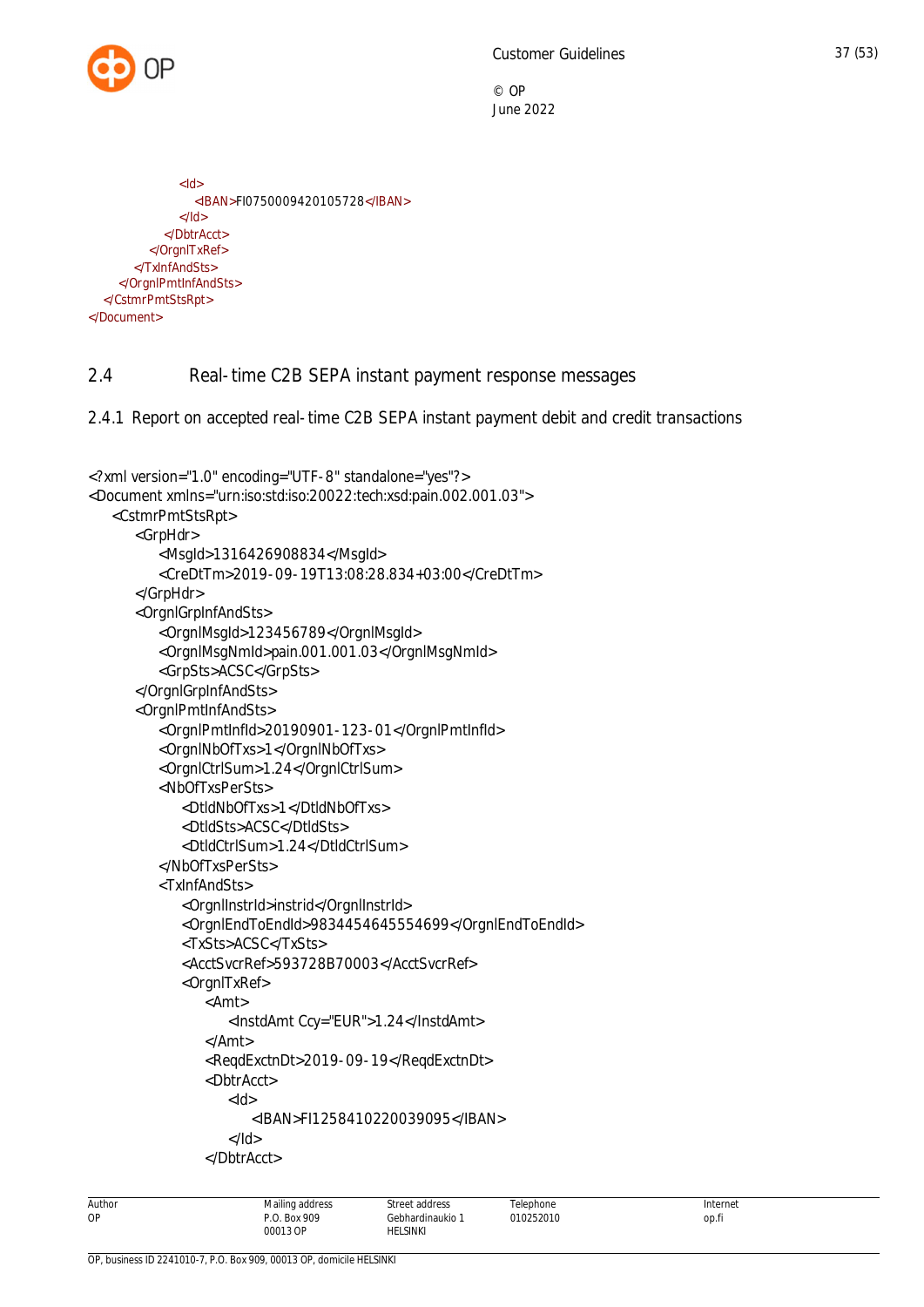

```
 <CdtrAcct>
                    <ld> <IBAN>FI2758410220035721</IBAN>
                    </Id> </CdtrAcct>
              </OrgnlTxRef>
           </TxInfAndSts>
       </OrgnlPmtInfAndSts>
    </CstmrPmtStsRpt>
</Document>
```
<span id="page-38-0"></span>2.4.2 Report on failed real-time C2B SEPA instant payment debit and credit transactions

```
<?xml version="1.0" encoding="UTF-8" standalone="yes"?>
<Document xmlns="urn:iso:std:iso:20022:tech:xsd:pain.002.001.03">
    <CstmrPmtStsRpt>
       <GrpHdr>
           <MsgId>1316770988216</MsgId>
           <CreDtTm>2019-09-23T12:43:08.216+03:00</CreDtTm>
       </GrpHdr>
       <OrgnlGrpInfAndSts>
           <OrgnlMsgId>123456789</OrgnlMsgId>
           <OrgnlMsgNmId>pain.001.001.03</OrgnlMsgNmId>
           <GrpSts>RJCT</GrpSts>
       </OrgnlGrpInfAndSts>
       <OrgnlPmtInfAndSts>
           <OrgnlPmtInfId>20190920-123456-01</OrgnlPmtInfId>
           <OrgnlNbOfTxs>1</OrgnlNbOfTxs>
           <OrgnlCtrlSum>1.24</OrgnlCtrlSum>
           <PmtInfSts>RJCT</PmtInfSts>
           <NbOfTxsPerSts>
              <DtldNbOfTxs>1</DtldNbOfTxs>
              <DtldSts>RJCT</DtldSts>
              <DtldCtrlSum>1.24</DtldCtrlSum>
           </NbOfTxsPerSts>
           <TxInfAndSts>
              <OrgnlInstrId>instrid</OrgnlInstrId>
              <OrgnlEndToEndId>9834454645554699</OrgnlEndToEndId>
              <TxSts>RJCT</TxSts>
              <StsRsnInf>
                 <Rsn>
                     <Cd>AC01</Cd>
                 </Rsn>
                 <AddtlInf>Incorrect payee's account.</AddtlInf>
              </StsRsnInf>
              <OrgnlTxRef>
                 <Amt>
                     <InstdAmt Ccy="EUR">1.24</InstdAmt>
                 </Amt>
```
Author OP Mailing address P.O. Box 909 00013 OP Street address Gebhardinaukio 1 HELSINKI Telephone 010252010 Internet op.fi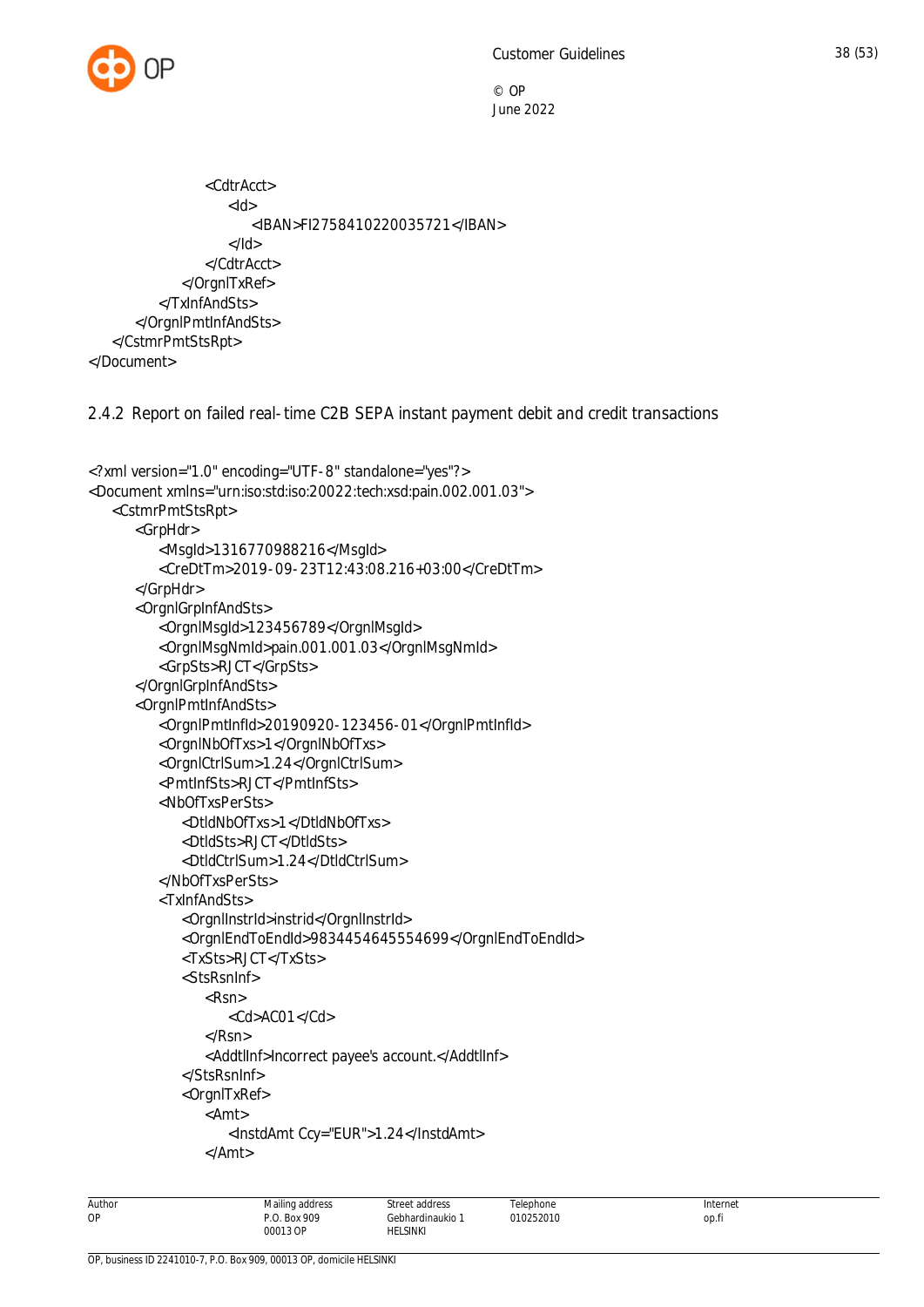

```
 <ReqdExctnDt>2019-09-23</ReqdExctnDt>
                 <DbtrAcct>
                    <Id> <IBAN>FI1258410220039095</IBAN>
                    </Id> </DbtrAcct>
                 <CdtrAcct>
                    <Id> <IBAN>FI5051009420103111</IBAN>
                     </Id>
                 </CdtrAcct>
              </OrgnlTxRef>
           </TxInfAndSts>
       </OrgnlPmtInfAndSts>
    </CstmrPmtStsRpt>
</Document>
```
<span id="page-39-0"></span>2.4.3 Report on pending real-time C2B SEPA instant payment

```
<?xml version="1.0" encoding="UTF-8" standalone="yes"?>
<Document xmlns="urn:iso:std:iso:20022:tech:xsd:pain.002.001.03">
    <CstmrPmtStsRpt>
       <GrpHdr>
          <MsgId>1317097820647</MsgId>
          <CreDtTm>2019-09-27T07:30:20.647+03:00</CreDtTm>
       </GrpHdr>
       <OrgnlGrpInfAndSts>
          <OrgnlMsgId>123456789</OrgnlMsgId>
          <OrgnlMsgNmId>pain.001.001.03</OrgnlMsgNmId>
           <GrpSts>PDNG</GrpSts>
       </OrgnlGrpInfAndSts>
       <OrgnlPmtInfAndSts>
          <OrgnlPmtInfId>20190920-123456-01</OrgnlPmtInfId>
          <OrgnlNbOfTxs>1</OrgnlNbOfTxs>
          <OrgnlCtrlSum>1.24</OrgnlCtrlSum>
          <NbOfTxsPerSts>
              <DtldNbOfTxs>1</DtldNbOfTxs>
              <DtldSts>PDNG</DtldSts>
              <DtldCtrlSum>1.24</DtldCtrlSum>
          </NbOfTxsPerSts>
          <TxInfAndSts>
              <OrgnlInstrId>instrid</OrgnlInstrId>
              <OrgnlEndToEndId>9834454645554699</OrgnlEndToEndId>
              <TxSts>PDNG</TxSts>
              <StsRsnInf>
                 <Rsn>
                     <Cd>NARR</Cd>
                 </Rsn>
                 <AddtlInf>Unclear, contact your own bank.</AddtlInf>
              </StsRsnInf>
```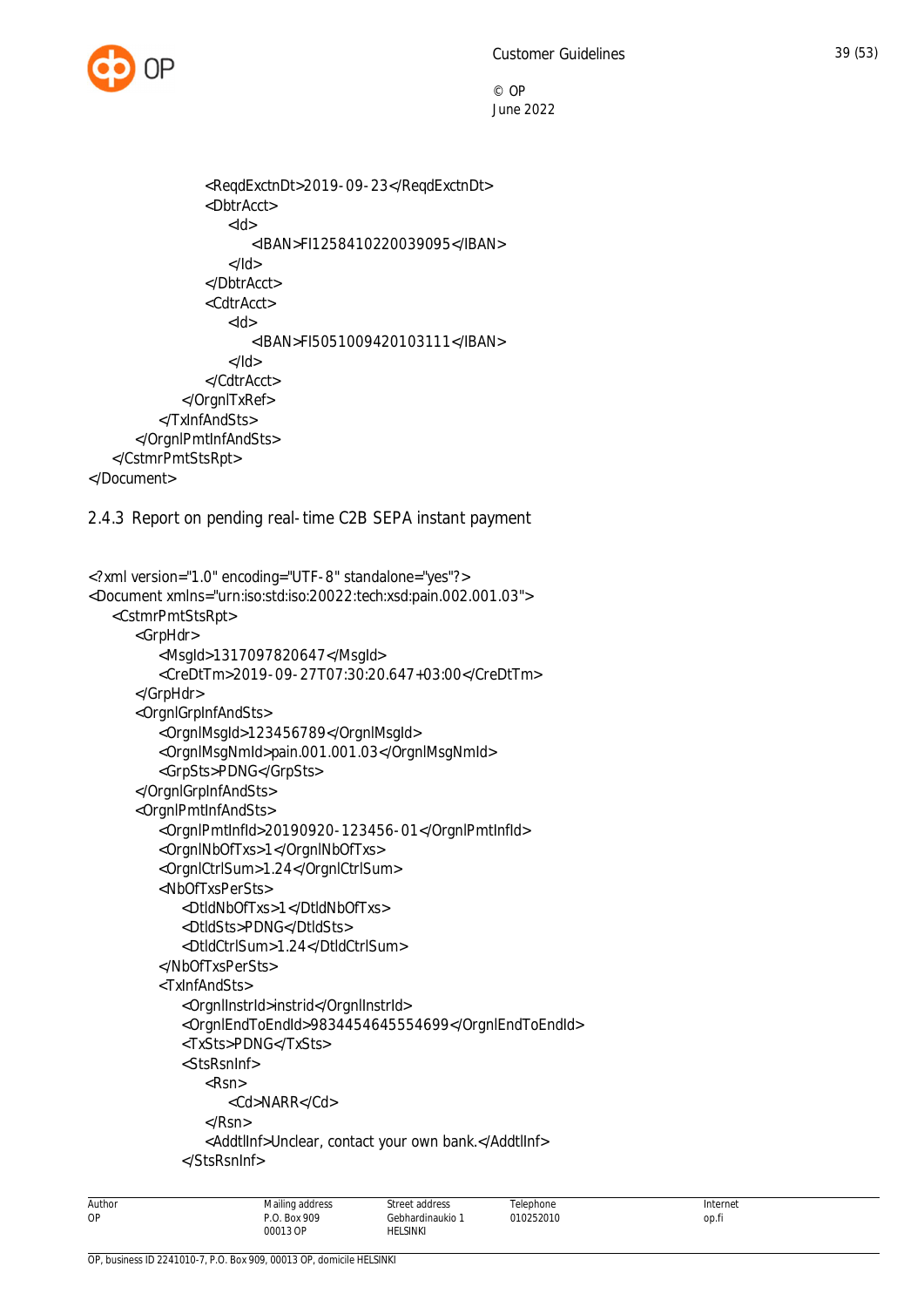

```
 <OrgnlTxRef>
                 <Amt>
                     <InstdAmt Ccy="EUR">1.24</InstdAmt>
                 </Amt>
                 <ReqdExctnDt>2019-09-27</ReqdExctnDt>
                 <DbtrAcct>
                     <Id>
                        <IBAN>FI1258410220039095</IBAN>
                     </Id>
                 </DbtrAcct>
                 <CdtrAcct>
                    <Id> <IBAN>FI2112345600000785</IBAN>
                    </Id> </CdtrAcct>
              </OrgnlTxRef>
           </TxInfAndSts>
       </OrgnlPmtInfAndSts>
    </CstmrPmtStsRpt>
</Document>
```
# <span id="page-40-0"></span>2.5 SEPA instant payment response messages

```
2.5.1 Successful individual SEPA instant payment
```

```
<?xml version="1.0" encoding="UTF-8" standalone="yes"?>
<Document xmlns="urn:iso:std:iso:20022:tech:xsd:pain.002.001.03">
   <CstmrPmtStsRpt>
      <GrpHdr>
        <MsgId>1580741873319</MsgId>
        <CreDtTm>2020-02-03T16:57:53.319+02:00</CreDtTm>
      </GrpHdr>
      <OrgnlGrpInfAndSts>
        <OrgnlMsgId>TESTPAIN3OPTOOP202002031</OrgnlMsgId>
        <OrgnlMsgNmId>pain.001.001.03</OrgnlMsgNmId>
     </OrgnlGrpInfAndSts>
     <OrgnlPmtInfAndSts>
        <OrgnlPmtInfId>P3SINGLEPmtInfOP2OP202002031</OrgnlPmtInfId>
        <OrgnlNbOfTxs>1</OrgnlNbOfTxs>
        <OrgnlCtrlSum>9.60</OrgnlCtrlSum>
        <NbOfTxsPerSts>
           <DtldNbOfTxs>1</DtldNbOfTxs>
           <DtldSts>ACSC</DtldSts>
           <DtldCtrlSum>9.60</DtldCtrlSum>
        </NbOfTxsPerSts>
        <TxInfAndSts>
           <OrgnlInstrId>P3InstIDBatchOP2OP202002031</OrgnlInstrId>
```
Author OP Mailing address P.O. Box 909 00013 OP Street address Gebhardinaukio 1 HELSINKI Telephone 010252010 Internet op.fi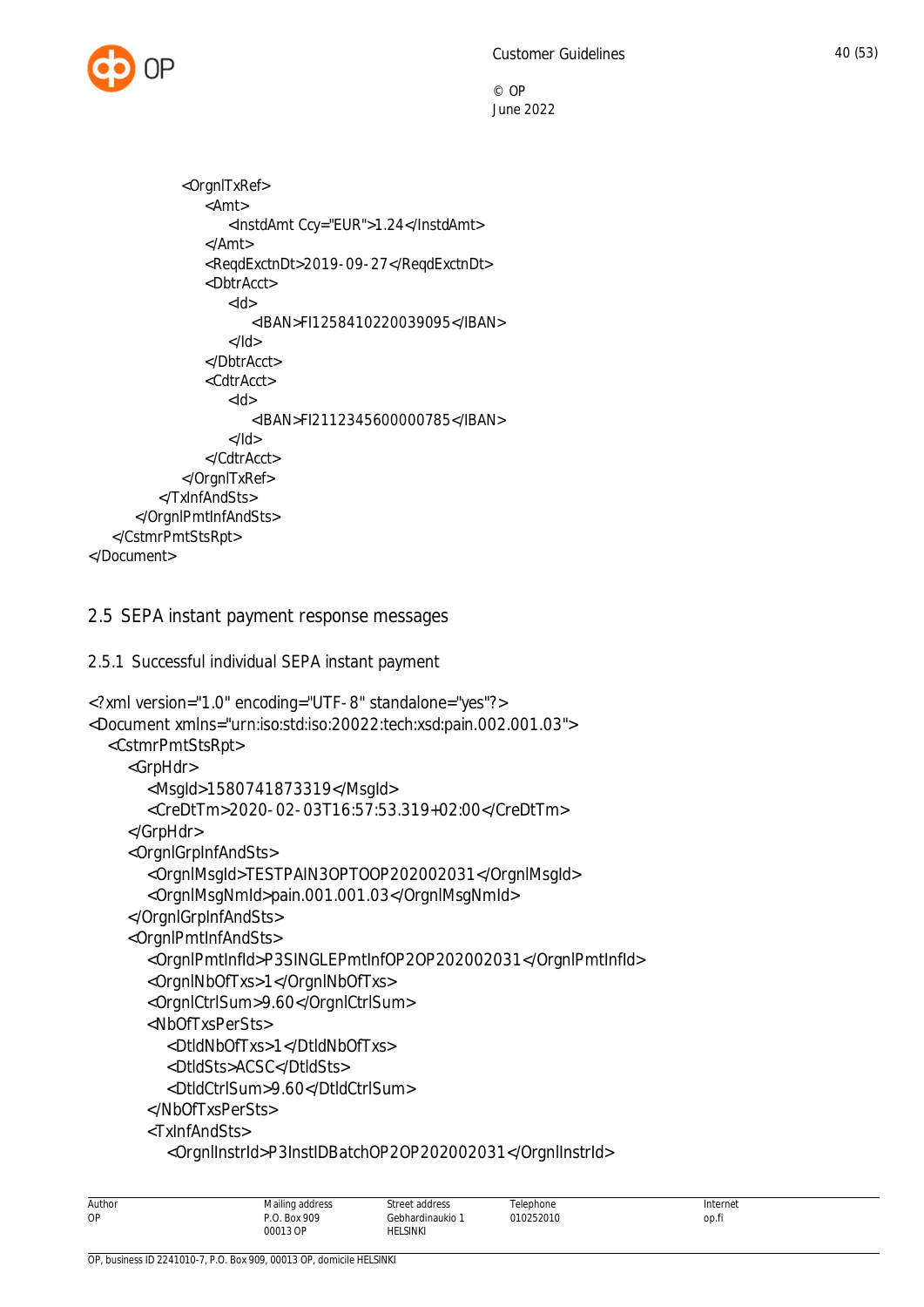

```
 <OrgnlEndToEndId>9834454645554699
           </OrgnlEndToEndId>
           <TxSts>ACSC</TxSts>
           <AcctSvcrRef>20200203598526010048</AcctSvcrRef>
           <OrgnlTxRef>
             <Amt>
                <InstdAmt Ccy="EUR">9.60</InstdAmt>
             </Amt>
             <ReqdExctnDt>2020-02-03</ReqdExctnDt>
             <MndtRltdInf>
                <AmdmntInfDtls>
                   <OrgnlCdtrAgt>
                     <FinInstnId>
                        <BIC>DABAFIHH</BIC>
                     </FinInstnId>
                   </OrgnlCdtrAgt>
                </AmdmntInfDtls>
             </MndtRltdInf>
             <DbtrAcct>
               <Id> <IBAN>FI2550001520322972</IBAN>
               </Id> </DbtrAcct>
             <Cdtr>
                <Nm>Yritys Oy</Nm>
                <PstlAdr>
                   <Ctry>FI</Ctry>
                </PstlAdr>
             </Cdtr>
             <CdtrAcct>
               >Id> <IBAN>FI2112345600000785</IBAN>
               </Id> </CdtrAcct>
           </OrgnlTxRef>
        </TxInfAndSts>
      </OrgnlPmtInfAndSts>
   </CstmrPmtStsRpt>
</Document>
```
<span id="page-41-0"></span>

2.5.2 Successful SEPA instant payment batch, code at the batch level

<?xml version="1.0" encoding="UTF-8"?> <Document xmlns="urn:iso:std:iso:20022:tech:xsd:pain.002.001.03" xmlns:xsi="http://www.w3.org/2001/XMLSchema-instance">

| Author | Mailing address | Street address   | Telephone | Internet |
|--------|-----------------|------------------|-----------|----------|
| OP     | P.O. Box 909    | Gebhardinaukio 1 | 010252010 | op.fi    |
|        | 00013 OP        | HELSINKI         |           |          |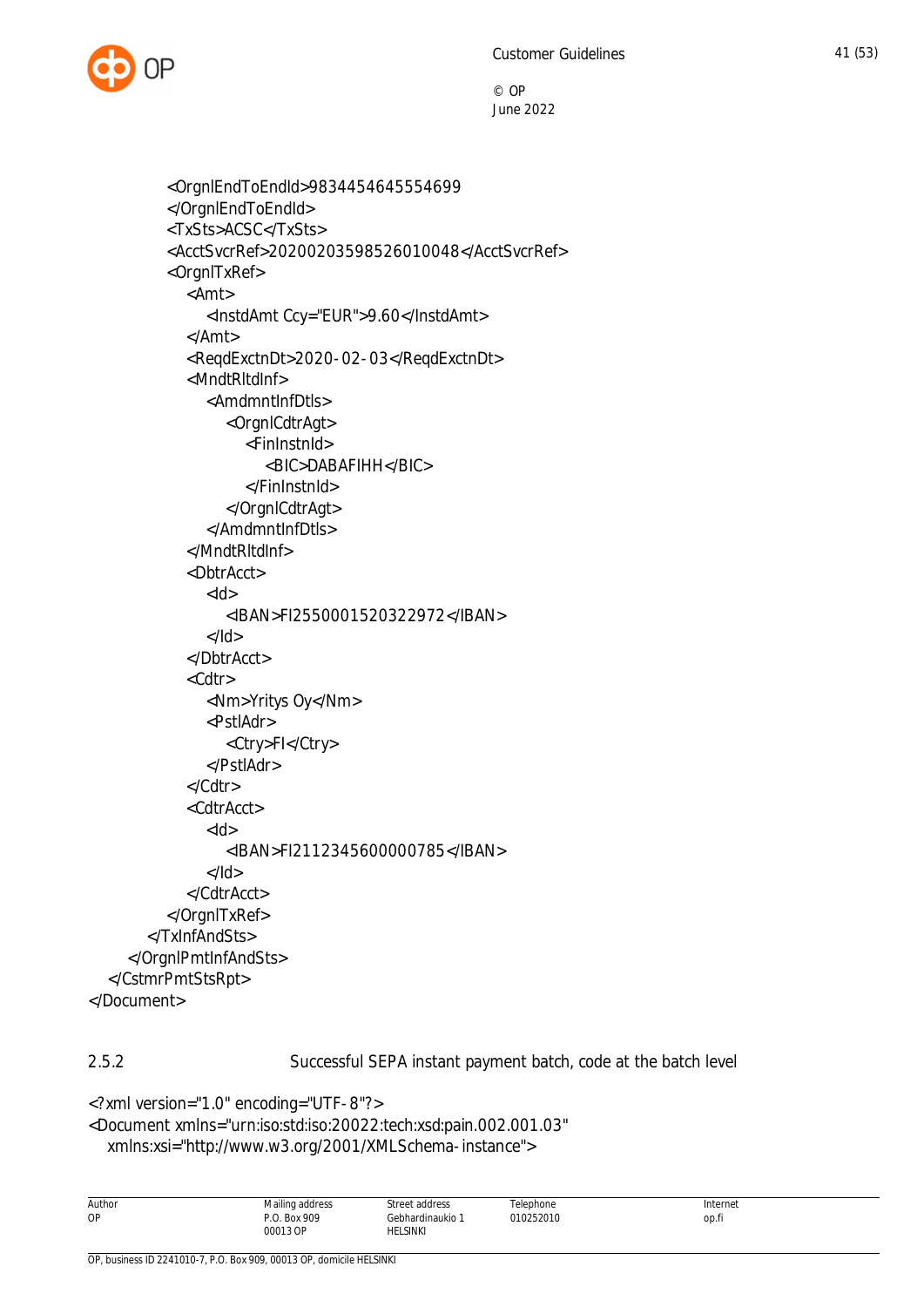

 <CstmrPmtStsRpt> <GrpHdr> <MsgId>5303034</MsgId> <CreDtTm>2020-02-04T14:34:05+02:00</CreDtTm> </GrpHdr> <OrgnlGrpInfAndSts> <OrgnlMsgId>P2BBSCT20200203Try11</OrgnlMsgId> <OrgnlMsgNmId>pain.001.001.03</OrgnlMsgNmId> <OrgnlCreDtTm>2020-02-04T10:24:00+03:00</OrgnlCreDtTm> <OrgnlNbOfTxs>1</OrgnlNbOfTxs> <GrpSts>ACSP</GrpSts> </OrgnlGrpInfAndSts> <OrgnlPmtInfAndSts> <OrgnlPmtInfId>20190901-123456-01</OrgnlPmtInfId> <OrgnlNbOfTxs>1</OrgnlNbOfTxs> <OrgnlCtrlSum>7.77</OrgnlCtrlSum> <PmtInfSts>ACSP</PmtInfSts> <NbOfTxsPerSts> <DtldNbOfTxs>1</DtldNbOfTxs> <DtldSts>ACSP</DtldSts> <DtldCtrlSum>7.77</DtldCtrlSum> </NbOfTxsPerSts> <TxInfAndSts> <OrgnlTxRef> <Amt> <InstdAmt Ccy="EUR">7.77</InstdAmt> </Amt> <ReqdExctnDt>2020-02-04</ReqdExctnDt> <Dbtr> <Nm>Firma Oy</Nm> </Dbtr> <DbtrAcct>  $<$ hl $>$  <IBAN>FI2550001520322972</IBAN>  $<$ /Id $>$  </DbtrAcct> </OrgnlTxRef> </TxInfAndSts> </OrgnlPmtInfAndSts> </CstmrPmtStsRpt> </Document>

<span id="page-42-0"></span>2.5.3 Successful SEPA instant payment batch, code at the transaction level

<?xml version="1.0" encoding="UTF-8"?>

| Author | Mailing address<br>the contract of the contract of | Street address                    | Telephone | Internet |
|--------|----------------------------------------------------|-----------------------------------|-----------|----------|
| OP     | Box 909<br>00013 OP                                | Gebhardinaukio<br><b>HELSINKI</b> | 010252010 | op.fi    |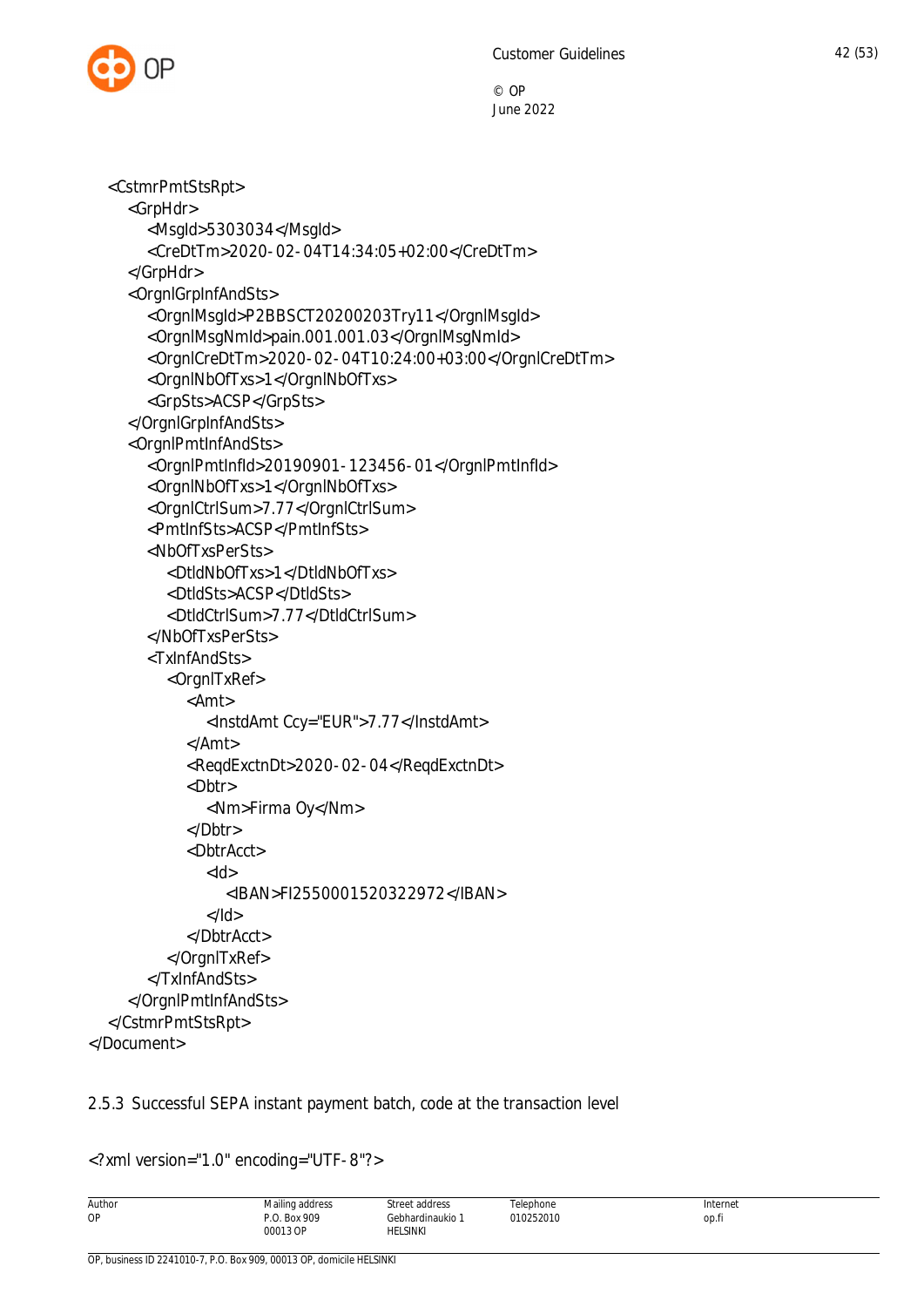<Document xmlns="urn:iso:std:iso:20022:tech:xsd:pain.002.001.03" xmlns:xsi="http://www.w3.org/2001/XMLSchema-instance"> <CstmrPmtStsRpt> <GrpHdr> <MsgId>5303032</MsgId> <CreDtTm>2020-02-04T14:34:05+02:00</CreDtTm> </GrpHdr> <OrgnlGrpInfAndSts> <OrgnlMsgId>P2BBSCT20200203Try11</OrgnlMsgId> <OrgnlMsgNmId>pain.001.001.03</OrgnlMsgNmId> <OrgnlCreDtTm>2020-02-04T10:24:00+03:00</OrgnlCreDtTm> <OrgnlNbOfTxs>1</OrgnlNbOfTxs> <GrpSts>ACSP</GrpSts> </OrgnlGrpInfAndSts> <OrgnlPmtInfAndSts> <OrgnlPmtInfId>20190901-123456-01</OrgnlPmtInfId> <OrgnlNbOfTxs>1</OrgnlNbOfTxs> <OrgnlCtrlSum>7.77</OrgnlCtrlSum> <PmtInfSts>ACSP</PmtInfSts> <NbOfTxsPerSts> <DtldNbOfTxs>1</DtldNbOfTxs> <DtldSts>ACSP</DtldSts> <DtldCtrlSum>7.77</DtldCtrlSum> </NbOfTxsPerSts> <TxInfAndSts> <OrgnlTxRef> <Amt> <InstdAmt Ccy="EUR">7.77</InstdAmt> </Amt> <ReqdExctnDt>2020-02-04</ReqdExctnDt> <Dbtr> <Nm>Firma Oy</Nm> </Dbtr> <DbtrAcct>  $<$ Id $>$  <IBAN>FI2550001520322972</IBAN>  $<$ /Id $>$  </DbtrAcct> </OrgnlTxRef> </TxInfAndSts> </OrgnlPmtInfAndSts> </CstmrPmtStsRpt> </Document>

#### <span id="page-43-0"></span>2.5.4 Failed SEPA instant payment batch

| Author | Mailing address          | Street address             | Telephone | Internet |
|--------|--------------------------|----------------------------|-----------|----------|
| OP     | P.O. Box 909<br>00013 OP | Gebhardinaukio<br>HELSINKI | 010252010 | op.fi    |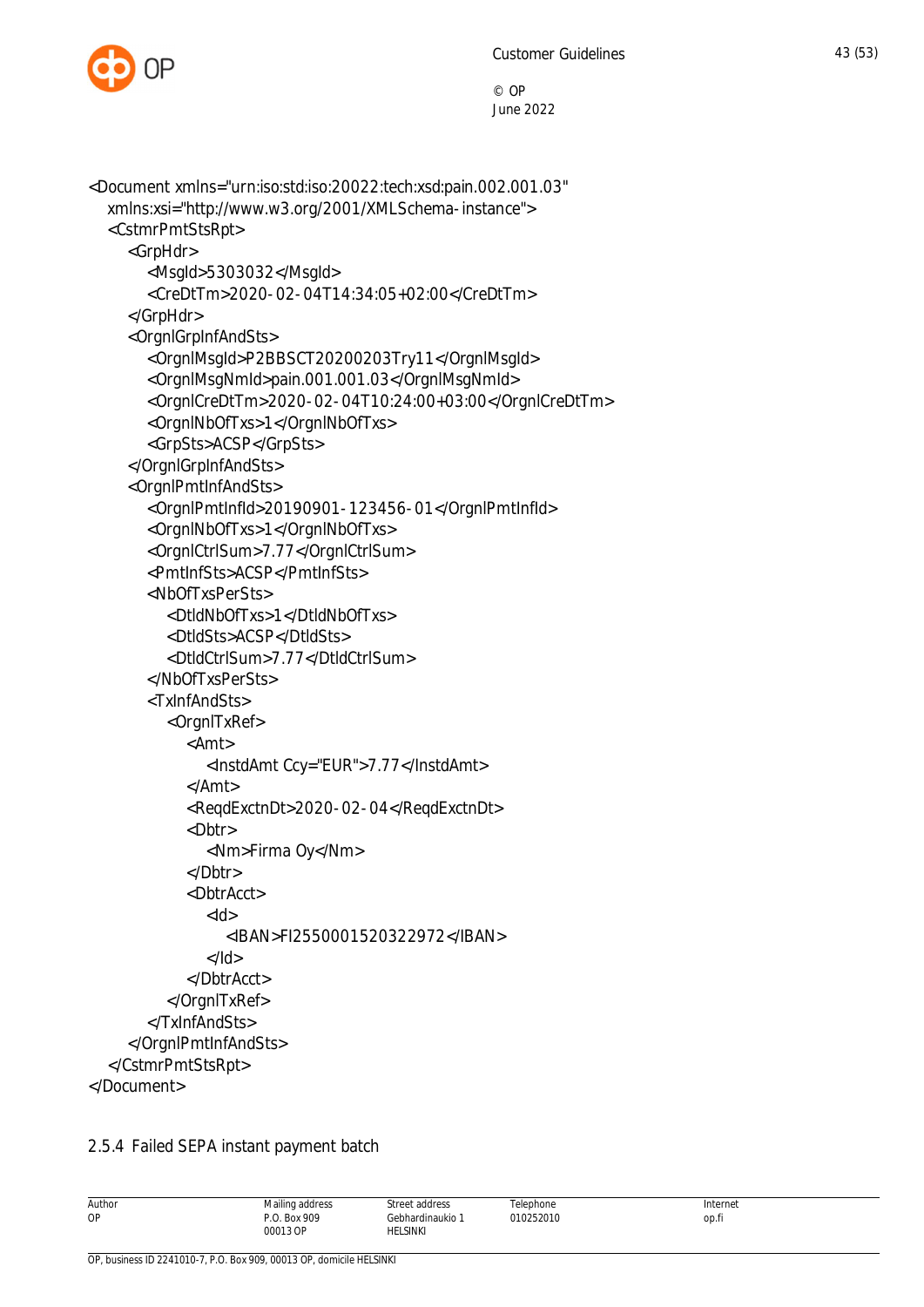

```
<?xml version="1.0" encoding="UTF-8"?>
<Document xmlns="urn:iso:std:iso:20022:tech:xsd:pain.002.001.03"
   xmlns:xsi="http://www.w3.org/2001/XMLSchema-instance">
   <CstmrPmtStsRpt>
      <GrpHdr>
        <MsgId>5303038</MsgId>
        <CreDtTm>2020-02-04T14:36:35+02:00</CreDtTm>
      </GrpHdr>
      <OrgnlGrpInfAndSts>
        <OrgnlMsgId>P2BBSCT20200203Try11</OrgnlMsgId>
        <OrgnlMsgNmId>pain.001.001.03</OrgnlMsgNmId>
        <OrgnlCreDtTm>2020-02-04T10:24:00+03:00</OrgnlCreDtTm>
        <OrgnlNbOfTxs>1</OrgnlNbOfTxs>
        <GrpSts>RJCT</GrpSts>
      </OrgnlGrpInfAndSts>
      <TxInfAndSts>
        <OrgnlInstrId>P2BInsIDBnBSCT20200203Pay11</OrgnlInstrId>
        <OrgnlEndToEndId>9834454645554699
        </OrgnlEndToEndId>
        <TxSts>RJCT</TxSts>
        <StsRsnInf>
           <Rsn>
             <Cd>MS03</Cd>
           </Rsn>
           <AddtlInf>Reason not specified. Please contact the
             beneficiary about how to settle the transaction.
           </AddtlInf>
        </StsRsnInf>
        <OrgnlTxRef>
           <Amt>
              <InstdAmt Ccy="EUR">2.00</InstdAmt>
           </Amt>
           <ReqdExctnDt>2020-02-04</ReqdExctnDt>
           <Dbtr>
             <Nm>Firma Oy</Nm>
           </Dbtr>
           <DbtrAcct>
            <ld> <IBAN>FI2550001520322972</IBAN>
            </Id> </DbtrAcct>
           <CdtrAgt>
             <FinInstnId>
                <BIC>DABAFIHH</BIC>
             </FinInstnId>
           </CdtrAgt>
```
Author OP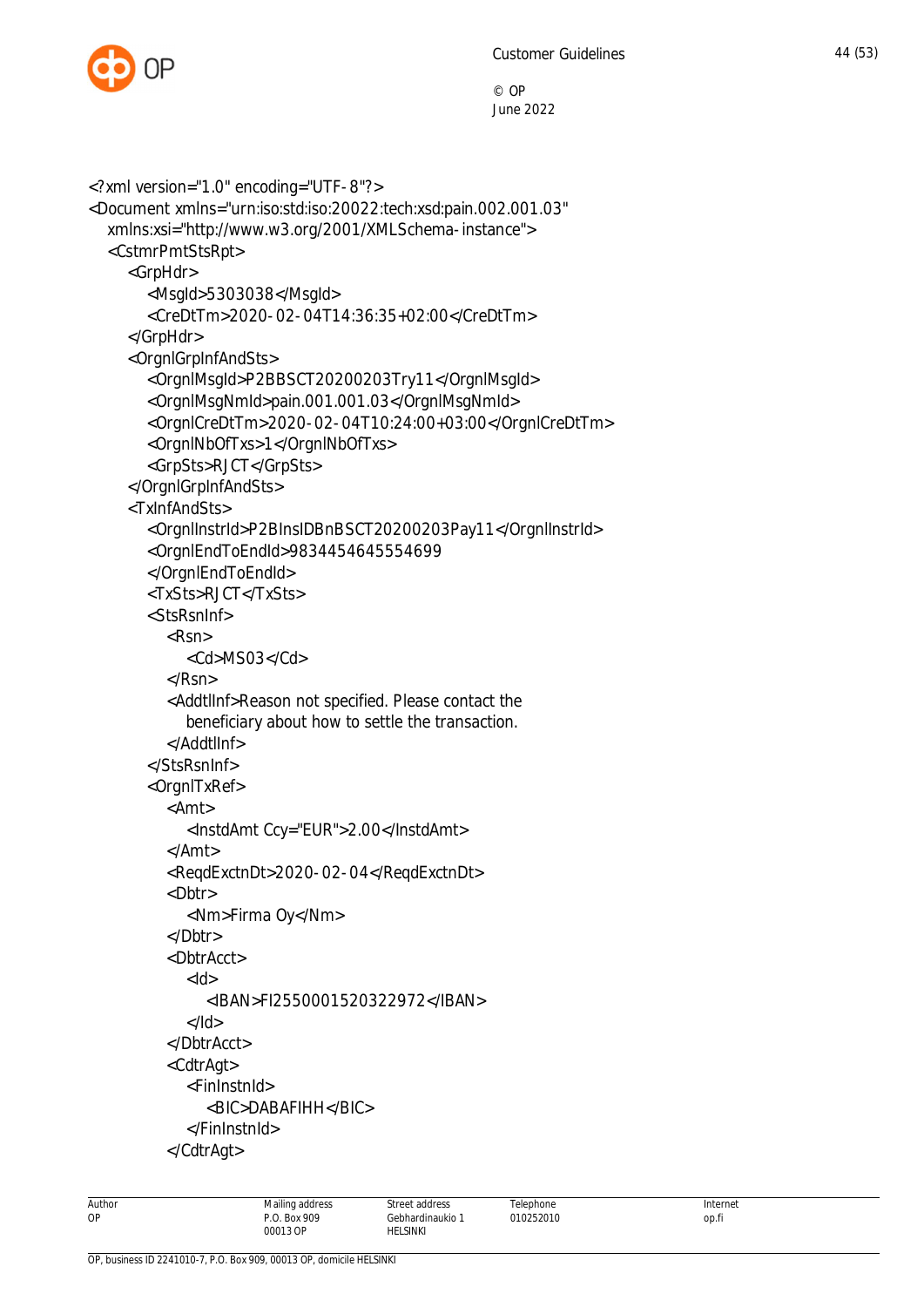

```
 <Cdtr>
              <Nm>Yritys Oy</Nm>
           </Cdtr>
           <CdtrAcct>
              <Id>
                 <IBAN>FI2112345600000785</IBAN>
             </Id> </CdtrAcct>
         </OrgnlTxRef>
      </TxInfAndSts>
   </CstmrPmtStsRpt>
</Document>
```
## <span id="page-45-0"></span>2.6 Notification for successful payment ('camt')

```
Author
OP
                          Mailing address
                          P.O. Box 909
                                            Street address
                                            Gebhardinaukio 1
                                                               Telephone
                                                               010252010
                                                                                            Internet
                                                                                            op.fi
<?xml version="1.0" encoding="UTF-8"?>
<Document xmlns="urn:iso:std:iso:20022:tech:xsd:camt.054.001.02" xmlns:xsi="http://www.w3.org/2001/XMLSchema-
                              instance" xsi:schemaLocation="urn:iso:std:iso:20022:tech:xsd:camt.054.001.02
camt.054.001.02.xsd">
    <BkToCstmrDbtCdtNtfctn>
        <GrpHdr>
           <MsgId>457587587</MsgId>
           <CreDtTm>2019-02-11T18:12:02+03:00</CreDtTm>
           <MsgRcpt>
              <Id> <OrgId>
                      <Othr>
                         <Id>123456789</Id>
                         <SchmeNm>
                             <Cd>BANK</Cd>
                         </SchmeNm>
                      </Othr>
                  </OrgId>
              </Id> </MsgRcpt>
        </GrpHdr>
        <Ntfctn>
           <Id>4575875871</Id>
           <CreDtTm>2019-02-11T18:00:02+03:00</CreDtTm>
           <Acct>
              |h\rangle <IBAN>FI2550001520322972</IBAN>
              </Id> <Svcr>
                  <FinInstnId>
                      <BIC>OKOYFIHH</BIC>
                  </FinInstnId>
               </Svcr>
```
00013 OP

HELSINKI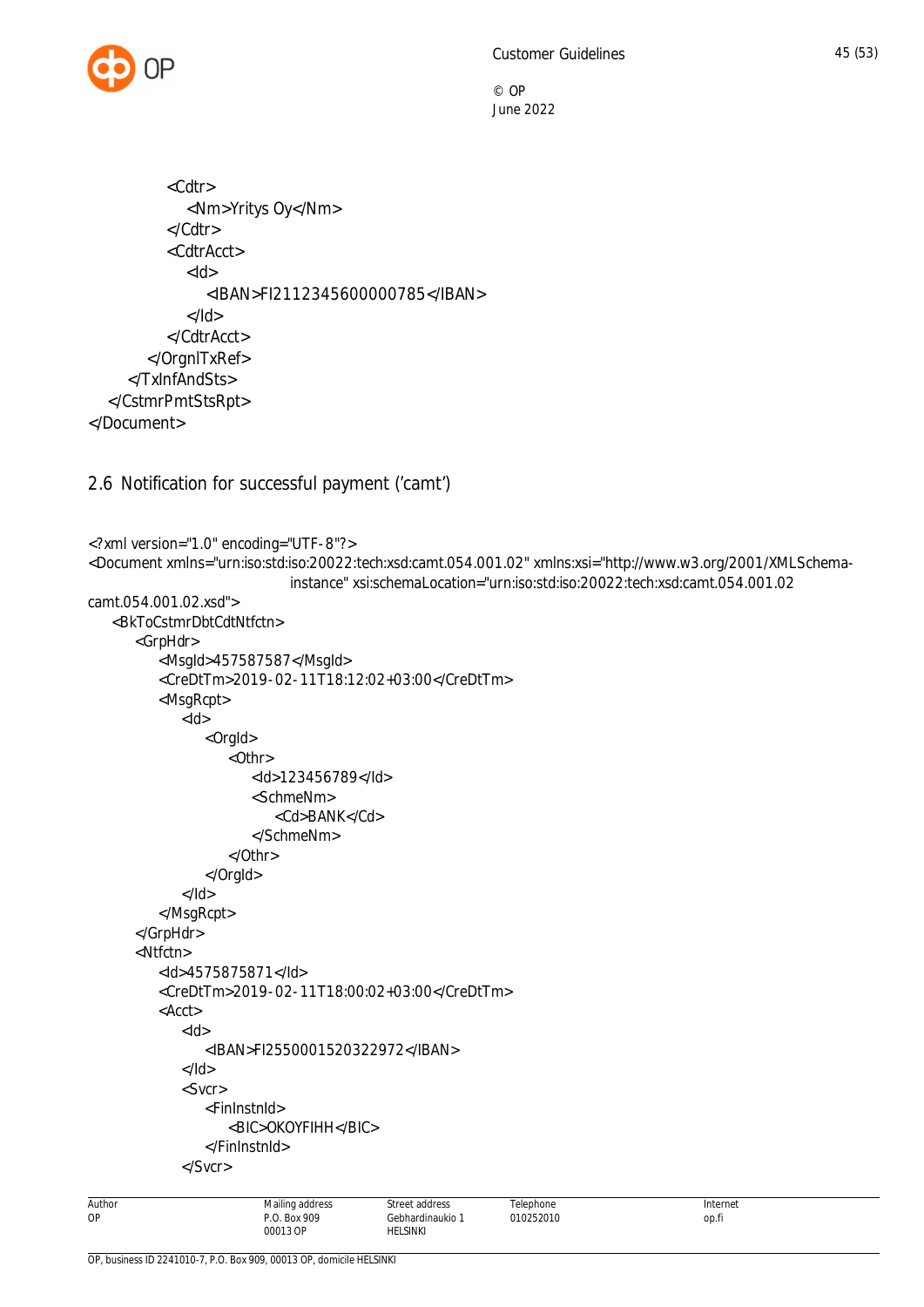

```
 </Acct>
 <Ntry>
    <Amt Ccy="XXX">208.52</Amt>
    <CdtDbtInd>DBIT</CdtDbtInd>
    <Sts>BOOK</Sts>
    <BookgDt>
       <Dt>2019-11-02</Dt>
    </BookgDt>
    <BkTxCd>
       <Prtry>
           <Cd>Veloitus</Cd>
       </Prtry>
    </BkTxCd>
    <NtryDtls>
       <Btch>
           <PmtInfId>201910101-123456-01</PmtInfId>
           <NbOfTxs>1</NbOfTxs>
       </Btch>
       <TxDtls>
           <Refs>
              <AcctSvcrRef>191102ACCTSTMTARCH04</AcctSvcrRef>
              <InstrId>201910101-123456-01</InstrId>
              <EndToEndId>9834454645554699</EndToEndId>
           </Refs>
           <AmtDtls>
              <InstdAmt>
                 <Amt Ccy="USD">208.52</Amt>
                 <CcyXchq>
                    <TrgtCcy>EUR</TrgtCcy>
                    <UnitCcy>USD</UnitCcy>
                    <XchqRate>0.8341</XchqRate>
                    <QtnDt>2019-02-11T14:12:02+03:00</QtnDt>
                                                </CcyXchq>
              </InstdAmt>
              <CntrValAmt>
                 <Amt>250</Amt>
              </CntrValAmt>
           </AmtDtls>
           <Chrgs>
              <Br>SHAR</Br>
           </Chrgs>
           <RltdPties>
              <Dbtr>
                 <Nm>Firma Oy</Nm>
                <Id> <OrgId>
                    < Othr> <Id>12345678900</Id>
                    </Othr>
                    </OrgId>
                </Id>
```
OP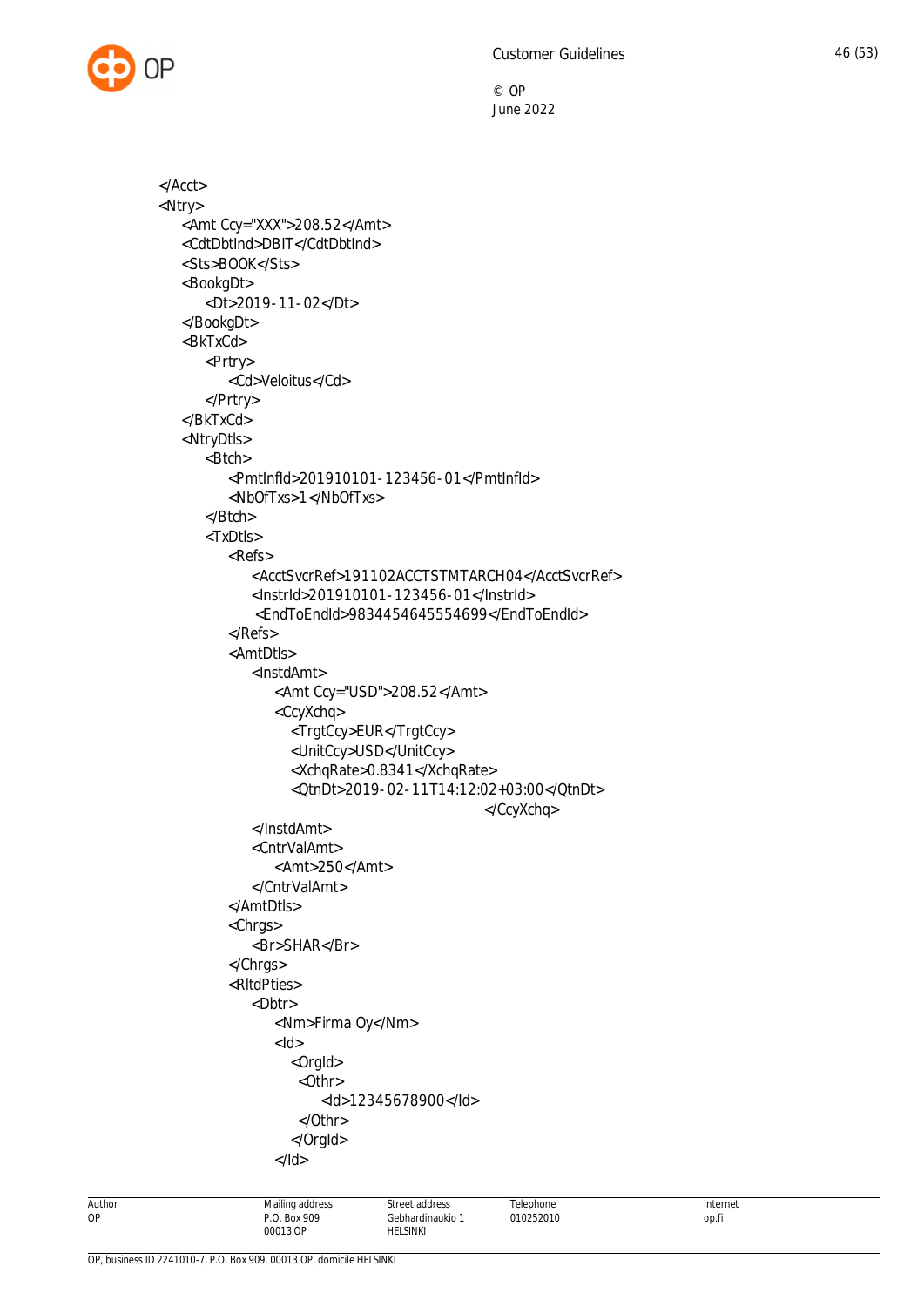

 </Dbtr> <Cdtr> <Nm>Ewing Oil</Nm> <PstlAdr> <Ctry>US</Ctry> <Adrl ine>5th Avenue</Adrl ine> <AdrLine>5th Avenue</AdrLine> <AdrLine>5th Avenue</AdrLine> <AdrLine>5th Avenue</AdrLine> </PstlAdr> </Cdtr> <CdtrAcct> and the state of the state of the state of the state of the state of the state of the state of the state of the state of the state of the state of the state of the state of the state of the state of the state of the state <Othr> >Id>9876543210</Id> </Othr>  $<$ /Id $>$  </CdtrAcct> </RltdPties> <RltdAgts> <CdtrAgt> <FinInstnId> <BIC>IRVTUS3N</BIC> </FinInstnId> </CdtrAgt> </RltdAgts> <RmtInf> <Ustrd>Invoice 5656</Ustrd> </RmtInf> <RltdDts> <AccptncDtTm>2019-11-02</AccptncDtTm> </RltdDts> </TxDtls> </NtryDtls> </Ntry>

# <span id="page-47-0"></span>3 Example responses to cancellation request

# <span id="page-47-1"></span>3.1 Report on technical validation (content check)

<span id="page-47-2"></span>3.1.1 Report on rejected technical validation

 <RsltnOfInvstgtn> <Assgnmt> <Id>CANCROI/100928/ROI001</Id> <Assgnr> <Agt> <FinInstnId> <BIC>OKOYFIHH</BIC> </FinInstnId>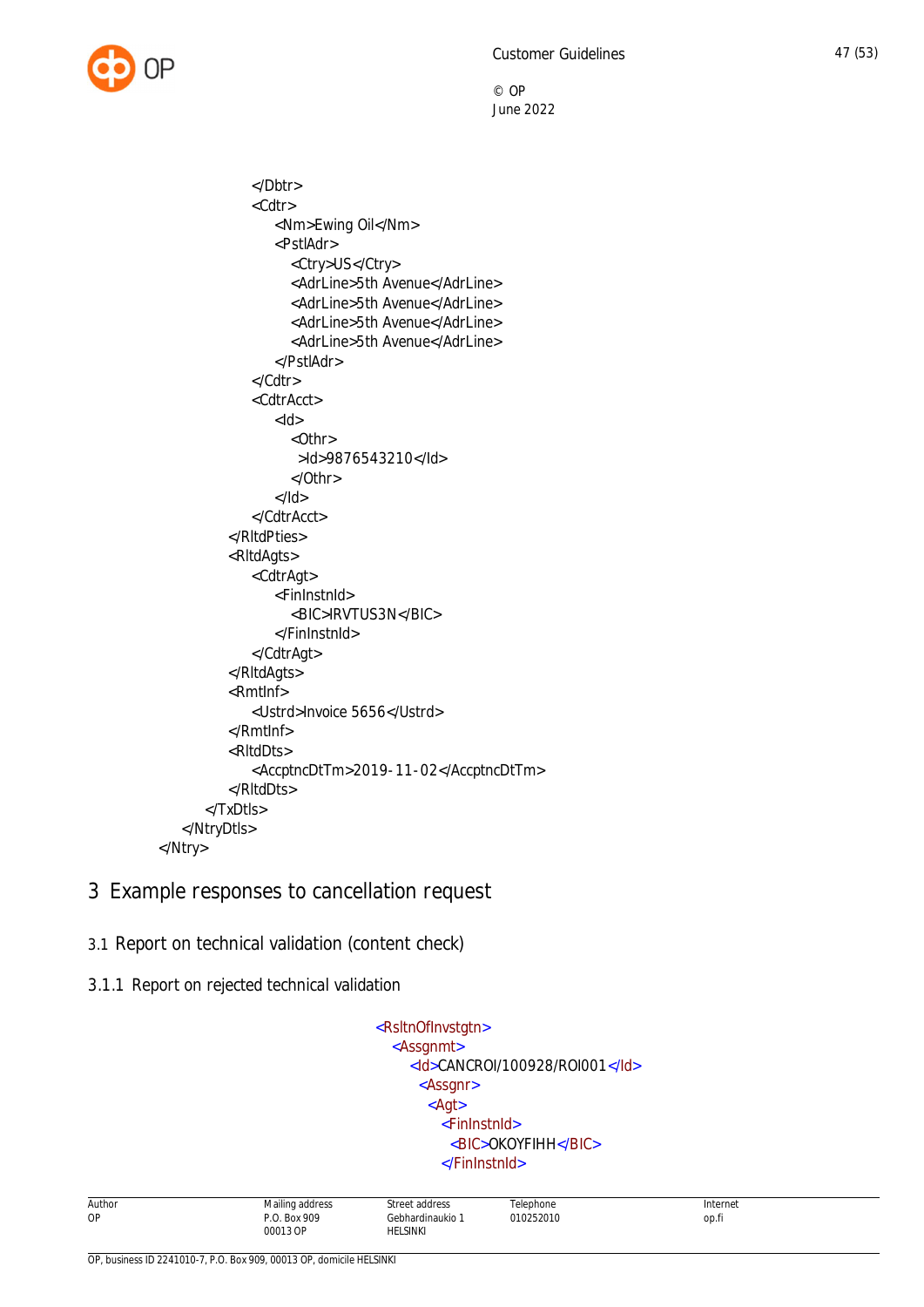

</Agt> </Assgnr> <Assgne> <Pty> <Nm>ABC Corporation</Nm>  $<$ ld $>$ <OrgId> <Othr> <Id>088899996</Id> <SchmeNm> <Cd>BANK</Cd> </ScmeNm>  $<$ /Id $>$  </Othr> </OrgId>  $<$ /Id $>$ </Pty> </Assgne> <CreDtTm>2019-09-08T16:10:30</CreDtTm> </Assgnmt> <Sts> <AssgnmentCxlConf>True</AssgnmentCxlConf> </Sts> <CxlDtls> <OrgnlGrpInfAndSts> <OrgnlGrpCxlId>CANCEL001</OrgnlGrpCxlId> <OrgnlMsgId>PAYMENT001</OrgnlMsgId> <OrgnlMsgNmId>pain.001.001.03</OrgnlMsgNmId> <OrgCreDtTm>2019-09-08T16:10:30</OrgCreDtTm> <OrgnlNbOfTxs>3</OrgnlnbofTxs> <OrgnlCtrlSum>333,33</OrgnlCtrlSum> <GrpCxlSts>RJCR</GrpCxlSts> <CxlStsRsnInf> <Rsn> <Prtry>NARR</Prtry> <AddtlInf>Invalid original message name identification </AddtlInf> </Rsn> </CxlStsRsnInf> </OrgnlGrpInfAndSts> </RsltnOfInvstgtn>

## <span id="page-48-0"></span>3.2 Report for cancellation request processing

#### <span id="page-48-1"></span>3.2.1 Report for successfully processed cancellation request

 <RsltnOfInvstgtn> <Assgnmt> <Id>CANCROI/100928/ROI001</Id> <Assgnr>

| Author | Mailing address          | Street address               | Telephone | Internet |
|--------|--------------------------|------------------------------|-----------|----------|
| OP     | P.O. Box 909<br>00013 OP | Gebhardinaukio 1<br>HELSINKI | 010252010 | op.fi    |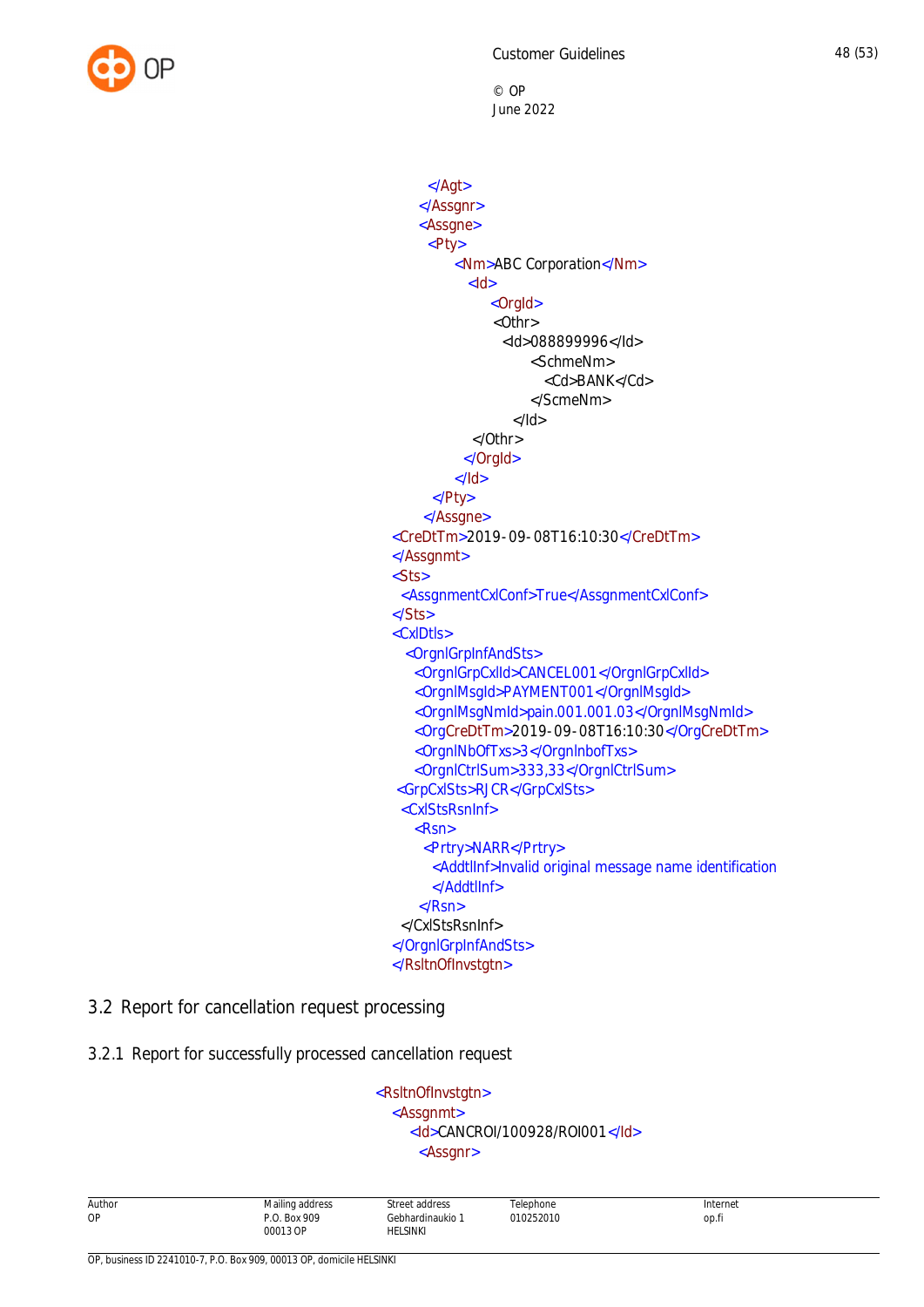

```
<Agt>
        <FinInstnId>
          <BIC>OKOYFIHH</BIC>
        </FinInstnId>
      </Agt>
     </Assgnr>
     <Assgne>
       Pty<Nm>ABC Corporation</Nm>
            <Id><OrgId>
                <Othr>
                  <Id>088899996</Id>
                      <SchmeNm>
                        <Cd>BANK</Cd>
                      </ScmeNm>
                   </Id>
              </Othr>
           </OrgId>
          </Id></Pty>
      </Assgne>
  <CreDtTm>2019-09-08T16:10:30</CreDtTm>
  </Assgnmt>
  <Sts>
  <AssgnmentCxlConf>True</AssgnmentCxlConf>
  </Sts>
  <CxlDtls>
    <OrgnlGrpInfAndSts>
      <OrgnlGrpCxlId>CANCEL001</OrgnlGrpCxlId>
      <OrgnlMsgId>PAYMENT001</OrgnlMsgId>
      <OrgnlMsgNmId>pain.001.001.03</OrgnlMsgNmId>
      <OrgCreDtTm>2019-09-08T16:10:30</OrgCreDtTm>
      <OrgnlNbOfTxs>3</OrgnlnbofTxs>
      <OrgnlCtrlSum>333,33</OrgnlCtrlSum>
   <GrpCxlSts>ACCR</GrpCxlSts>
   <OrgnlPmtinfAndSts>
   <OrgnlPmtInfId>PMT000001</OrgnlPmtInfId>
   <PmtInfCxlSts>ACCR</PmtInfCxlSts>
 </RsltnOfInvstgtn>
```
#### <span id="page-49-0"></span>3.2.2 Notification for partially successful cancellation request

<RsltnOfInvstgtn> <Assgnmt> <Id>CANCROI/100928/ROI002</Id> <Assgnr> <Agt> <FinInstnId> <BIC>OKOYFIHH</BIC>

| Author | Mailing address | Street address              | Telephone | Internet |
|--------|-----------------|-----------------------------|-----------|----------|
| OP     | P.O. Box 909    | Gebhardinaukio <sup>.</sup> | 010252010 | op.fr    |
|        | 00013 OP        | HELSINKI                    |           |          |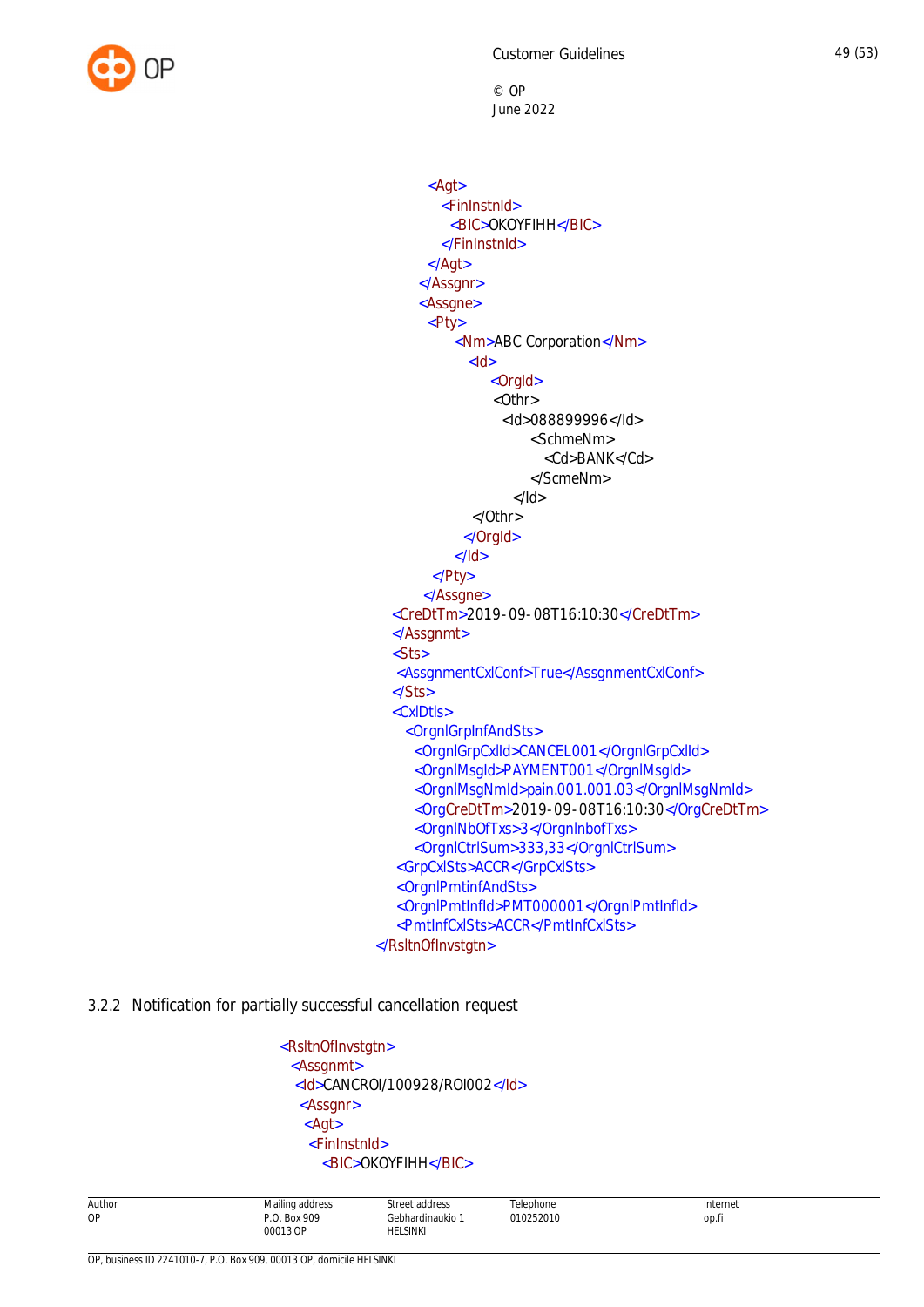

Mailing address Street address Telephone Internet </FinInstnId> </Agt> </Assgnr> <Assgne> <Pty> <Nm>ABC Corporation</Nm>  $<$ Id $>$ <OrgId> <Othr> <Id>088899996</Id> <SchmeNm> <Cd>BANK</Cd> </ScmeNm>  $<$ /Id $>$  </Othr> </OrgId>  $<$ /Id $>$ </Pty> </Assgne> <CreDtTm>2019-09-08T16:10:30</CreDtTm> </Assgnmt> <Sts> <AssgnmentCxlConf>True</AssgnmentCxlConf> </Sts> <CxlDtls> <OrgnlGrpInfAndSts> <OrgnlMsgId>ABC/100928/CCT01</OrgnlMsgId> <OrgnlMsgNmId>pacs.001.001.03</OrgnlMsgNmId> <OrgnlCreDtTm>2019-09-28T14:07:00</OrgnlCreDtTm> <OrgnlNbOfTxs>3</OrgnlNbOfTxs> <GrpCxlSts>PACR</GrpCxlSts> </OrgnlGrpInfAndSts> <OrgnlPmtInfAndSts> <OrgnlPmtInfCxlId>PMTCXL0001</OrgnlPmtInfCxlId> <OrgnlPmtInfId>ABC/086</OrgnlPmtInfId> <OrgnlNbOfTxs>2</OrgnlNbOfTxs> <TxInfAndSts> <OrgnlInstrId>ABC/100928/CCT01/1</OrgnlInstrId> <TxCxlSts>RJCR</TxCxlSts> <CxlStsRsnInf> <Rsn> <Prtry>NARR</Prtry> <AddtlInf>Incomplete transaction identification information</AddtlInf> <OrgnlInstdAmt Ccy="JPY">1000000.00</OrgnlInstdAmt> <OrgnlReqdExctnDt>2019-09-29</OrgnlReqdExctnDt> <OrgnlInstrId>ABC/100928/CCT01/2</OrgnlInstrId> <TxCxlSts>ACCR</TxCxlSts> <OrgnlInstdAmt Ccy="EUR">1020.00</OrgnlInstdAmt> <OrgnlReqdExctnDt>2019-09-29</OrgnlReqdExctnDt> </TxInfAndSts> </OrgnlPmtInfAndSts>

010252010

op.fi

P.O. Box 909 00013 OP

Gebhardinaukio 1 HELSINKI

Author OP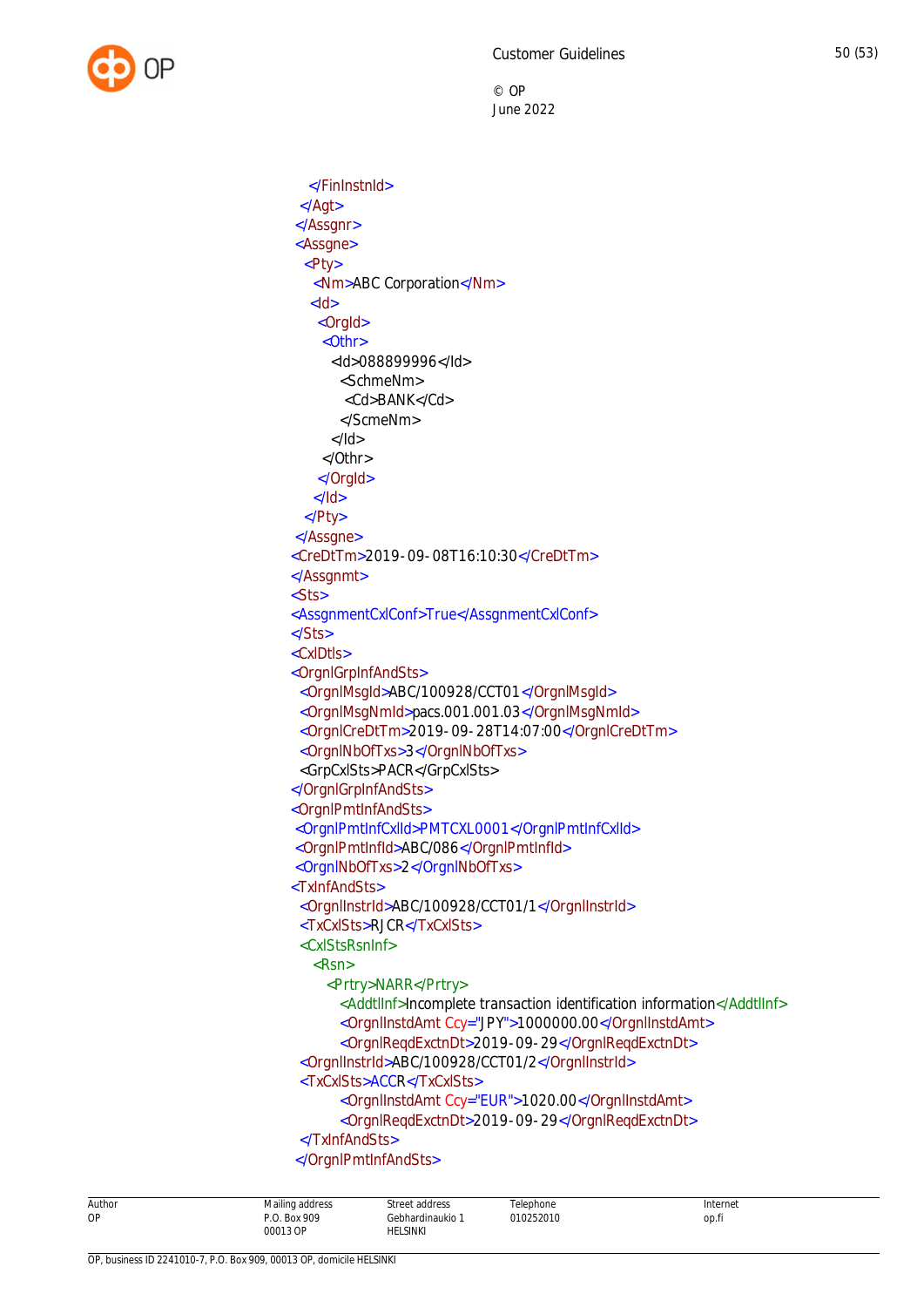

#### </RsltnOfInvstgtn>

<span id="page-51-0"></span>3.2.3 Report on a totally rejected cancellation request

 <RsltnOfInvstgtn> <Assgnmt> <Id>CANCRO3/100928/ROI003</Id> <Assgnr> <Agt> <FinInstnId> <BIC>OKOYFIHH</BIC> </FinInstnId> </Agt> </Assgnr> <Assgne> <Pty> <Nm>ABC Corporation</Nm> <Id> <OrgId> <Othr> <Id>088899996</Id> <SchmeNm> <Cd>BANK</Cd> </ScmeNm>  $<$ /Id $>$  </Othr> </OrgId>  $<$ /Id $>$ </Pty> </Assgne> <CreDtTm>2019-09-08T16:12:30</CreDtTm> </Assgnmt> <Sts> <AssgnmentCxlConf>True</AssgnmentCxlConf> </Sts> <CxlDtls> <OrgnlGrpInfAndSts> <OrgnlGrpCxlId>CANCEL002</OrgnlGrpCxlId> <OrgnlMsgId>PAYMENT002</OrgnlMsgId> <OrgnlMsgNmId>pain.001.001.03</OrgnlMsgNmId> <OrgCreDtTm>2019-09-08T16:12:30</OrgCreDtTm> <GrpCxlSts>RJCR</GrpCxlSts> <OrgnlPmtinfAndSts> <OrgnlPmtInfId>PMT000002</OrgnlPmtInfId> <PmtInfCxlSts>RJCR</PmtInfCxlSts> <CxlStsRsnInf> <Rsn> <Prtry>NARR</Prtry> <AddtlInf>Payment already processed </AddtlInf> </Rsn>

| Author | Mailing address<br>the contract of the contract of | address                           | <sup>r</sup> elephone | Internet |
|--------|----------------------------------------------------|-----------------------------------|-----------------------|----------|
| OP     | Box 909<br>D O<br>00013 OP<br>.                    | Gebhardinaukio<br><b>HELSINKI</b> | 010252010             | op.fi    |